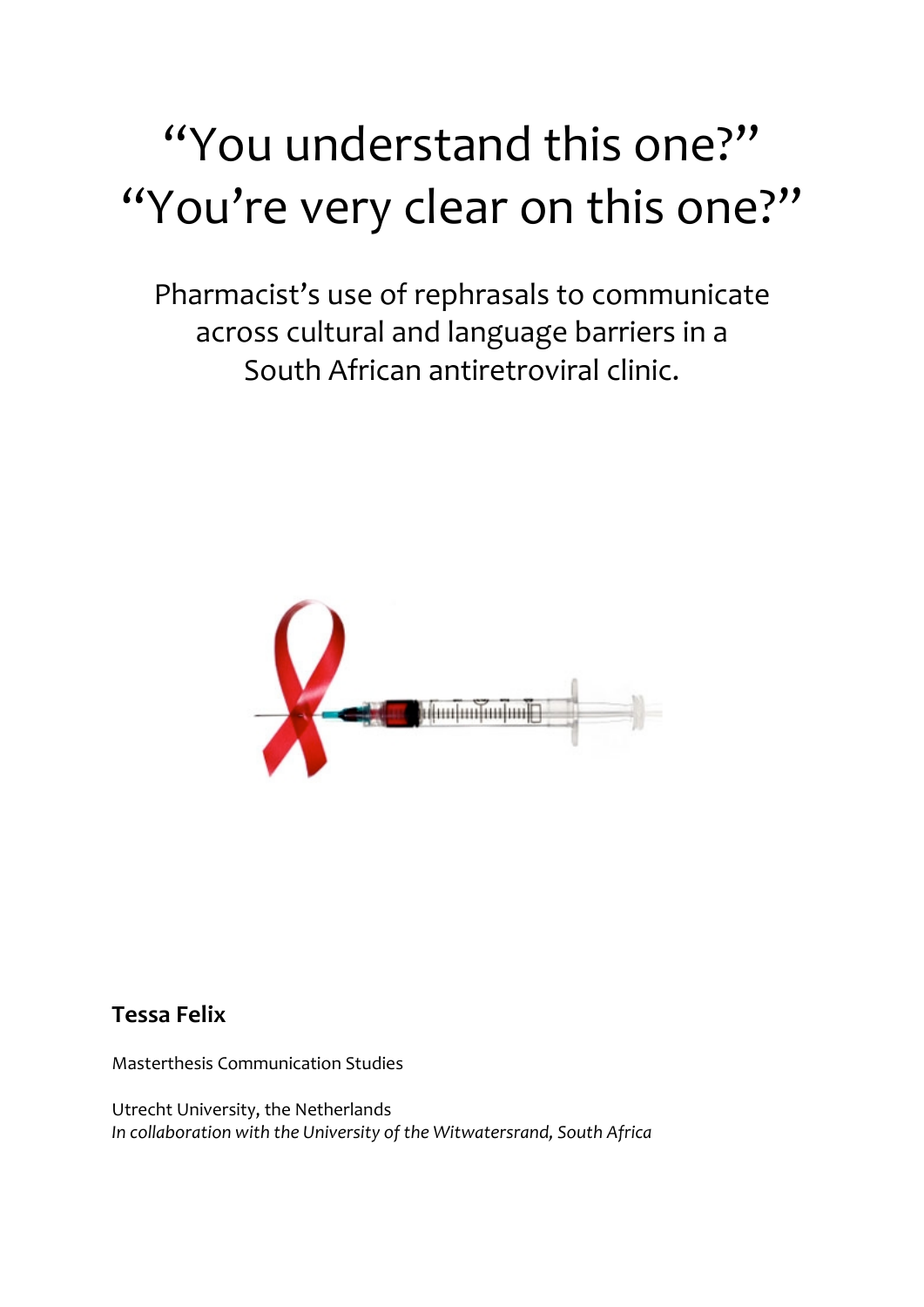"You understand this one?" "You're very clear on this one?"

Pharmacist's use of rephrasals to communicate across cultural and linguistic barriers in a South African antiretroviral clinic.

Tessa Felix Student number 3137406 Final version, 23 June 2012

Masterthesis submitted for the Communication Studies (Communicatiestudies) master's programme Faculty of Humanities Utrecht University Utrecht, the Netherlands

Thesis supervisor: A. J. Koole (Tom) Second assessor: J. D. ten Thije (Jan)

In collaboration with:

Prof. C. Penn (Claire) Dr. J. M. Watermeyer (Jenny)

School of Human and Community Development The University of the Witwatersrand Johannesburg, South Africa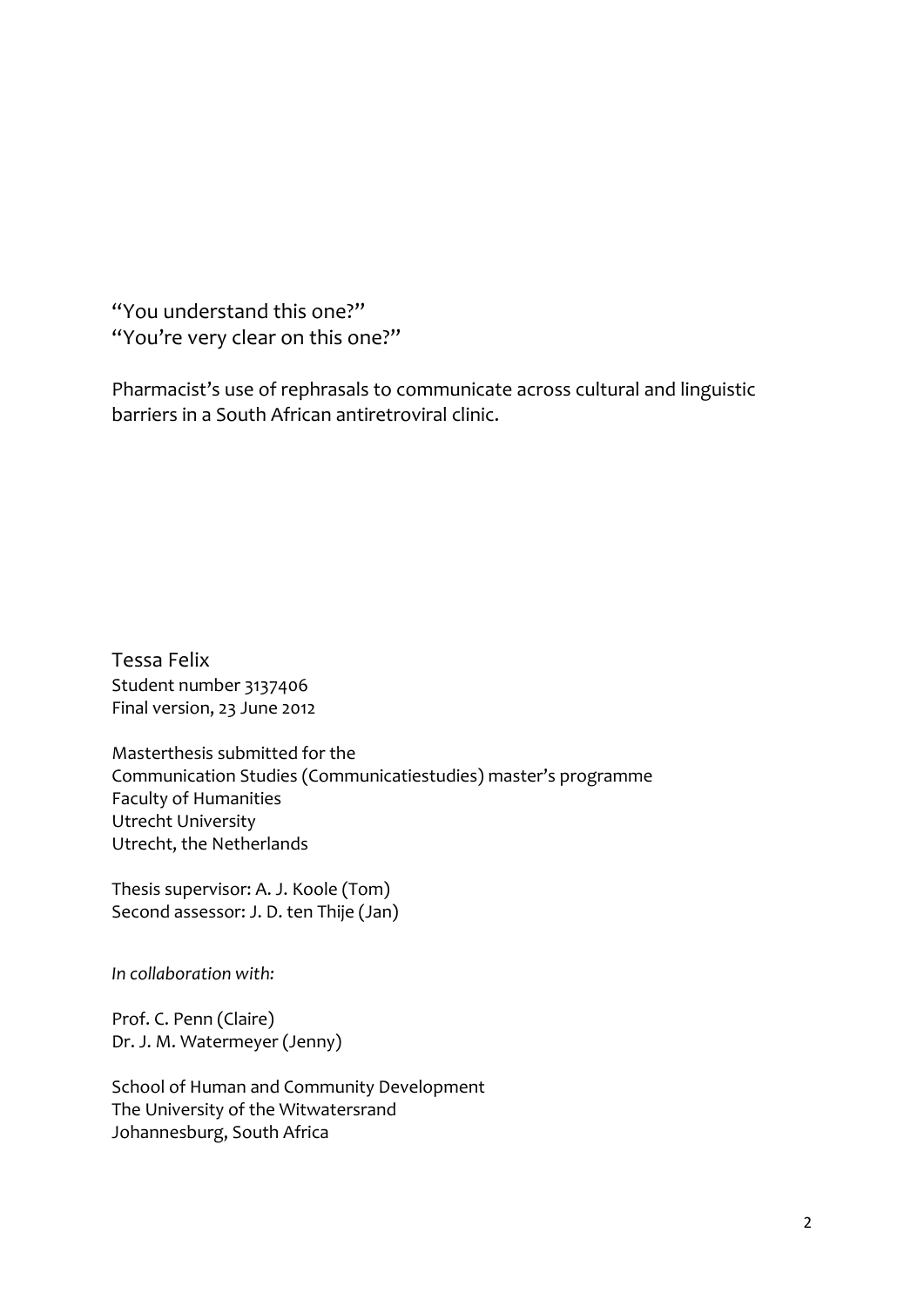# **Abstract**

This study provides an in-depth analysis of the use of rephrasals and their interactional functions in pharmacist-patient interactions in a South African HIV/Aids context. Eighteen video recorded interactions were analysed using conversation analysis. By distinguishing between different categories of repetition and focusing on the use of rephrasals in one type of repetition (pharmacist's self-repetition), it was shown that rephrasals perform different interactional work. *Contingent rephrasals* solve interactional trouble in the interaction, for example by recovering a mistake or solving problems in understanding. *Contextual rephrasals* do not solve interactional trouble; in stead, I argue that this type of rephrasal is an interactional way to make the multilingual and multicultural contexts relevant. More specifically, two aspects of the context were made relevant by the contextual rephrasals: communication across language barriers and answering out of politeness. In conclusion, this study shows how conversation analysis can be used to analyse conversations in a complex context as the one in this study, showing not only *that* the context influences the conversation, but also *which parts* of the context influence the conversation.

#### *Keywords:*

Pharmacist-patient interactions – HIV/Aids – Conversation Analysis – Repetition - Rephrasing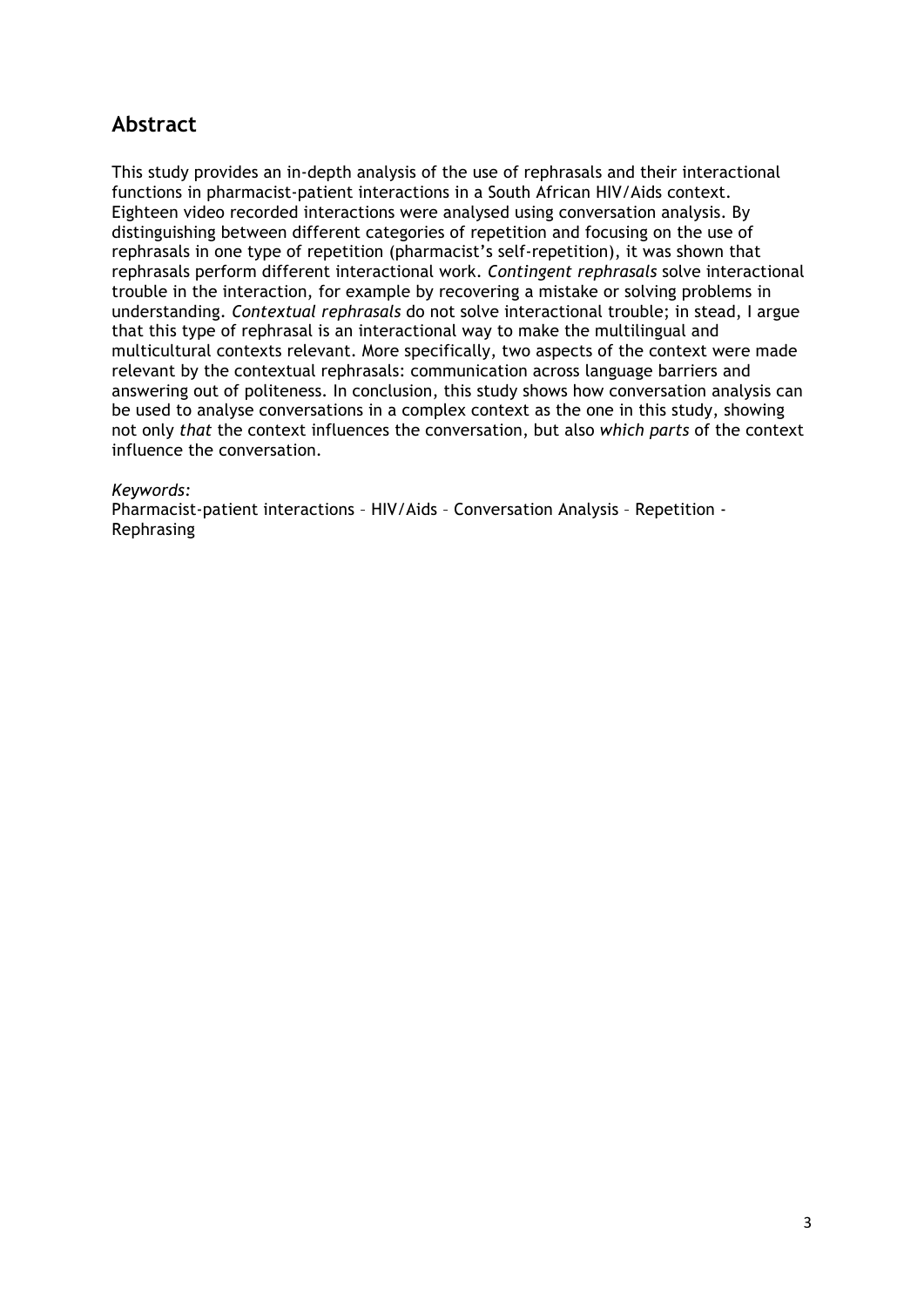# **Acknowledgements**

This project would not have been possible without the help and support of my thesis supervisors, friends and family.

I would especially like to thank my supervisor Tom Koole for his unfailing support, guidance and wise counsel while I was writing this thesis. Thank you for keeping faith in me and for encouraging me to continue and to aim high. You have been a great Professor during my bachelor and master degree in Utrecht, and I will miss your cheerful presence and our weekly meetings.

Claire Penn, thank you for being my supervisor while I was in Johannesburg, and for all the supervising you have done before and afterwards. While I was in Johannesburg, you have adopted me into your household, drove me around and introduced me to many people, and I cannot express how much that meant to me. Thank you for being such a wonderful host in Johannesburg and for making me feel so at home, so far from home.

I would like to thank Jennifer Watermeyer for providing me access to her research data and for helping, supporting and guiding me during the analysis of the interactions. I admire you for the work you have done and I wish you all the best with your future studies.

Jan ten Thije, thank you for taking the role of second assessor in Utrecht. You have provided me with very useful comments, which have contributed to the quality of this thesis and have enabled me to critically reflect on the work that I have done so far.

Thank you to Simon, Robyn and Neelan for being such good friends while I was in Johannesburg. Pascal, thank you for your love and support and for the fantastic trip we have made.

Last (but not least), I would like to thank my family for their support and guidance. Even though you were concerned about the fact that I was going all the way to South Africa by myself, you have supported me unconditionally, and even financially. Thank you for your unconditional love and faith in me.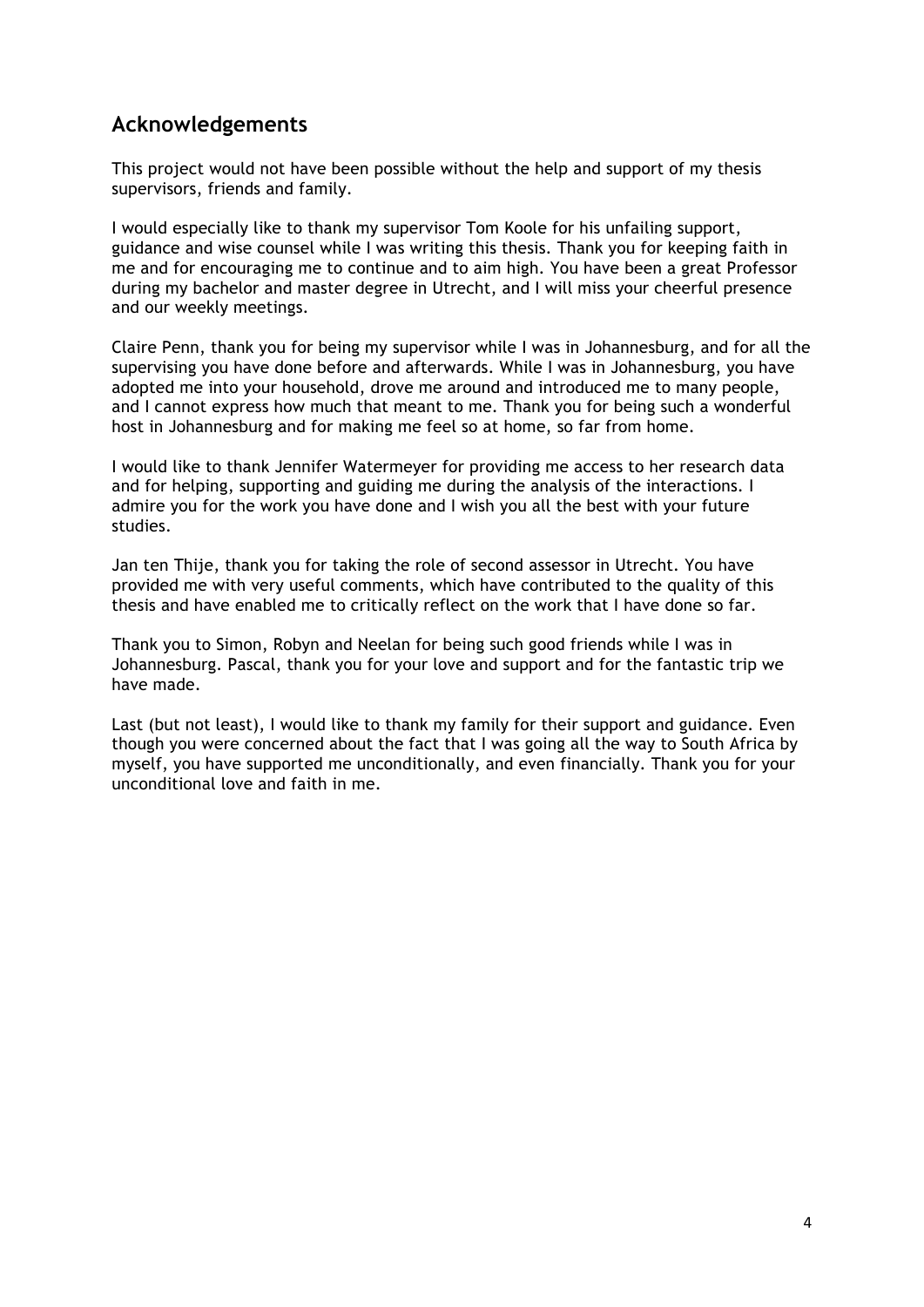# **Preface**

When I started doing my Master's degree in Communication Studies at Utrecht University, I was looking forward to learning about all the things this degree had to offer: learning new theories and research strategies, putting my knowledge into practice in solving communication problems, and doing an internship. However, there was one thing that I was absolutely not looking forward to, and that was to writing my MA thesis. Now, eight months later, I have made a fantastic trip to South Africa, had the chance to live and study in Johannesburg for two months and even had the chance to meet new people, travel around and finish a thesis that I am very proud of.

When I started orienting towards a thesis subject in September, I initially started working on emergency phone call conversations. I had been working on that subject before and it seemed like an interesting project to further investigate in my thesis. However, as the weeks passed by, I still hadn't found a suitable research question. As I was slightly starting to panic, I suddenly realised that my supervisor has been working with people at the University of the Witwatersrand in South Africa on a very interesting research project. After asking him about it, he contacted the professor and PhD researchers responsible for the project, and before I knew it, I was on my way to Johannesburg writing my thesis on pharmacist-patient interactions in a South African HIV/Aids clinic.

Looking back, living and studying in Johannesburg has been a great experience that I will cherish for the rest of my life. Living there wasn't always easy, but despite the setbacks I had, I have also learned a lot about myself, about participating in a great research project and about South Africa as a country. Claire Penn and Jennifer Watermeyer's Health Communication project is a very special and important project, aiming to make health care accessible to everyone, overcoming linguistic and cultural barriers. Although Claire and Jenny are attending conferences all over the world to talk about their project, they certainly do not get the recognition they deserve. It has been an honor to work with such skilled and committed academics, and hopefully we will be able to publish this thesis.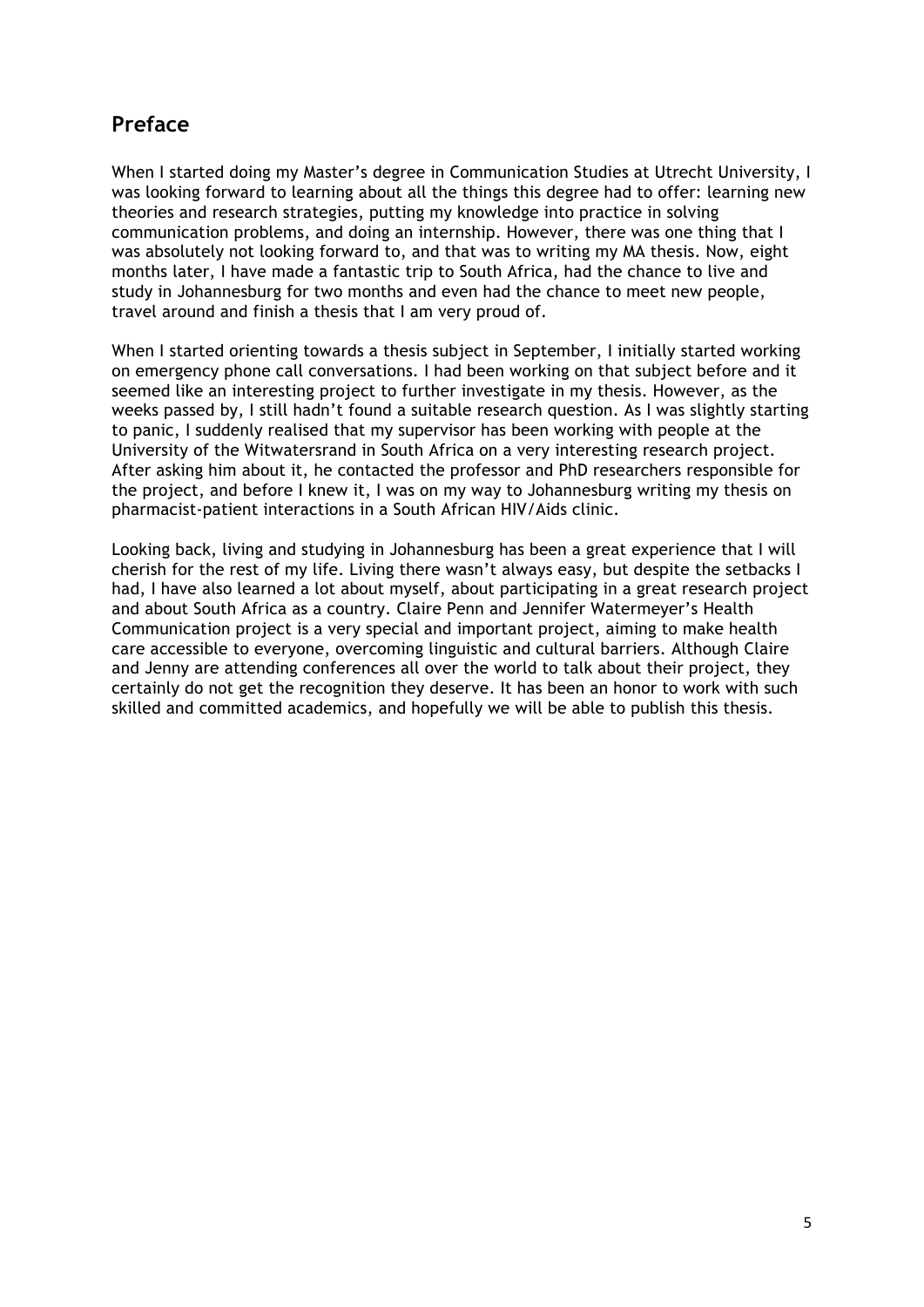# Contents

| Repetition in pharmacist-patient conversations in a South African HIV/Aids context 18 |  |
|---------------------------------------------------------------------------------------|--|
|                                                                                       |  |
|                                                                                       |  |
|                                                                                       |  |
|                                                                                       |  |
|                                                                                       |  |
|                                                                                       |  |
|                                                                                       |  |
|                                                                                       |  |
|                                                                                       |  |
|                                                                                       |  |
|                                                                                       |  |
|                                                                                       |  |
|                                                                                       |  |
|                                                                                       |  |
|                                                                                       |  |
|                                                                                       |  |
|                                                                                       |  |
|                                                                                       |  |
|                                                                                       |  |
|                                                                                       |  |
|                                                                                       |  |
|                                                                                       |  |
|                                                                                       |  |
|                                                                                       |  |
|                                                                                       |  |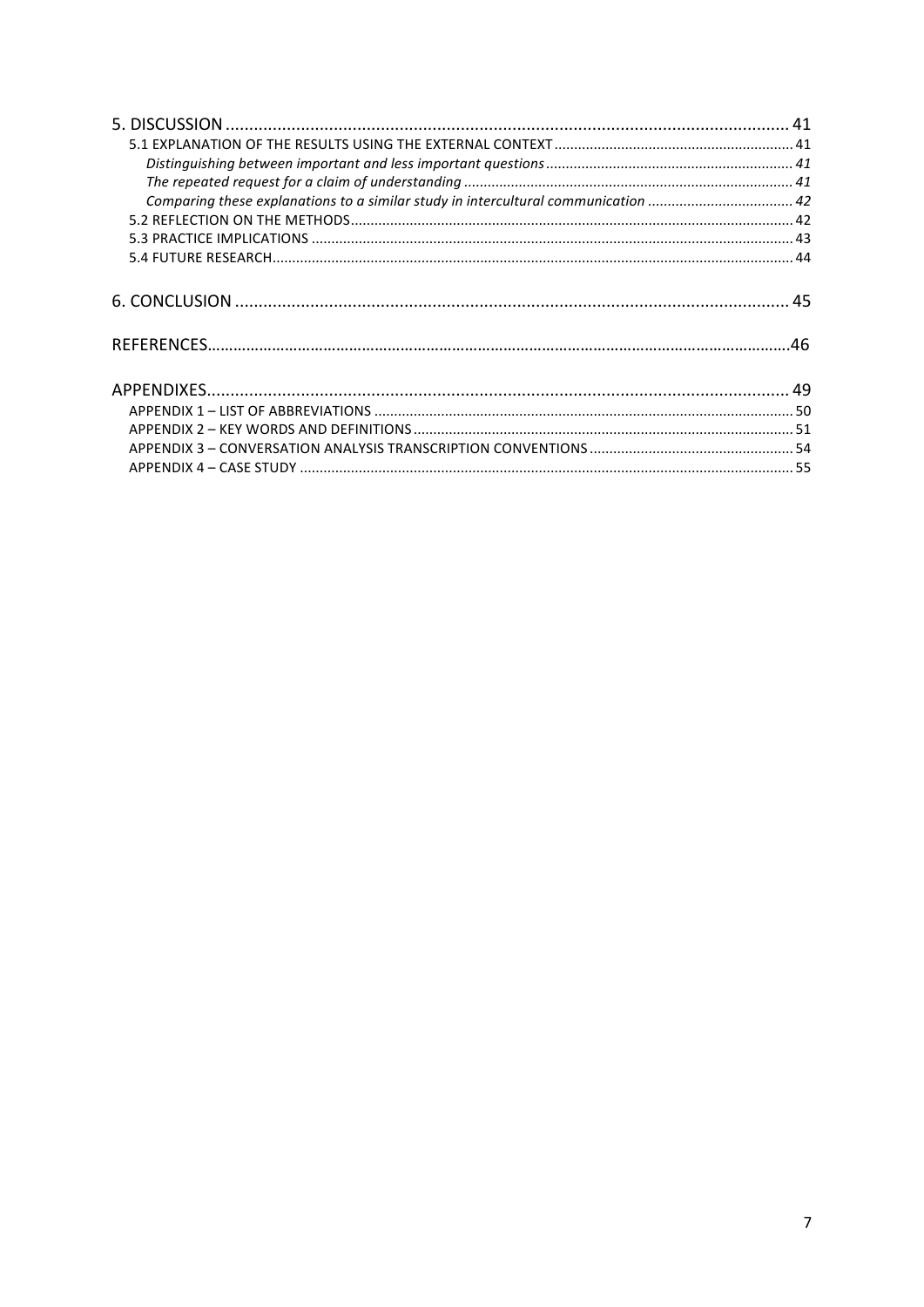# **1. Introduction**

!!!!!!!!!!!!!!!!!!!!!!!!!!!!!!!!!!!!!!!!!!!!!!!!!!!!!!!!!!!!

By the end of 2010, an estimated 34 million people were living with HIV worldwide; an increase of 17% since 2001. Of all these people, a majority of 68% live in sub-Saharan Africa. In South Africa the epidemic happens to be the most severe, with more people living with HIV (an estimated 5.6 million) than any other country in the world (UNAIDS, 2011).

When infected with HIV, patients will never be cured of this disease. The virus can only be suppressed using Anti Retrovirals (ARV's)  $^1$  that have to be taken twice a day at strict set times. Standard Anti Retroviral Treatment (ART) consists of the use of at least three ARV's to maximally suppress the HIV virus and to allow the immune system to recover (World Health Organisation, 2011). When given in combination, this treatment is also known as Highly Active Anti Retroviral Treatment (HAART). For years, the South African government did not provide enough HAART to Aids patients because of a lack of political will (Nattrass, 2006), but changed their policy from 2003 onwards, making HAART available for more people. Now more people in South Africa receive HAART, but still less than needed.

Because ARV's work as antibiotics to fight the HIV virus, they have to be taken every twelve hours. When starting the treatment, patients have to choose the times they want to take the ARV's and take them twice a day at this time for the rest of their lives. The patient's adherence level has to be 80-95% in order to prevent the virus from becoming immune (Watermeyer, 2008). Therefore, clear instructions and full understanding by the patient are essential in order for the treatment to succeed (Penn et al, 2011). However, when providing instructions to the patient, South African pharmacists are facing some challenges.

South Africa has a strong multilingual heritage (Watermeyer & Penn, 2009a). English and Afrikaans exist, as national languages, next to nine other official African languages such as Xhosa or Setswana. Public interactions such as healthcare encounters are, for the most part, conducted in English or Afrikaans. In ART instructions, the pharmacist and patient speak English while patients often only speak an African language. The patient having poor knowledge of English or Afrikaans, and the pharmacist having poor knowledge of the other African languages, makes it hard for both parties to achieve mutual understanding in the use of ARV's. Research has shown that such language barriers cause trouble in adherence (Murphy et al, 2003) and cause patient dissatisfaction (David, 1998). Cross-linguistic communication is therefore a very important skill for South African health care professionals (Watermeyer & Penn, 2009a).

Considering the fact that health care professionals have to deliver a complex instruction while facing cross-linguistic challenges, it would be expected that they will be provided with information, instructions, or training on how to do this. However, it appears that this is not available. The FIP International Network for Pharmacists on HIV/Aids (2004) provides information on different means to communicate (such as attending or organizing information meetings), and information on the tools a pharmacist can use to instruct the patient (such as posters or leaflets), but no information on how to perform the actual communication itself. Other research shows that education for medical professionals "remains predominantly science-based and generally does not include communication or counselling modules" (Watermeyer, 2008).

 $<sup>1</sup>$  This paper contains abbreviations and words that might be unfamiliar to non-South African</sup> readers. For a list of abbreviations used in this study, I would like to refer to Appendix 1. For a list of key words and their definitions, I would like to refer to Appendix 2.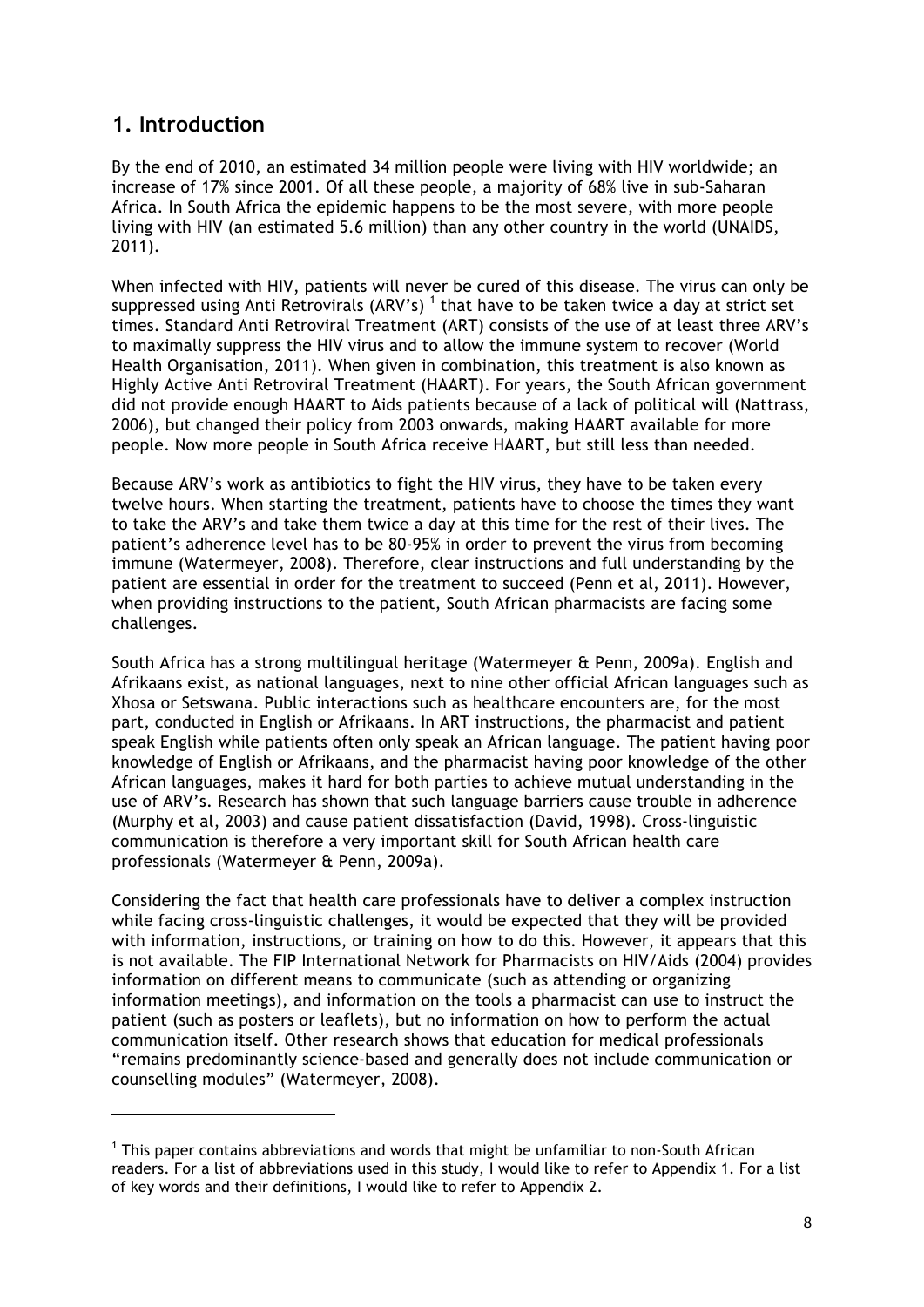Because of the lack of information on cross-linguistic communication, research is needed to see how health care professionals are dealing with the challenges I have just mentioned. How do they communicate, and which strategies do they use to deliver instructions and verify understanding in multilingual constellations?

Watermeyer (2008) recorded and transcribed 26 interactions between pharmacists and patients in an HIV/Aids clinic in South Africa, in which the patients received information on ART and instructions on how to use ARV's. The results of this study have been published by Watermeyer & Penn (2009a, 2009b, 2009c) and Penn et al (2011), and will be discussed in more detail in the 'theoretical background' section (section 2). Important for this study is that the researchers have shown that pharmacists use different strategies to verify understanding of dosage instructions (Watermeyer & Penn, 2009a). Pharmacists also use repetition when checking understanding (Watermeyer & Penn 2009b), but in their 2009a study, Watermeyer & Penn have not investigated this phenomenon further. This result surprised me; when communicating in a cross-linguistic context, repetitions seem to me to provide the perfect strategy to improve comprehension of instructions and to make sure the patient understands. This idea is confirmed by Seidlhofer in her study on lingua franca communication, who states that "[o]ne obvious way of making what one says more accessible is to repeat, or to paraphrase, or a combination of the two." (Seidlhofer, 2011: 99)

Because (1) instruction and verification of understanding form the most important part of the pharmacist-patient interactions, (2) repetition occurs in this part of the conversation, and (3) despite the fact that it might have an important function, the use of repetitions has never been further investigated. In view of this, I decided to analyse Watermeyer's (2008) research material again in this study in order to find out why a pharmacist repeats her utterances and what interactional work she performs by doing this. Interactional work is a concept used in conversation analysis, and means acting with language to achieve something in reality, such as achieving comprehension or confirming something.

As I will show in the results section, it turned out that studying the interactional work that was being done by 'repetition' in general was too broad and extensive to research, especially when it turned out that there are different types of repetition each performing different interactional work as well. In order to provide the in-depth analysis that I aimed for in this study, it was necessary to choose between one of these different types of repetition and to further investigate this type in this study. Because rephrasals occurred a lot in the research data and because they seemed to fulfil many different interactional functions, it seemed that this type of repetition would be the most interesting to further investigate. This paper will therefore provide an in-depth analysis of the use of rephrasals in pharmacist-patient interactions in a South African HIV/Aids context, using Watermeyer's (2008) research material, answering the following research question:

#### *What interactional work is being performed by rephrasals when used by a pharmacist in interaction with a patient in a South African HIV/Aids clinic?*

In order to answer the research question above, the data will be analysed using conversation analysis. Important to mention is that this study's starting point is that it is not a *given fact* that the interactional behaviour by the participants is caused by the multilingual and multicultural context in which the interactions take place. By performing a bottom-up analysis using conversation analysis, I aim to find out *if* and *how* the external context is relevant in the interactions. By doing a top-down analysis in the end, explaining the results in light of the external context, I am aiming to avoid the pitfall of the minimum object and the pitfall of the maximum interpretation (Koole & ten Thije, 1994: see section 3).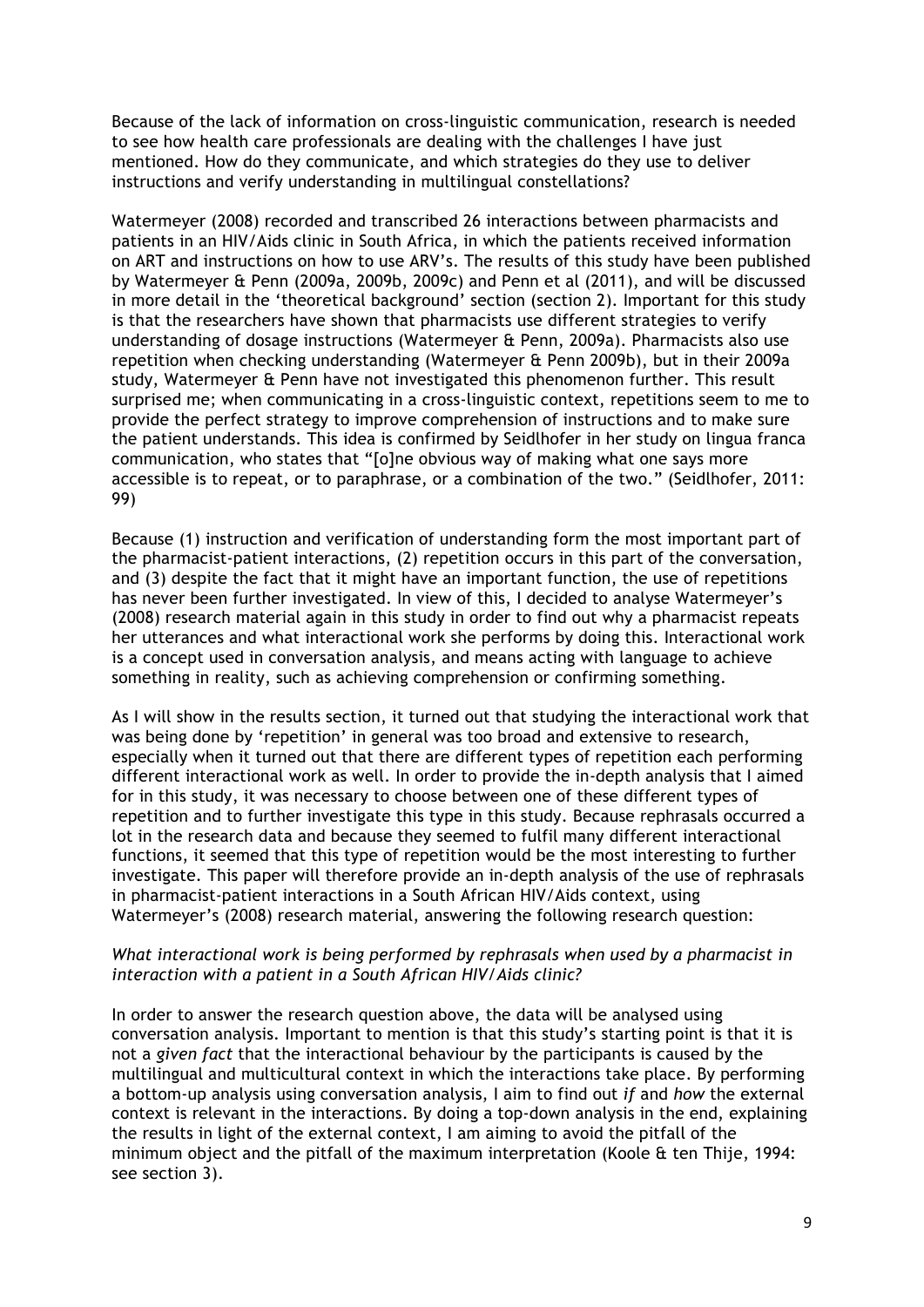The structure of this paper is as follows. In section 2, I will provide more information on the literature on medical communication and pharmacist-patient interactions. I will also describe the work of Watermeyer & Penn in more detail and present an overview of the literature on repetition, leading to additional research questions. In section 3, I will explain how this study relates to Watermeyer's study (2008) and how the use of rephrasals has been analysed using conversation analysis. In section 4, I will show which categories of repetition I have found in Watermeyer's pharmacist-patient interactions and how the pharmacist uses rephrasals to perform interactional work. In section 5 I will discuss the results and in section 6, this study's conclusions are presented.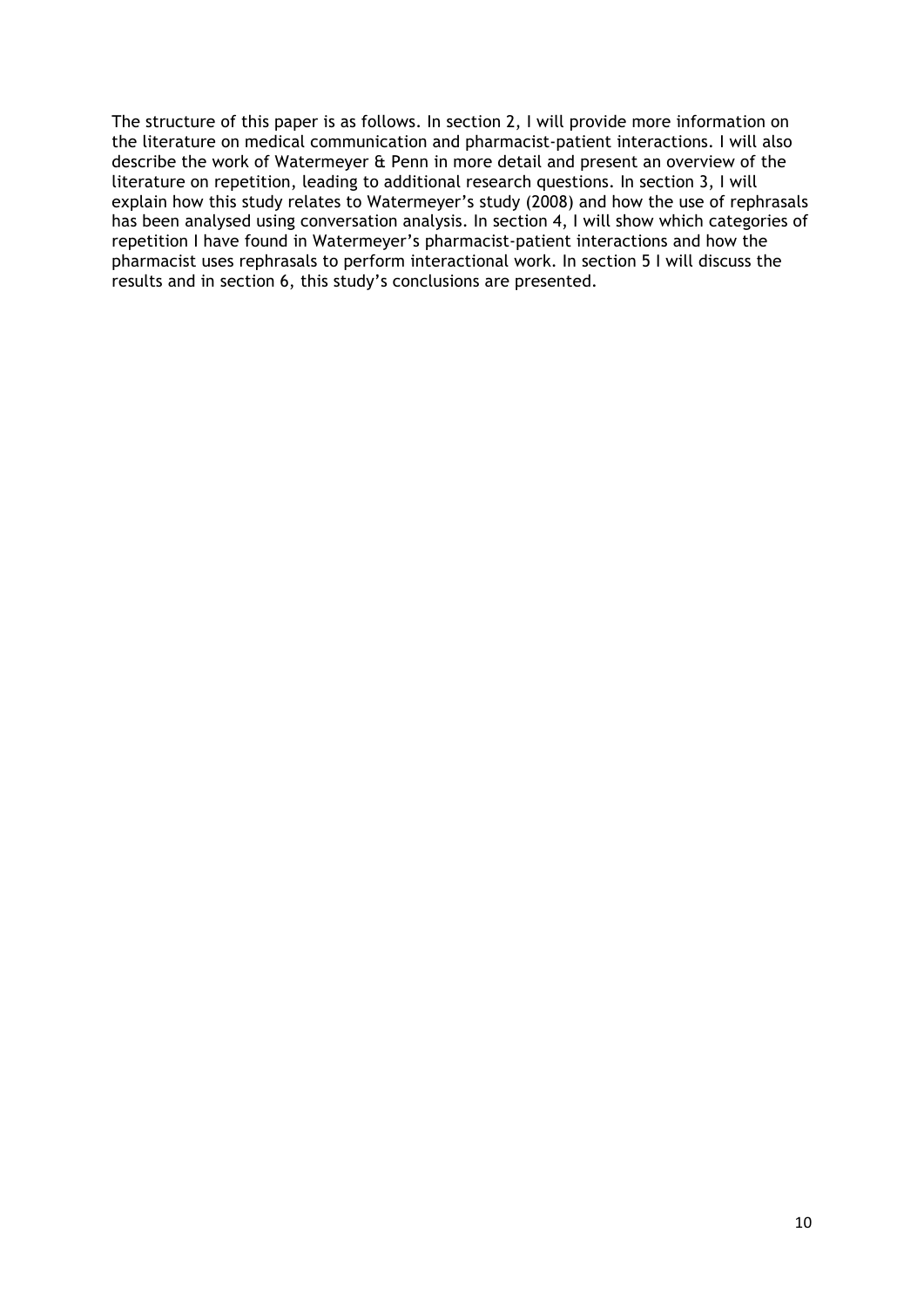# **2. Theoretical background**

# **2.1 Introduction, definitions and context**

In this study, I use the term cross-linguistic communication to refer to the fact that the pharmacist and patient both do not speak their first language when interacting with each other. They speak English and do not understand each other's first language, which means that they use English as a Lingua Franca (ELF, see Seidlhofer, 2011) to communicate. As I briefly mentioned in the introduction, and will discuss in more detail later in this section, the pharmacist and patient have to deal with cross-linguistic barriers, meaning "the oftenencountered lack of language understanding between doctors and patients belonging to different ethnic/cultural groups" (Schouten & Meeuwesen, 2006: 22). The level of English (speaking and understanding) of the patients is mostly 'ok' (see section 3), meaning that the patients are able to speak and understand a little English, but not enough to communicate fluently. The pharmacist's English is much better in comparison, and therefore the conversations could also be compared to (literature on) conversations between native/non-native speakers, in which the pharmacist can be seen as the native speaker and the patient as the non-native speaker.

An important difference between ELF and native/non-native conversations is that in ELF conversations, none of the participants has the spoken language as a first language, while in native/non-native (N/NN) interactions, at least one of the participants does have the spoken language as a first language. However, both contexts require effort from both participants to ensure mutual understanding. In ELF, Seidlhofer (2011) argues that the most important thing is that both participants understand each other, and if that means that the use of English is not entirely correct, the participants take that for granted. In N/NN interactions this is a little more complicated; in these conversations, an asymmetry exists in which both native an non-native speaker are aware of the superiority (language wise) of the native speaker (Ciliberti, 1996).

This chapter will contain an overview of some<sup>2</sup> literature on medical communication, pharmacist-patient communication (PH-PA communication), HIV counselling, PH-PA conversations in an HIV/Aids context and repetition in these (and other relevant) contexts. First I will discuss medical communication (in an HIV/Aids context) and PH-PA conversations. Then, I will pay special attention to Watermeyer & Penn's (2009a, 2009b, 2009c) and Penn et al's (2011) work on PH-PA conversations in an HIV/Aids context and on the verification of information in these contexts. Lastly, I will discuss some literature on repetition, and will show which research questions were raised by the literature in this section.

# **2.2 Research in medical communication**

!!!!!!!!!!!!!!!!!!!!!!!!!!!!!!!!!!!!!!!!!!!!!!!!!!!!!!!!!!!!

For years, research into medical care has focused mainly on the quality of medical care in stead of on the interaction between physician and patient (Chapple 2002, Roter & Hall 2006). Only within the last thirty years has research started to focus on the interactions between physician and patient, recognising the significance of communication in the interaction.

 $<sup>2</sup>$  I am aware of the fact that the amount of literature on medical communication comprises much</sup> more than I have mentioned in this study. The literature presented in this section is therefore an overview of work that I think describes best what factors are relevant in medical and pharmacistpatient interactions and of these interactions in an HIV/Aids setting.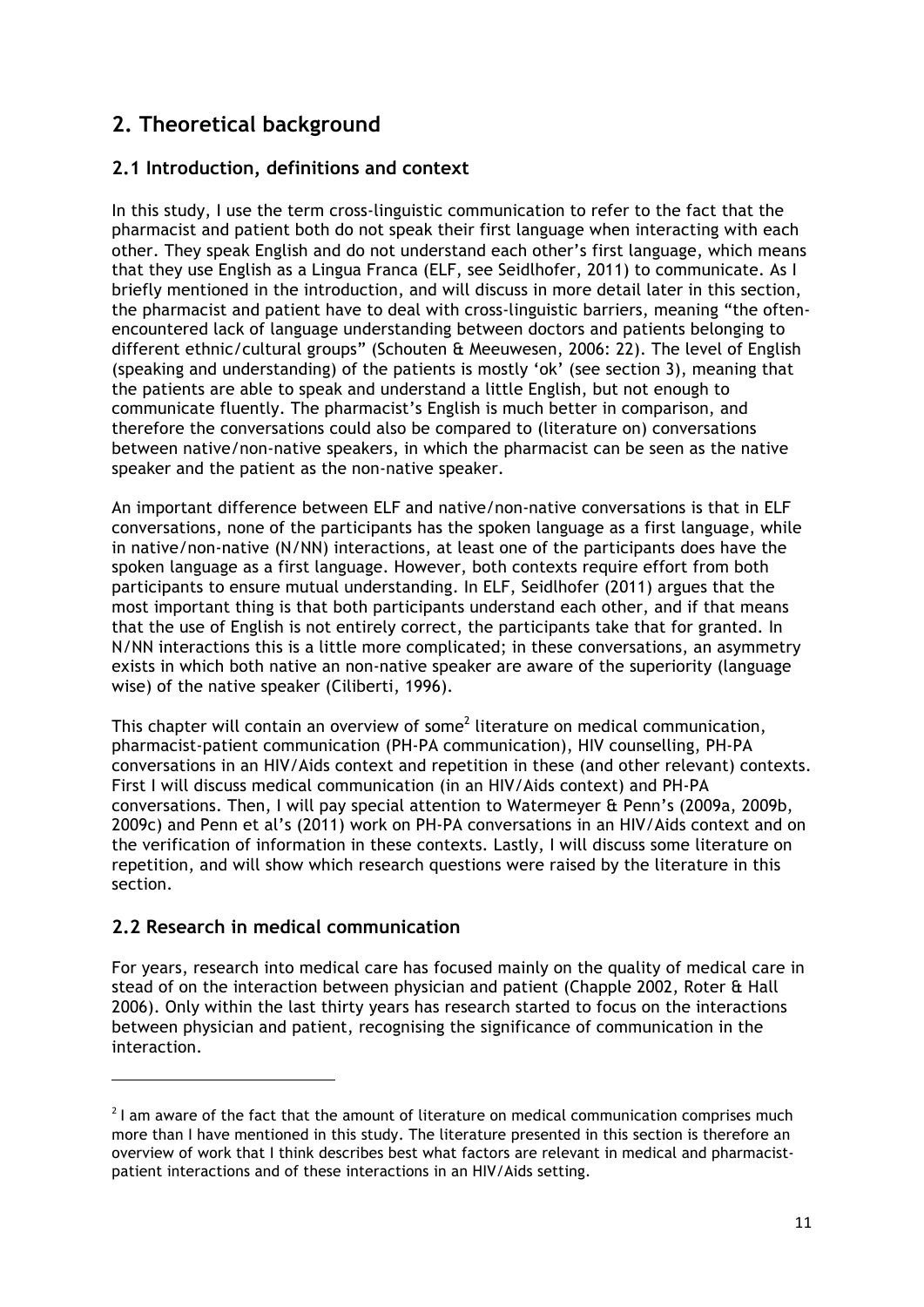#### *The significance of talk*

In medical care there are two fundamental ingredients that form the heart of the interaction: talk and expert knowledge (Roter & Hall, 2006). Talk - meaning both the verbal and non-verbal communication between doctor and patient - fulfils a central role in the conversation, since it is the main activity that the doctor and patient perform. With expert knowledge, Roter & Hall (2006) refer to information that both patient and physician have in their own field of knowledge. The patient is an expert in relation to his own complaints, beliefs, medical history and for example his cultural beliefs; the physician is expert in how to recognise, treat and cure diseases. In treating a patient, talk is an essential instrument in successfully exchanging the expert knowledge of both parties.

Research by Silverman (1997) and Peräkylä (1995) has shown that in HIV/Aids counselling, 'talk' consists of asking questions and making informative and advisory statements. The counsellor spends most of the time asking questions and making informative and advisory statements, while the patient spends most of the time answering questions and listening to the counsellor's information and advice (Peräkylä 1995). In this way, interactional roles arise from each participant as questioner, answerer, speaker or recipient. Peräkylä (1995) showed that in medical HIV/Aids counselling two formats dominate: the interview format, in which the counsellor is the questioner and the patient the answerer, and the information delivery format, in which the counsellor is the speaker and the patient the hearer.

# *Asymmetry in medical interactions*

Because of the nature of the conversation, in which the counsellor is taking care of 80% of the talk and structuring the interaction, the conversation is structured asymmetrically (Peräkylä 1995, Silverman 1997, Pilnick 1998 and 2011). Peräkylä (1995) mentions that in normal institutional conversations, the unequal distribution of turns is set up by a set of norms and rules that are implicitly present in the conversation, and known of by both participants. However, in HIV/Aids counselling conversations, there are no norms or rules that would prescribe that only the counsellor may ask questions and make statements during the counselling session. Still, the conversation is organised asymmetrically: this creates a paradox.

The paradox can be explained by the fact that in HIV/Aids counselling conversations, patient and counsellor each have different tasks, causing each of them to contribute to the conversation in another way. The patient's task is to listen and to answer questions; the counsellor's task is to explore the patient's feelings, beliefs and perceptions, to advise and to provide information. Performing the different tasks requires different interactional behaviour from both participants. In order to listen carefully, a passive and responsive attitude is required from the patient; in order to find out the patient's beliefs, feelings and perceptions, and to provide them with the right information and advice, an active and talkative attitude is required from the counsellor.

# *Challenges in medical communication*

Even though counsellor and patient collaborate in enabling each other to perform their tasks within the agreed format, the successful exchange of expert knowledge still remains a difficult task. Britten et al (2000) found that in a group of 20 GP's and 35 patients, misunderstanding occurred among 4 out of 5 patients. For the most part, this was caused by the fact that the patient and/or doctor was unaware of certain parts of the other person's expert knowledge (e.g. if the patient did not tell all the complaints, the doctor made assumptions, or the doctor did not provide all the information needed), causing misunderstandings, insecurity or problems in adherence.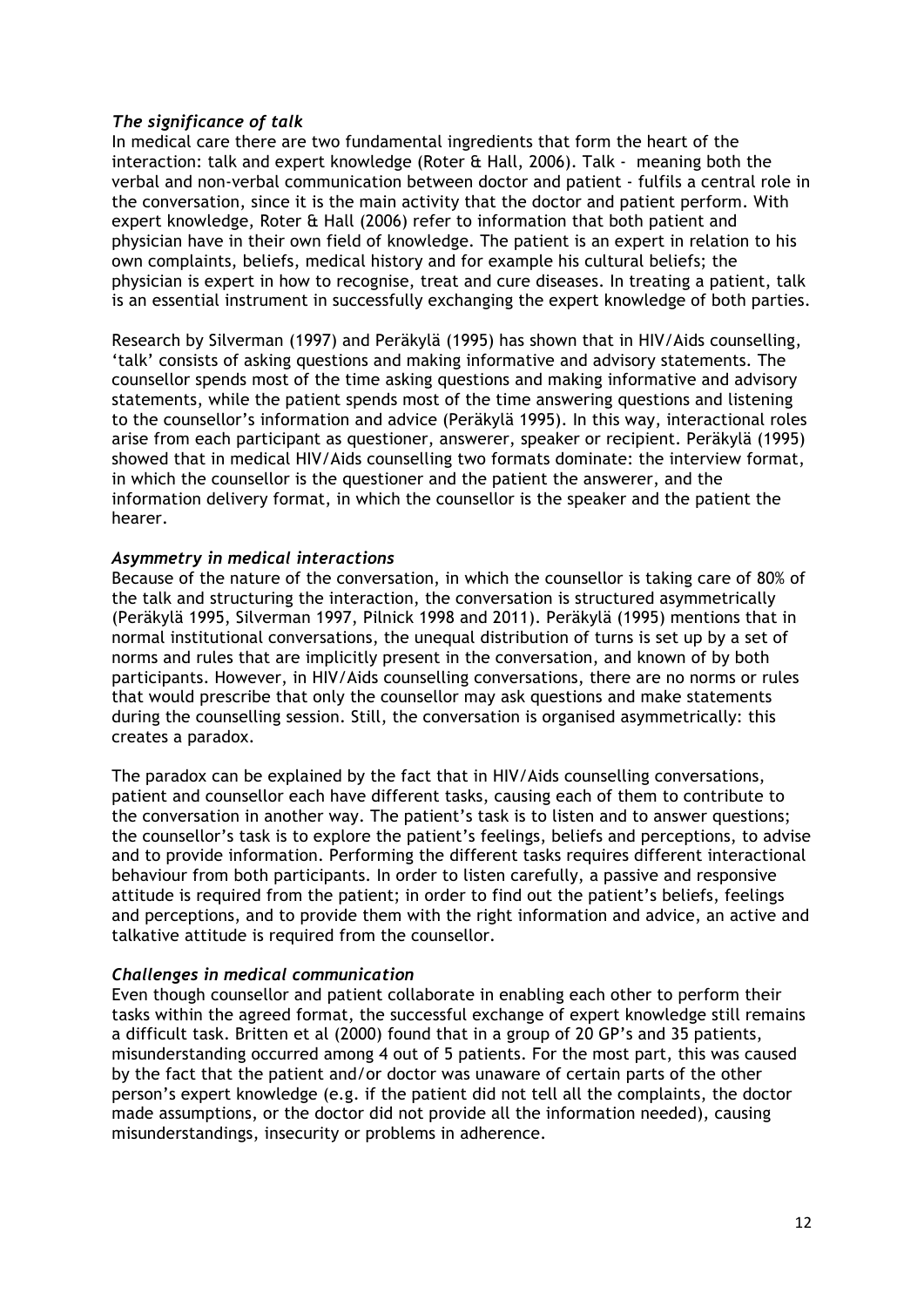Next to this, the nature of the doctor-patient interaction may also contribute to misunderstandings. Doctors generally have more power than patients to structure and organise the interaction (Charles et al, 2000). In HIV/Aids counselling conversations, interactional organisation by the counsellor is a necessary means, since the counsellor has a huge agenda with (delicate) topics that have to be covered; it is therefore easier if the counsellor is in control of the agenda (Silverman, 1997). However, the difference in power relations that is being created in this way may - on the other hand - cause patients to feel that their voice is overridden, which makes them more passive in the conversation, leading to misunderstandings and eventually even to non-adherence to the medications (Britten et al, 2000). Because most of the interaction is routine and scripted, most of the talk that is being exchanged is taken for granted, causing parts of the talk (mostly the non-verbal parts) to remain unnoticed by the doctor, leading to miscommunication as well (Roter & Hall, 2006).

# **2.3 Research in pharmacist-patient communication**

In studying pharmacist-patient communication, Alison Pilnick (1997, 1998, 2001, 2003, 2011) has performed research in an oncology clinic in the UK, providing a good addition to the existing curriculum of literature in medical communication. In her 2001 article, Pilnick discusses the structure of pharmacist conversations, as compared to other institutional conversations such as troubles talk (Jefferson, 1988) and emergency phone call conversations (Zimmerman, 1992).

By presenting a structure for pharmacist-patient interactions and comparing this to structures in troubles talk and emergency phone call conversations as presented by Jefferson and Zimmerman, Pilnick shows that in institutional conversations, participants each have different goals when entering the conversation. In some institutional conversations, such as Zimmerman's emergency phone call conversations, the goals of each participant are clear. The caller needs an ambulance, the police or the fire department, and the operator needs to find out where the caller is, and what has happened. In other institutional conversations such as pharmacist-patient conversations, the goals of the participants may be less clear, due to many reasons such as cultural differences, assumptions or expectations. By proper communication and successful exchange of talk, the goals of each participant will become clear and the conversation will be a success. Pilnick mentions that in some institutional conversations, this requires more effort than in other institutional conversations, because it is not always clear which goals each participant has.

In her 2003 study, Pilnick distinguished between four different approaches to the delivery of counselling sequences. The fact that pharmacists use different approaches in different situations shows that dealing with and approaching patients is complicated and that different aspects influence the conversation. For example, Pilnick showed that interactional contingencies exist when patients are approached in a way that does not correspond to their (acquired) knowledge. Expectations and assumptions considering patient's knowledge cause some aspects of the conversation to become delicate subjects. Next to this, Pilnick found a frequent use of pre-sequences (sequences in interactions that can be seen as a 'preparation' for the actual topic that has to be discussed) in her pharmacist-patient conversations. She speculates that this extended use is caused by a role extension of the pharmacist, of which the patient is unaware. Traditionally, the patient has an idea of the pharmacist as a 'glorified shopkeeper', but nowadays, this role has extended and a more advisory role can be expected from the pharmacist. Patients or carers may not expect extended advising or informing sequences from pharmacists, so by using pre-sequence type formulations (announcements and offers), the pharmacist found a way to deal with possible resistance by the patient.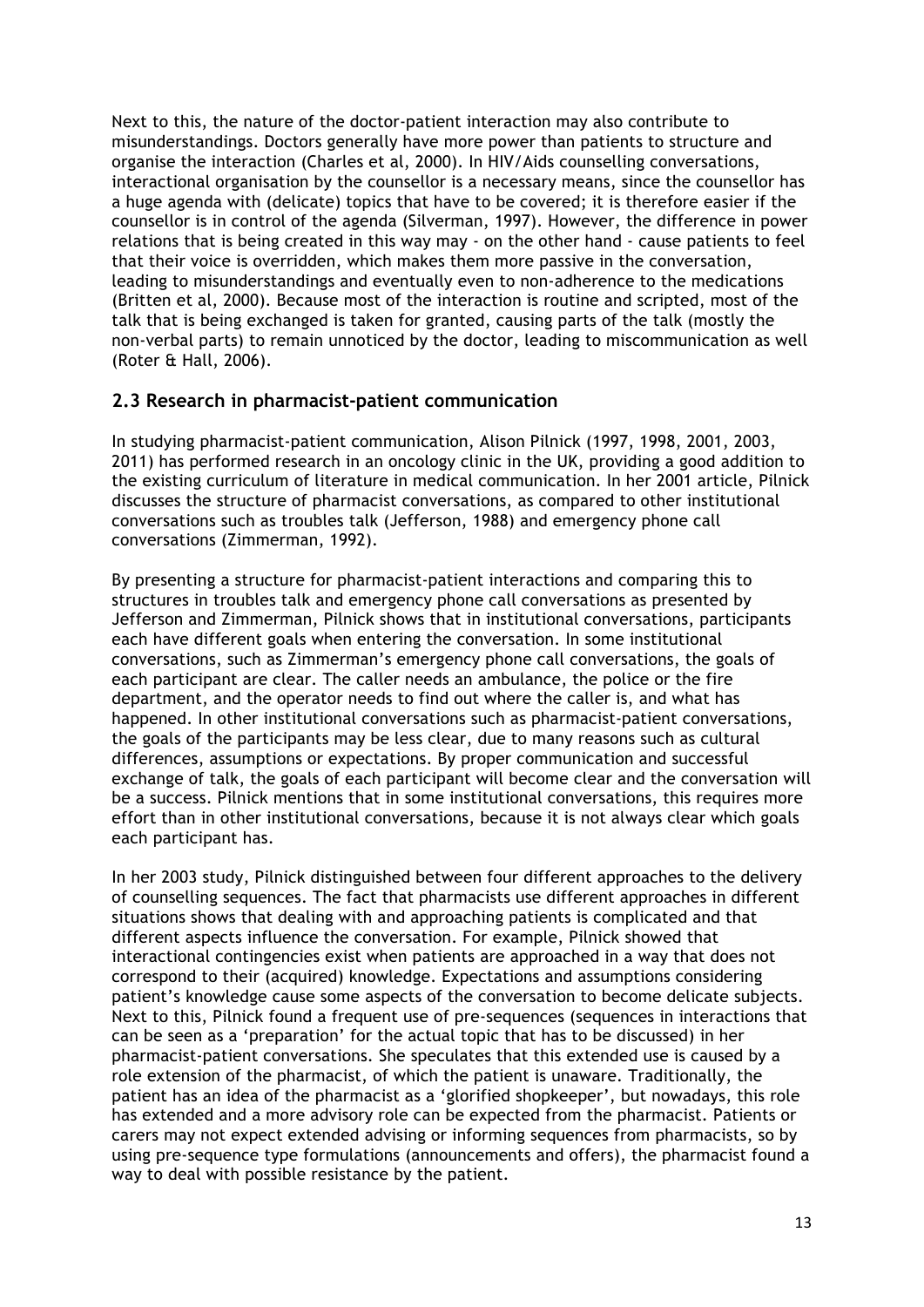# **2.4 Pharmacist-patient conversations in an HIV/Aids context**

Jennifer Watermeyer and Claire Penn have done ground breaking research in studying pharmacist-patient conversations in an HIV/Aids context in South Africa. In her (unpublished) PhD study, Watermeyer (2008) has studied 26 recorded conversations between pharmacists and HIV positive patients in an HIV/Aids clinic in South Africa, providing a very important addition to the existing curriculum of literature on pharmacistpatient interactions, adding the context of a complex treatment in a multicultural, multilinguistic environment. The results of her study show that pharmacist-patient interactions can be successful, even when facing cultural or language barriers.

Watermeyer and Penn have published parts of Watermeyer's PhD study, each time focusing on one aspect of the pharmacist-patient interactions and describing this in detail. Publications have been made on the impact of context and culture on patient's adherence to the ART (Penn et al, 2011); pharmacist's strategies to verify patient's understanding (Penn & Watermeyer, 2009a); the way that the pharmacist-patient conversation in an HIV/Aids context is structured (Penn & Watermeyer, 2009b); and the strategies a pharmacist uses to successfully communicate dosage instructions (Penn & Watermeyer, 2009c).

# *The South African HIV/Aids pharmacist's challenges*

When compared to pharmacists, counsellors or other medical health care professionals as described in the studies of Peräkylä (1995), Silverman (1997) and Pilnick (1997, 1998, 2001, 2003, 2011), it turns out that South African pharmacists have a complex task in instructing patients, because they have to provide complex medicine instructions while facing cultural and language barriers.

Pharmacists in South Africa have a big responsibility in instructing the patient. "Providing pharmaceutical services to a patient with HIV/Aids involves dispensing ARVs and other drugs, monitoring drug interactions and toxicities, optimising regimes, educating patients about HIV therapy and adherence, following up on management issues, and planning strategies to improve patient adherence. (…) Aside from these tasks, pharmacists are also expected to provide counselling and advice to patients; however, they are rarely trained in these skills." (Watermeyer & Penn 2009b, 2053-2054). Next to this, the pharmacist is under a huge pressure to deliver a comprehensible instruction; if the patient fails to adhere to the medicines, he will not survive.

South African HIV/Aids pharmacists are also facing language barriers (communication issues) that make the conversation more difficult. As mentioned in the introduction, the conversation is conducted in English, while both pharmacist and patient often do not have English as their first language. Pharmacists and patients use English as a Lingua Franca, which means that they need "(…) crucial adaptive accommodation skills along with appreciation and acceptance of diversity" (Cogo, 2009: 270 in Seidlhofer, 2011: 99). In other words: in order to communicate successfully, both pharmacist and patient need to be flexible and creative in achieving mutual understanding.

Most black South Africans do not speak English at all, which makes it very hard for the pharmacist to provide difficult instructions in a clear way, which are essential in enabling the patient to use the ARV's correctly. Interpreters are not always available and are also not preferred by pharmacists because of the chance of terminology issues and cultural differences in meaning (Watermeyer & Penn, 2009a). Also, communication issues are being caused by the difficult terminology that is linked to the disease (Watermeyer & Penn, 2009b).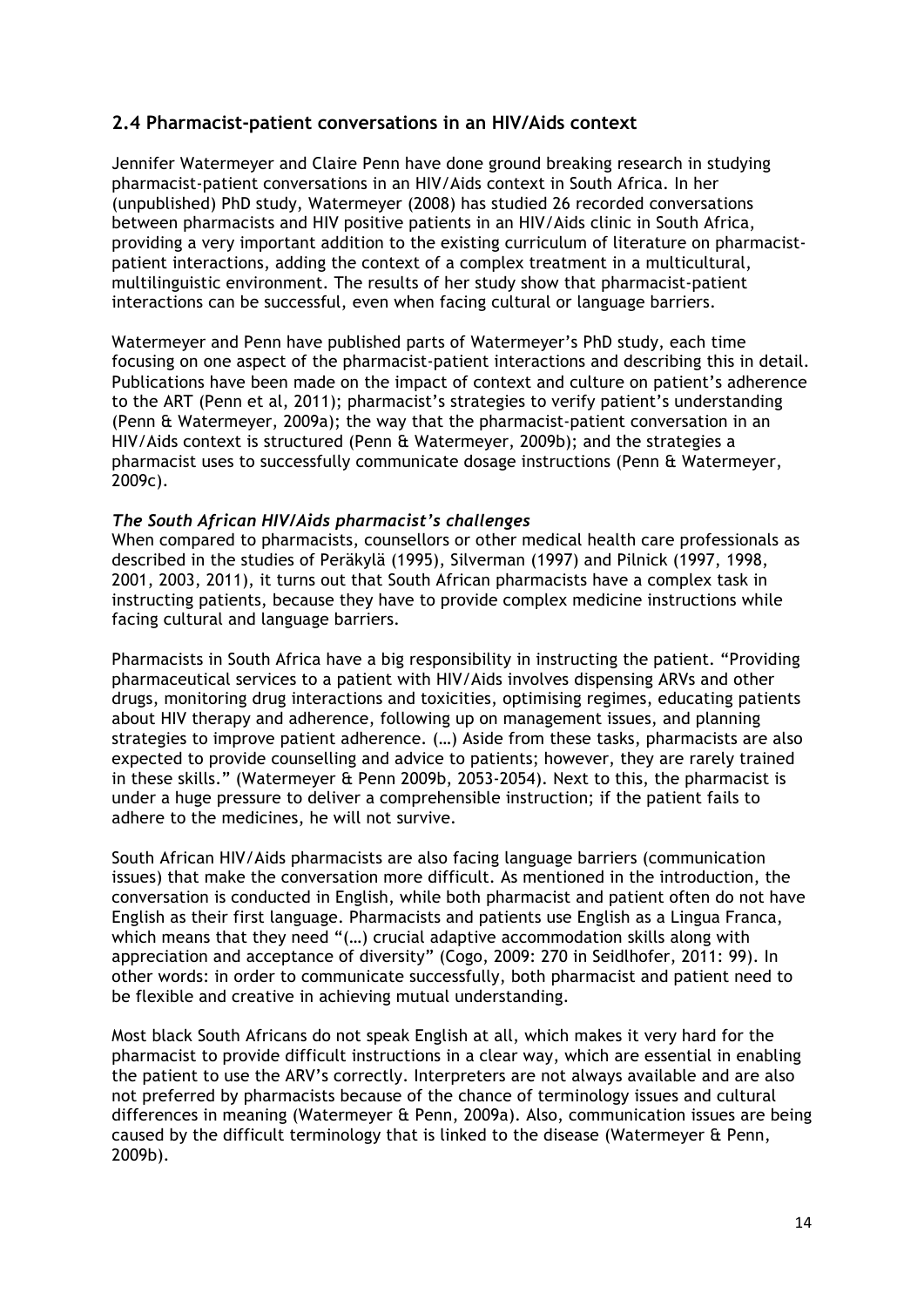Taking ARV's is a complex task; many different medicines have to be taken at strict set times. A high level of adherence is required for the treatment to succeed, and ARV's can cause severe side effects as well. Taking ARV's is therefore not a very pleasant task, and especially because of the severe side effects it is difficult for patients to maintain high adherence levels (Watermeyer & Penn 2009b). Explaining this complex matter and feeling the pressure to make the treatment a success both have an impact on the pharmacist, whilst having to deal with complicated medicines for the rest of their lives and enduring severe side effects has an impact on the patient. Other illness, drug and treatment factors that are mentioned in Watermeyer & Penn (2009b) that might influence the patient's adherence have to do with confusion caused by change and (political) unrest. Medicine packages, drug regiments and the place where the patients have to collect their medicines change over time, causing confusion; patients might be insecure about the efficacy of the treatment and political unrest and hospital strikes cause general unrest as well.

Finally, pharmacists are facing life, world and culture factors when instructing patients. Traditional beliefs about the illness, alternative treatment or stigma might influence the patient in successfully undergoing ART. Disclosure by family and friends may also happen, making it hard for the patient to adhere to the medicines and for the pharmacist to provide a successful treatment (Watermeyer & Penn 2009b).

#### *Verification of understanding*

In their article on comprehension, Watermeyer & Penn (2009a) have found that South African pharmacists use four strategies to check whether patients have understood instructions on taking ARV's. These strategies are (1) the use of response solicitations, (2) carefully monitoring the patient's responses, (3) asking the patients for a demonstration of understanding, and (4) asking specific questions. I will first explain more about these strategies individually, and then I will show which research questions were raised after reading Watermeyer & Penn's (2009a) article.

A first strategy that the pharmacist may use to verify understanding is to add 'ok?', 'isnt't it?' or 'nè?' (meaning 'ok?' or 'isn't it?' in Afrikaans) to the end of an utterance. By adding one of these items to the sentence, the pharmacist invites the patient to respond, which is a method for the pharmacist to check if the patient has understood what she has just said. Thereby, response solicitations can be used in order to prompt a response to the instruction or information that has just been provided, to check if the patient is following the information, or to invite the patient to ask for more explanation if some of the information is not understood.

A second strategy that pharmacists use to check if patients have understood their instruction is to carefully monitor the patient's responses. In interviews with the participating pharmacists in Watermeyer's (2008) study, the pharmacists mentioned that when dealing with patients in a cross cultural and cross linguistic context, a higher awareness of the patient's non-verbal behaviour is necessary to reveal subtle misunderstandings as well. By routinely verifying if the patient is still following the instruction and closely monitoring the question and answer sequences, the pharmacist is able to notice subtle misunderstandings and solve these as well.

A third strategy is a very common strategy used by the pharmacists. When the pharmacist asks the patient for a demonstration of understanding, she usually does this by using an open-ended request to "tell" or "show" the patient how to take the medicines. In this way, misunderstandings can be identified, and the pharmacist will provide a new explanation right away. This process of providing information and verifying understanding might be repeated several times, until the pharmacist is convinced or satisfied that the patient has understood the instructions.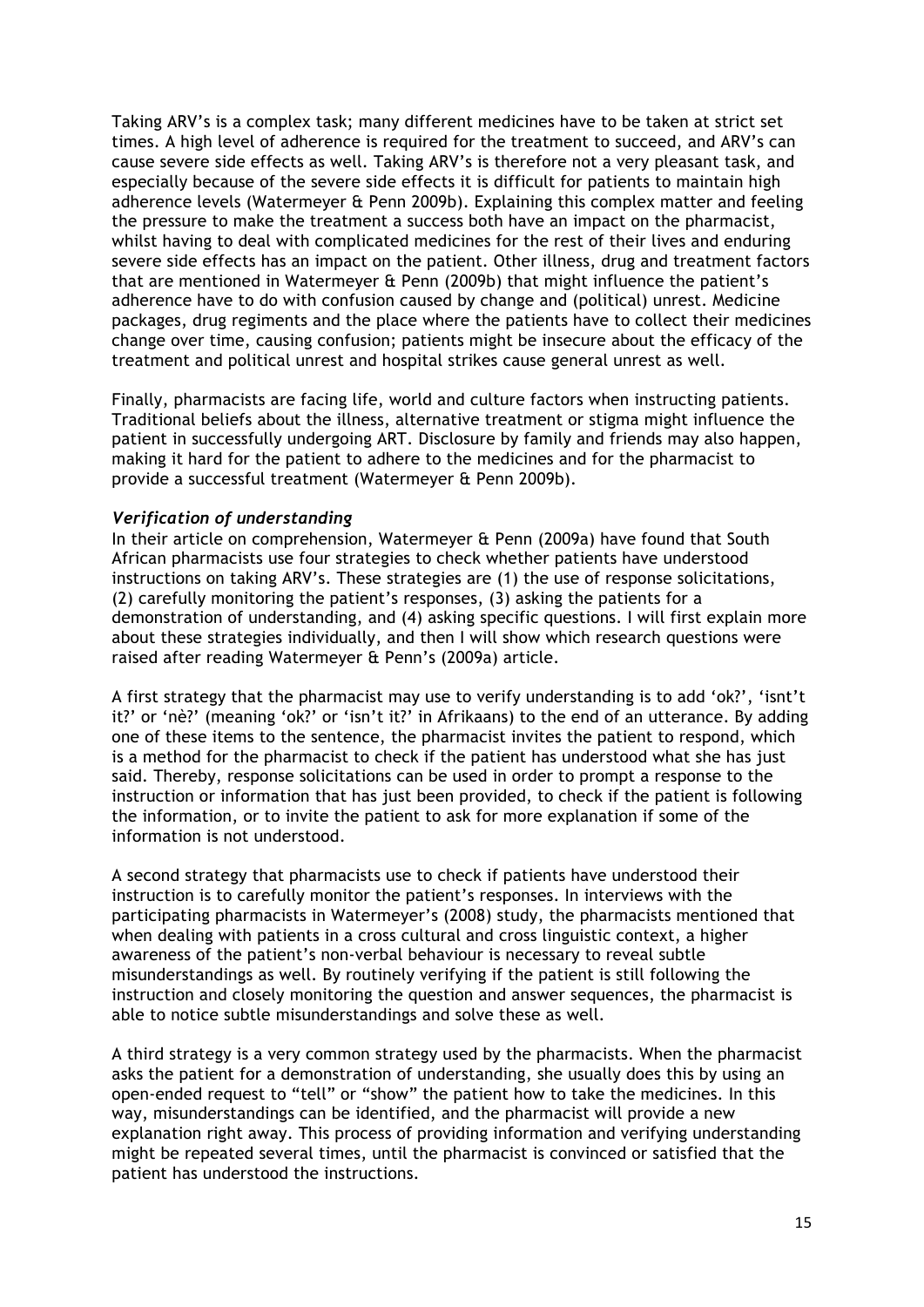Fourth, when verifying understanding of specific information, pharmacists also ask specific questions, such as "what time do you take the medicine?" or "how many pills do you take?" These questions are meant to check specific knowledge on one specific topic. If the patient is unable to give the right answer, the pharmacist will know immediately and will provide a new instruction right away.

Watermeyer & Penn state that asking for a demonstration of understanding is preferred over direct questions to find out if the patient understands. However, in their article, they mention that this request for a demonstration of understanding might be repeated several times. This phenomenon has until so far not been investigated any further. If a demonstration of understanding is indeed the best way to verify understanding, why does it have to be repeated several times? And, what is the function of repetition in this context? Before answering these questions by looking at the data, I will first say more about repetition in the literature.

# **2.5 Repetition in conversation**

In describing the different purposes and functions of repetition in conversation, Deborah Tannen (2007) studied the use of repetition in social conversations (friends talking during a dinner party). She discovers that in these conversations, repetitions have different functions. For example, it enables the speaker to hold the floor while thinking about what to say next, it is a means to show appreciation of a good line or joke, or it can be used to include someone that did not hear the previous utterance(s). Repetition is also a good way of making the conversation less dense: when repeating something, no new information is added, giving the listener more time to process the information and is therefore also used as a means to improve comprehension.

Tannen (2007) mentions that there are different forms of repetition. First of all, there is the (obvious) difference between self-repetition and allo-repetition (other repetition). Next to this, she also distinguishes between how literally something is being repeated: the utterance can be repeated the exact same way (exact repetition), or, on the other end of the scale, can be paraphrased. Paraphrasing is the opposite of exact repetition, but is still referred to as a category of repetition by Tannen. Between exact repetition and paraphrasing, there are other forms of repetition to be distinguished as well, such as questions that are transformed into statements, repetition with a single word or phrase changed, or repetition with a change of person or tense.

In her definition of repetition, Tannen also includes patterned rhythm, "in which completely different words are uttered in the same syntactic and rhythmic paradigm as the preceding utterance" (Tannen 2007: 63). Tannen does not provide a clear definition of repetition and the distance between utterances: how far may the utterance and repeated utterance be separated from each other in the conversation, for it to be a repetition? The use of repetition by native and non-native speakers has been studied by Ciliberti (1996) in interactions between a native German speaker and a native Italian speaker who help each other learning their native language. The study provides interesting insights that are useful for this study as well. In both Ciliberti's study as well as in the pharmacistpatient interactions investigated in this study, language barriers have to be overcome, and participants are not equal language wise, creating difficulties that have to be dealt with in the conversation. Because the native speaker is much more capable of expressing himself through the language than the non-native speaker, the native speaker adopts a sort of 'natural didactic' towards the non-native speaker in order to help him to understand, but also to give him the opportunity to learn the language.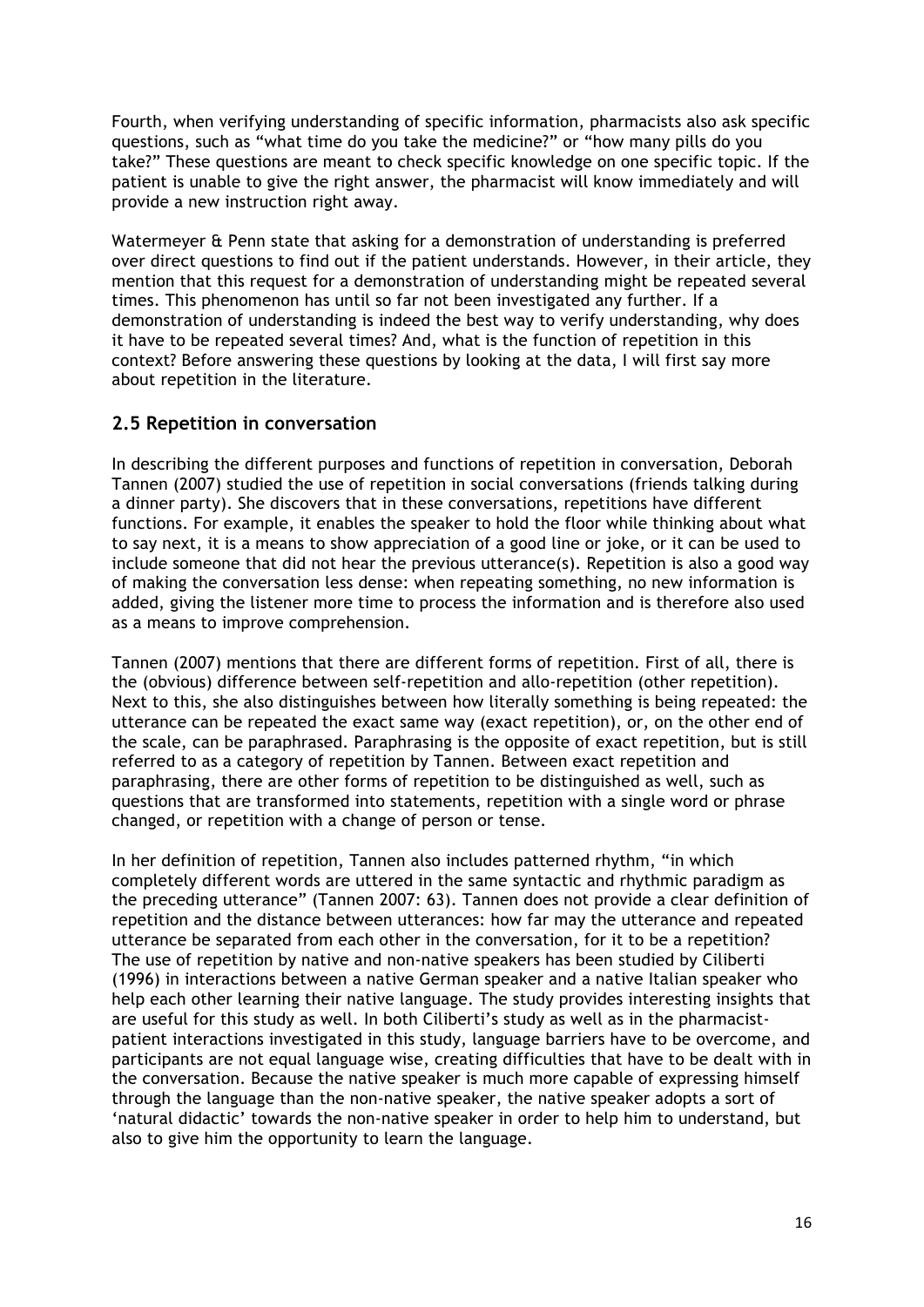#### *Repetition in native/non-native interactions*

Ciliberti found that in native versus non-native speaker conversations, there are two types of repetition: comprehension-oriented repetition and production-oriented repetition. Comprehension-oriented repetition is repetition that is being used to improve comprehension, and is especially used by the native speaker by repeating the sentence while replacing a (difficult) word, or by re-structuring the sentence in a different way. Difficult words may also be replaced by words in the native speaker's mother tongue; when the native speaker predicts that a word is difficult for the non-native speaker, he might say the word in the non-native speaker's language and then repeat it in the native speaker's language (his own language). In the pharmacist-patient conversations investigated in this study, this phenomenon occurs a lot too, where the pharmacist (who is superior to the patient, language wise) repeats a difficult word or an important instruction in Setswana, the native language of the patient (Watermeyer, 2008).

Production-oriented repetition is a type of repetition that is used by both native and nonnative speakers, with the main purpose of showing understanding and involvement. When the non-native speaker uses production-oriented repetition, he repeats the last words of the native speaker's utterance to show that he understood. Because this process can take several turns, a lot of utterances are produced; that is why this type of repetition is called production-oriented repetition. The native speaker, on the other hand, uses this type of repetition to correct the non-native speaker, or to confirm the correctness of the utterance when the non-native speaker is unsure about it.

Lastly, repetition in native and non-native speaker interactions functions as a strategy to establish intimacy and to build rapport. In contexts like this, building rapport (building a relationship) is very important, because the difference in language makes both participants unequal in their ability to express themselves. Misunderstandings occur and in order to make the conversation a success, both parties have to make sure that they are allowed to make mistakes and that they will not understand each other right away. Establishing this bond of intimacy takes the following form:

The non-native speaker points out a communication problem; The native speaker helps to solve the problem; Both participants celebrate the successful outcome by repeating the correct utterance.

#### *Repetition in English as a Lingua Franca*

As mentioned above, both pharmacist and patient speak English during the interaction, while English is not their first language: they use English as a lingua franca (Seidlhofer, 2011). Participants who choose to speak through a lingua franca make efforts to achieve mutual understanding, or a so called "pragmatic clarity" (Kecskes, 2007 in Seidlhofer, 2011: 99). There are many ways in which the speakers try to achieve this pragmatic clarity. One of the means mentioned by Seidlhofer (2011) is to repeat or to paraphrase, or a combination of the two. Other-repetition and code-switching (talking in one language, quickly switching to another language and then switching back to the first language again) are also mentioned as common strategies to enhance mutual understanding. As will turn out from the analysis, all of the just mentioned strategies are used by the pharmacist and patient in the interactions in this study.

In English as a lingua franca (ELF), repetition and paraphrase (or rephrase) are used to clarify or emphasise something. In order to achieve this, the repeated or rephrased utterance takes a more and more explicit form. Seidlhofer illustrates this with a conversation between a Greek and German person, in which the German makes the utterances more explicit: "*you have to move, you have to move out totally, you have to take your things out of your room"* (Seidlhofer, 2011: 100)*.* Seidlhofer explains this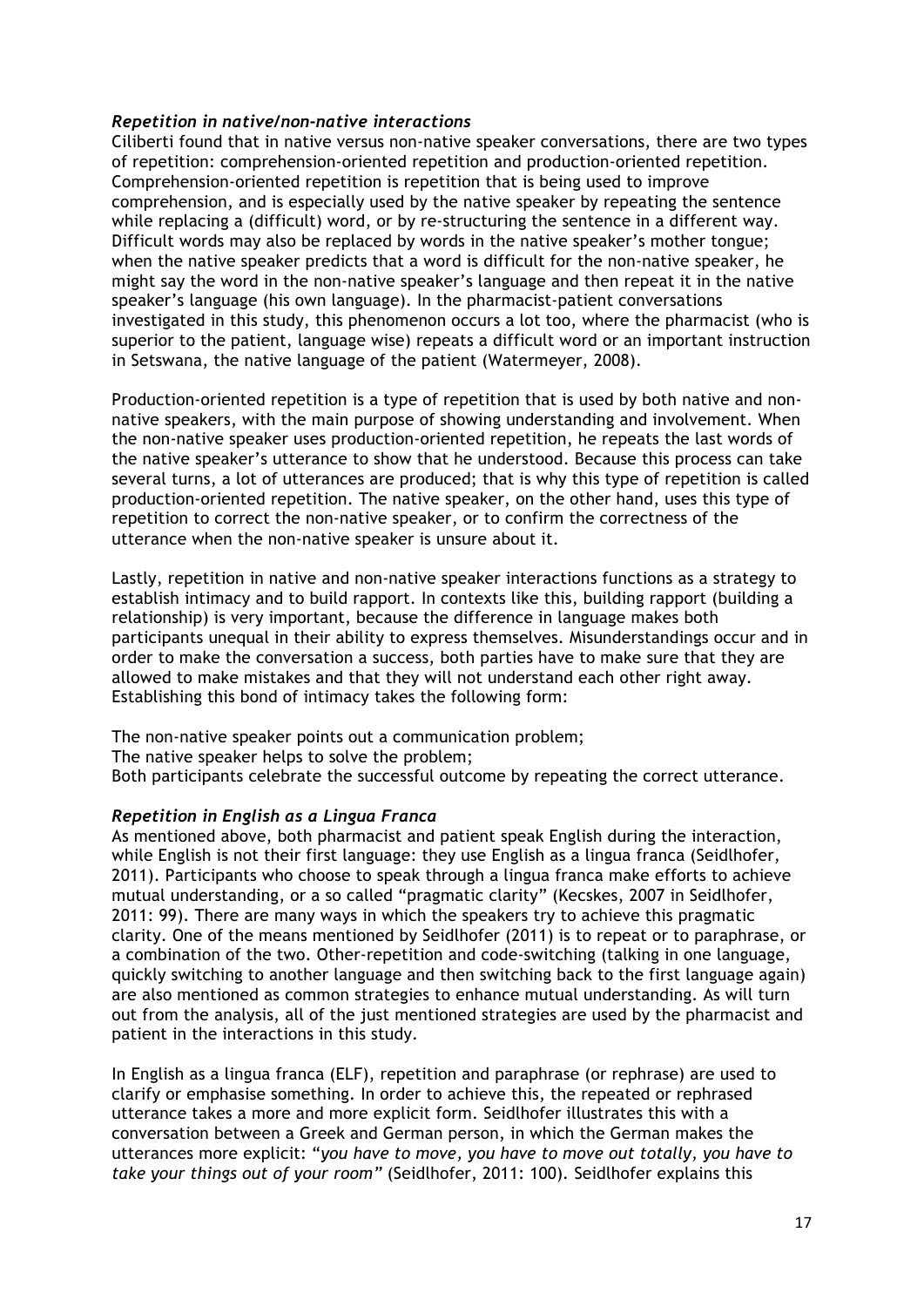'explicitness' as a means for the German speaker "to make absolutely sure that her message comes across" (Seidlhofer, 2011:100).

Research on other-repetition in ELF shows that participants might use a 'represent', which is a literal repetition of the interpreter's utterance, to help them process the information, to show this to the other participants, or to request information (House, 2003 in Seidlhofer, 2011). Another important goal for using other-repetition is to achieve convergence of the intended and received message, also to improve comprehensibility.

#### *Repetition in pharmacist-patient conversations in a South African HIV/Aids context*

In pharmacist-patient interactions in a South African HIV/Aids context, Watermeyer (2008) found that pharmacists and patients repeat or summarize the information that is being exchanged, e.g. the names of the drugs, the dosage instructions or other information. She found that when a pharmacist repeats something, it is mostly after the patient has indicated (verbally or non-verbally) that he or she did not understand the instruction the first time. By repeating the instruction, the pharmacist presents the information in a slightly different way, mostly by making the instructions more explicit, thereby trying to improve the patient's understanding. Another type of repetition mentioned by Watermeyer is the patient's repetition of a pharmacist's utterance. In this context, Watermeyer suggests that the patient repeats the pharmacist's utterances or instructions as a question to check whether he or she has understood the instruction correctly. A patient might also simply repeat the utterance or instruction; in that case, Watermeyer explains that the patient uses repetition as a means to show the pharmacist that he is making an effort to remember the utterance or instruction.

Interestingly, in her study, Watermeyer (2008) only mentions allo-repetition (otherrepetition), but does not discuss self-repetition. In my analysis, I will show that in pharmacist-patient conversations, both types of repetition occur. It would therefore be interesting to see what the interactional function of self-repetition in these conversations is.

#### *A definition of repetition used in this study*

In this study, the definition of repetition as described by Tannen (2007) is used for the most part to decide which utterances are repetitions and which ones are not. Just like Tannen, I will differentiate between self-repetition and other repetition. As for the types of repetition, I will adopt Tannen's broad definition of repetition and will therefore not only count literal repetition as repetition, but also questions that are transformed into statements, repetitions with a single word or phrase changed, repetition with a change of person or tense, and paraphrasing (rephrasing). Important to estimate as well is the fact that I see rephrasing as a *type* of repetition, and not as something *different* than repetition.

Tannen did not have any restrictions regarding the distance between the first utterance and the repeated utterance; even if there were several turns between the first utterance and the repeated utterance, Tannen would still see it as a repetition. In this study, a restriction on this aspect has been made; the repeated utterance had to be close to the original utterance. One or two utterances in between was allowed; a small insertionsequence (of 2 or 3 turns) before the repetition occurred was allowed as well.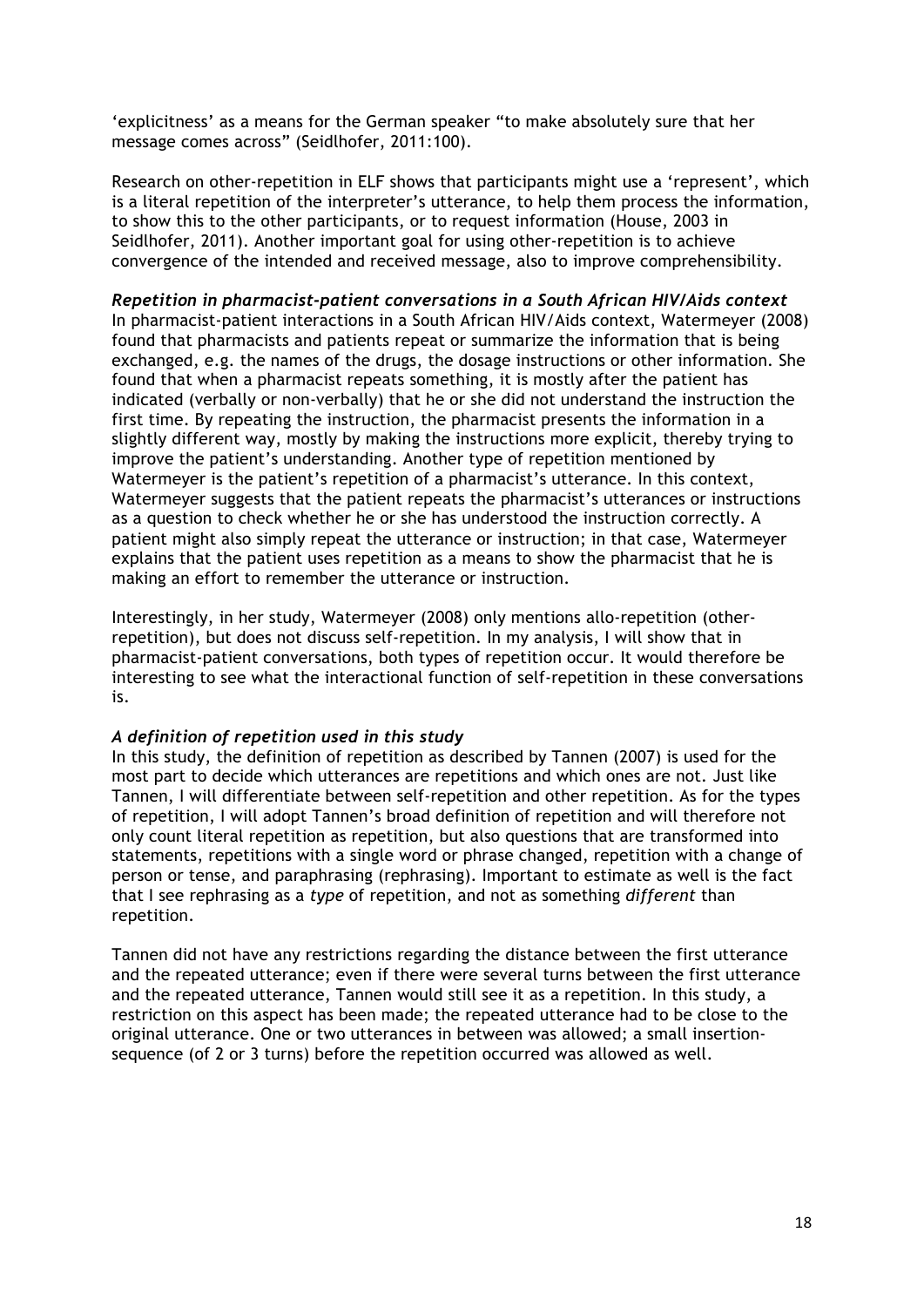# **2.6 Research questions**

While studying the literature, research questions appeared along the way. Some of them could be answered while studying more literature; others remained unanswered, and can only be answered by analysing the research material. I will first discuss the research questions that appeared along the way, and end with the questions that will be answered after the analysis.

As we have seen in Roter & Hall (2006), there are two fundamental ingredients that make the heart of the medical interaction: talk and expert knowledge. In the interactions studied in Peräkylä (1995), Silverman (1997) and Pilnick (1997, 1998, 2001, 2003 and 2011), the participants face challenges, but they do not face a language barrier as we have seen in South African pharmacist-patient interactions. A question that arises is: how do South African pharmacists deal with these language barriers in order to be able to exchange expert knowledge? Watermeyer & Penn (2009c) have shown that SA pharmacists have many ways to deal with these barriers, for example by using props to show which medicine has to be used when and how. Also, the SA pharmacists check regularly if the patient still understands, using different techniques as well (Watermeyer & Penn 2009a).

A factor that complicates the exchange of knowledge through talk in both South African contexts and in the other contexts mentioned in Peräkylä (1995), Silverman (1997) and Pilnick (1997, 1998, 2001, 2003 and 2011), is caused by the structure of the interaction in an asymmetrical way through the information delivery format (Peräkylä, 1995). On the one hand, this structure facilitates the exchange of information since it makes it easier for the pharmacist to control the agenda, to deliver a large amount of information and for the patient to be responsive, in order to receive and understand the provided information. On the other hand, the structure could be causing the patient to feel that their voice is overridden, which makes the patient more passive than they should be, causing misunderstandings (Britten et al, 2000).

A question that arises is: is the situation as described above, also applicable to South African pharmacist-patient interactions? The answer is yes. When looking at the interactions, we can see that they are also structured as described in the information delivery format. The pharmacist is the one that asks the questions and provides information and instructions; the patient listens and receives the information. Watermeyer & Penn (2009a) add to this that using the right methods to verify understanding "(...) is especially important in a cross-cultural context because of cultural attitudes towards authority, patients' reluctance to initiate clarification requests, and their unwillingness to reveal a lack of understanding" (Watermeyer & Penn 2009a: 211). By asking the patient for a demonstration of knowledge or understanding, to use response solicitations and by closely monitoring the non-verbal behaviour of the patient, the South African pharmacist has found a method to deal with this attitude, reluctance and unwillingness.

Pilnick (2003) mentions that the role of the pharmacist has extended over the years, and that patients are mostly unaware of this role extension. Patients still see the pharmacist as a passive 'glorified shopkeeper', but are mostly unaware of the fact that the pharmacist has nowadays evolved towards a healthcare professional with a more extended and advisory role. Patients or carers may not expect extended advising or informing sequences from pharmacists; this might cause uncomfortable situations or confusion. Because Pilnick studied interactions in a Western context, the question arose: what do the South African patients think of the role of the pharmacist, and if this view does not match with the role that the pharmacist has nowadays, will this influence the conversation? Watermeyer & Penn (2009b) asked the same question as well, and unfortunately had to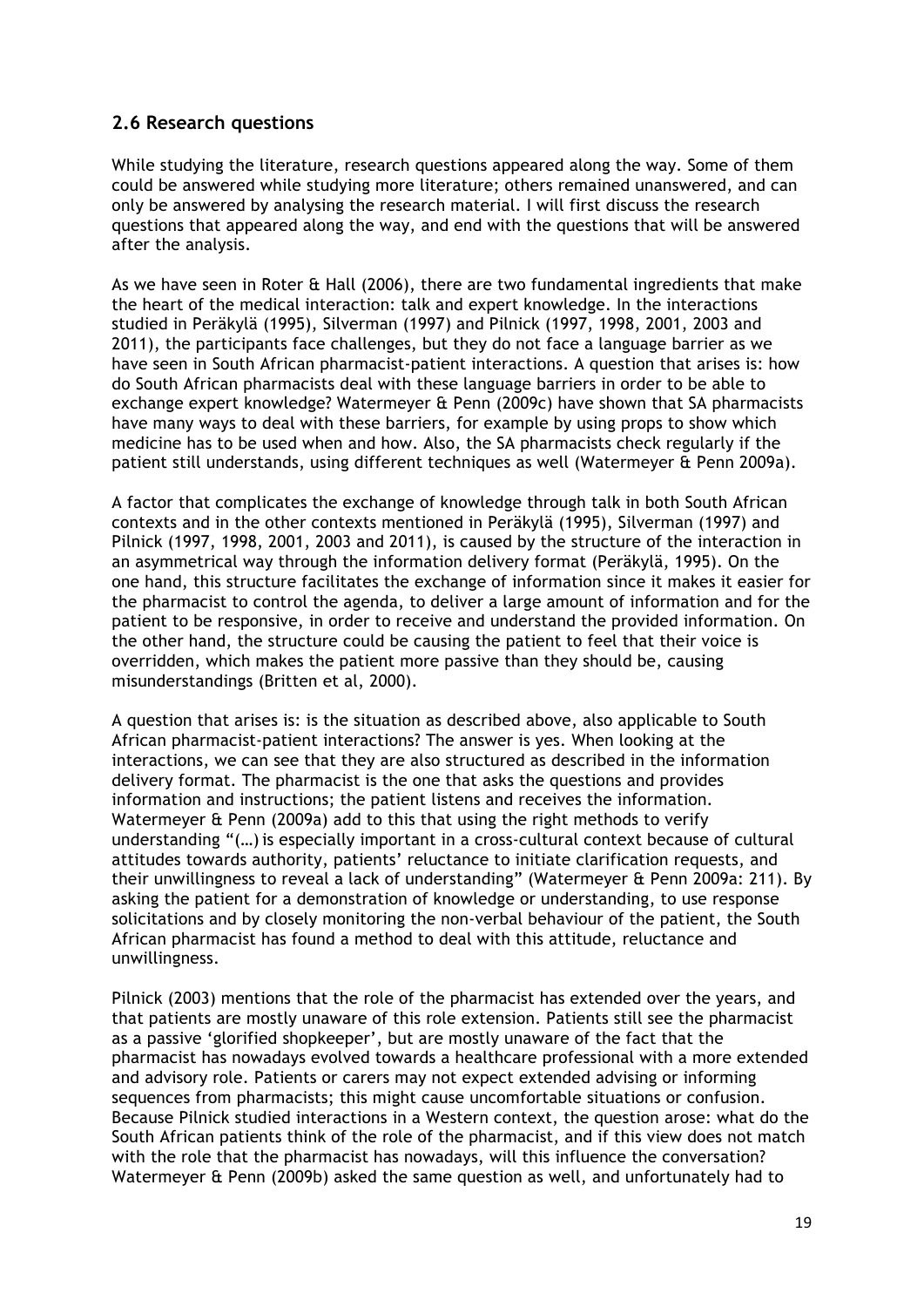conclude that it is unknown how the South African patients think about the role of the pharmacist.

In Ciliberti's (1996) study on native versus non-native speaker interactions, different types of repetition were mentioned, namely comprehension-oriented repetition and productionoriented repetition. After reading this, the question arose whether in this study, the different types of repetition are noticeable as well. From Watermeyer's (2008) study it can be concluded that the pharmacist and patient use comprehension-oriented repetition, because difficult words or important (parts of the) sentences are being repeated in Setswana, the native language of the patients. When looking at the data, it turned out that the production-oriented repetition was hardly used.

As mentioned in the introduction and in this section, important research questions arose after reading Watermeyer & Penn's (2009a) article on techniques to verify understanding. The fact that they did not mention repetition as a verification strategy and the fact that they have not investigated the use of repetition in the studied pharmacist-patient conversations any further, made me wonder how the pharmacist and patient use repetition in their conversations in this context, and more importantly: what interactional work is being performed by using repetition in this context?

After reading Tannen's (2007) work on repetition, in which she briefly explains different forms of repetition, I have defined my definition of repetition that I will use to analyse the research material. Since there are different types of repetition that could occur in my data, I added the following questions to the research question above:

What types of repetition can be found in my data?

And if it turns out that there are many types of repetition: would it then be wise to continue analysing the interactional function of just one type? And which type would that be?

In the results section, the answer to these questions will be provided. In the next section, I will first explain how I have analysed the research data.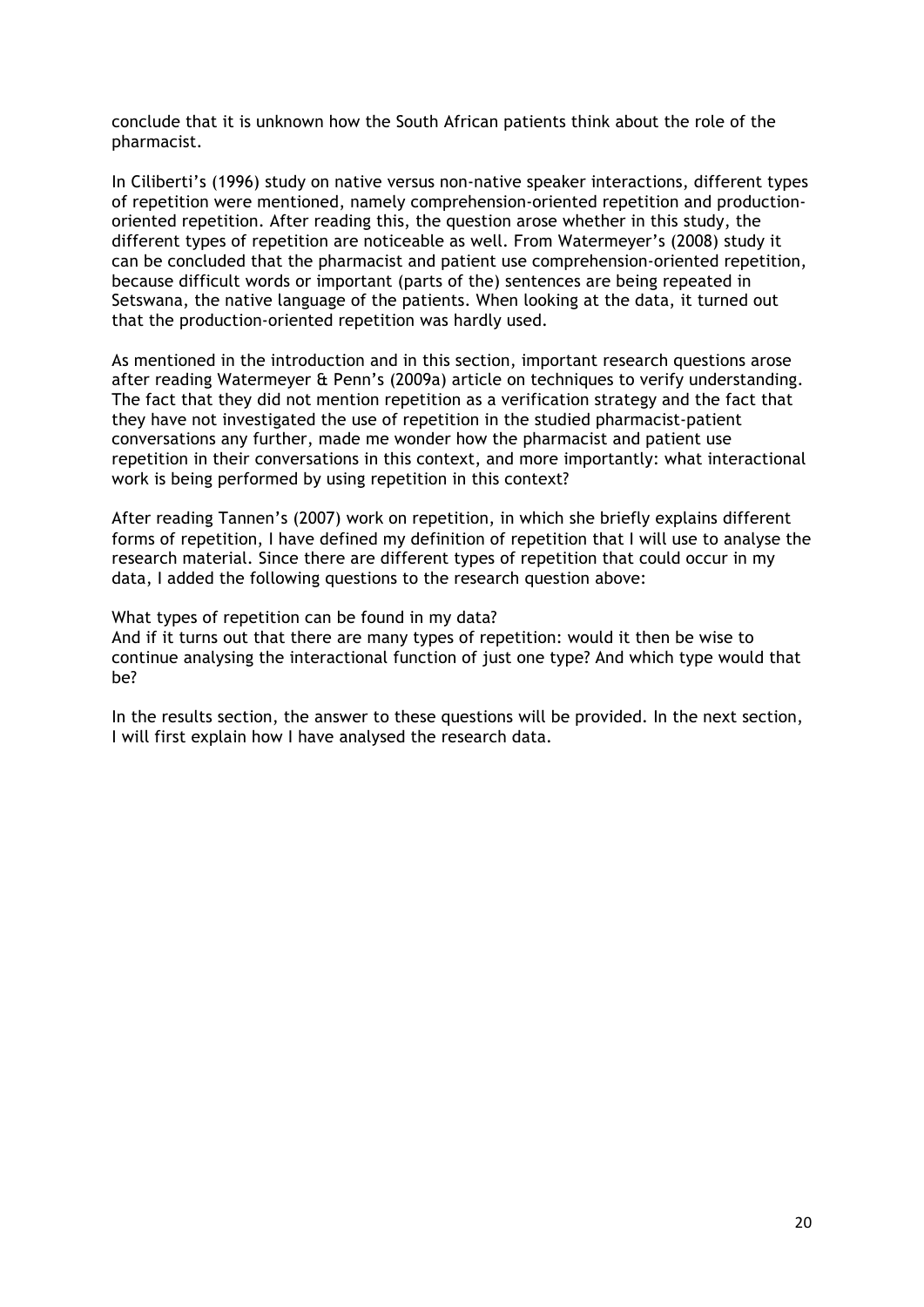# **3. Methodology**

In this study, video material and transcripts from Watermeyer's (2008) study have been used to answer new research questions. I will first introduce the research data; then, I will explain how I have used this data to answer the research questions in my study.

# **3.1 Research data**

In 2007, Jennifer Watermeyer started to research pharmacist-patient interactions in an HIV/Aids clinic at a hospital in Rustenburg, South Africa. The aims of her study were to describe and understand how the interactions are structured, and how communication helps in providing and understanding ARV and HIV/Aids related instructions and information. As a result, she published a PhD thesis and many publications (see section 2). In order to get a more detailed understanding of the use of repetition and rephrasals by the pharmacists, she made her research data available for this study.

# *Setting*

The pharmacy where the interactions were recorded is located at the RPH Wellness Clinic in the North West Province of South Africa, in the centre of a town called Rustenburg. The hospital, as well as the clinic, struggles with an overwhelming amount of patients, and experiences many difficulties trying to help all of the patients with the limited staff they have available. During the time of data collection (January 2007), the clinic provided care to 4567 adult patients who started with the ARV programme, 3333 adult patients who were currently on ART, and 528 paediatric patients who started with ART. Only two pharmacists work at the pharmacy; one permanent HIV pharmacist and one community service pharmacist. They are assisted by a pharmacy assistant who normally works at the OPD (outpatient pharmacy) but can be called upon when the pharmacists need assistance or require an interpreter.

# *Participants*

Since Watermeyer worked in quite an unexplored field by studying pharmacist-patient interactions in a South African context, she aimed for a target group as broad as possible. The characteristics of the participants were therefore not very specific. They were HIV positive, and were referred to the pharmacy by a doctor to collect their ARV medicines. If they were also willing to participate in the study, they had met the participation-criteria. A total of two pharmacists, one pharmacy assistant, 24 patients, 4 caregivers and 2 mothers of children with HIV/Aids participated in the study.

The first and second (and sometimes third or fourth) language of the patients was mentioned by Watermeyer (2008) at the beginning of every transcript. In the interactions used in this study, a majority of sixteen patients were first-language Setswana speakers; one patient was first language Sesotho speaker and the other patient was a first language IsiXhosa speaker. Only three patients were second language English speakers; among the other patients there were eight patients whose English was "ok", two patients who "understand English", one "who struggles to understand", one who had Afrikaans as a second language and one who had English as a fourth language. The estimation of the level of English was done by Watermeyer (2008). Because Watermeyer has a background as a speech pathologist, I trust that she is able to provide reliable judgments on this aspect; I will therefore use these levels in this study as well.

In two cases (patient 10 and 20), the pharmacist interacted with a caregiver in stead of with the patient, because the patient was unable to speak or understand English, and the caregivers were. Patients were also sometimes accompanied by a family member, but they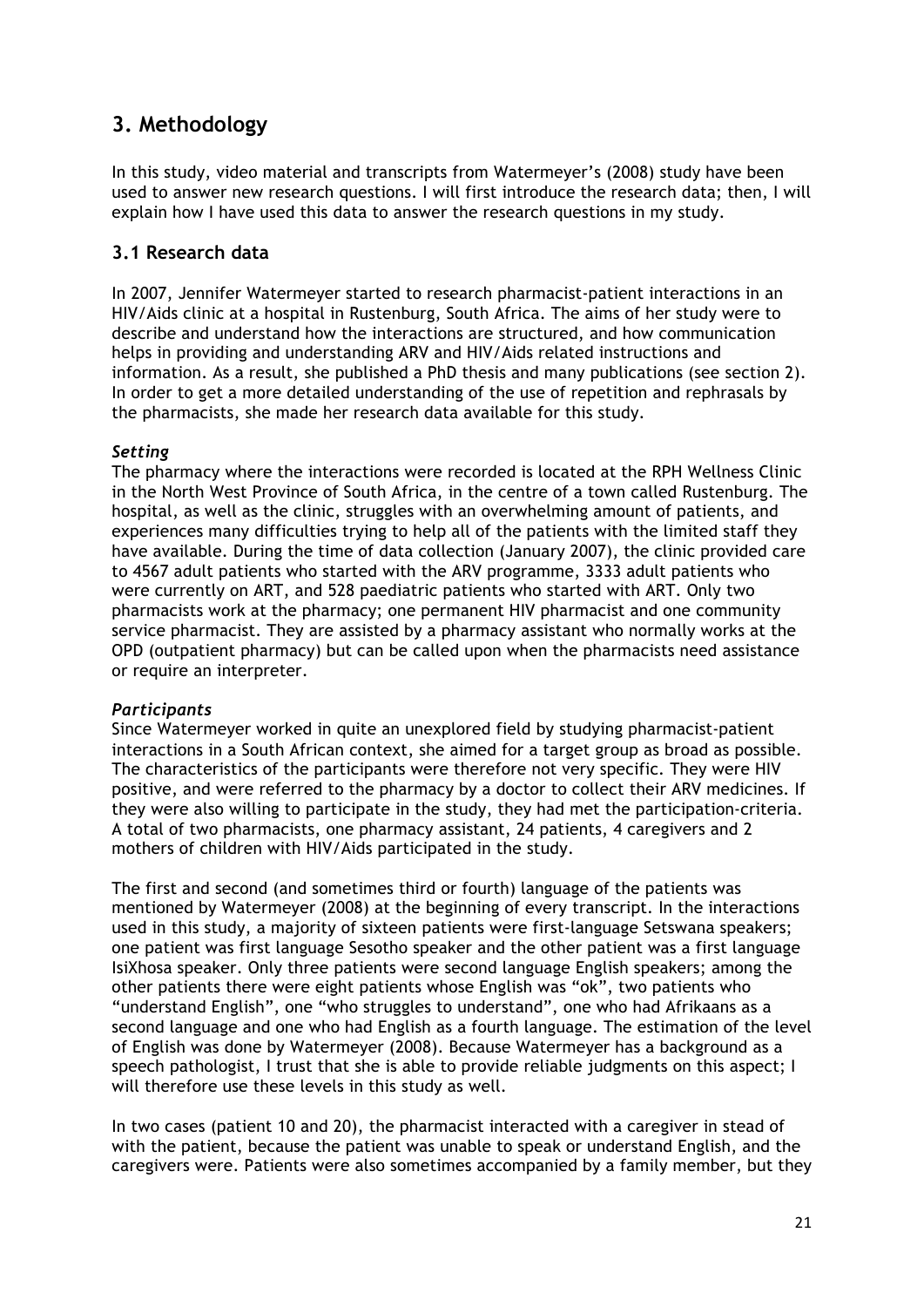were mostly just supporting the patient and did not participate in the conversation as much as the patient did.

## *Procedure*

Due to logistical reasons, it was only possible to record the participating patients once, and not to follow them for multiple visits or even for a few years (as done by Tannen, 2007). After ethical permission from patients and the health care clinic, data was collected during one week at the RPH Wellness Clinic. During this week, Watermeyer recorded 26 interactions, in which the above mentioned participants participated. Next to this, an ethnographic description of the pharmacy and interviews with the participants were performed.

The pharmacy itself consists of one large room, containing a few desks, a computer, fridges to store the medicines, medicine cupboards and a sitting room (see Watermeyer 2008: 138-144 for a more detailed (ethnographic) description of the pharmacy).

When the pharmacist instructs the patient on the use of ARV's, the pharmacist and patient each sit at the opposite side of a desk. The researcher was positioned at the other side of the room and recorded the interactions using a video camera. Afterwards, the patients were interviewed by a research assistant to find out whether the patient really understood the provided instructions and what he or she thought of the conversation in general. The pharmacists were interviewed as well in order to explore their experiences with instructing the patients. Before and during the data collection period, the researcher made descriptive observations of the research environment, which have been discussed above. In the current study, only the video recordings and transcripts have been used to answer the research questions.

#### *Video material and transcripts*

After making video recordings of the interactions, transcripts have been made of the verbal elements in the interactions. This was done by Watermeyer and her research assistant by looking at the videos and transcribing from there, following transcription conventions as described by Jefferson (2004) (see appendix 3).

Watermeyer also transcribed some of the non-verbals that occurred in the interaction, because of the significance of the non-verbal communication in these interactions. Only the non-verbals that were necessary or essential for the understanding of the interactions were transcribed, for instance when a patient answered by nodding only, or by pointing at a pill bottle, in order to keep the transcripts simple and organised. When utterances were performed in Setswana or Afrikaans, Watermeyer added translations in English to make these utterances comprehensible as well.

# *Structure of the pharmacist-patient interaction*

In her 2008 study, and later also in her 2009b article, Watermeyer explains how the pharmacist-patient interactions are organised. Her results can be found in table 1 and figure 1. In this section, I will first show how Watermeyer describes the structure of the pharmacist-patient interactions.

The content of the pharmacist-patient interaction consists of many topics that differ between first-visit conversations and multiple-visit conversations (table 1). Since the use of ARV's is complicated and the patient receives a lot of information during the first-visit conversation, there is a difference in structure between the first-visit conversations and the multiple-visit conversations.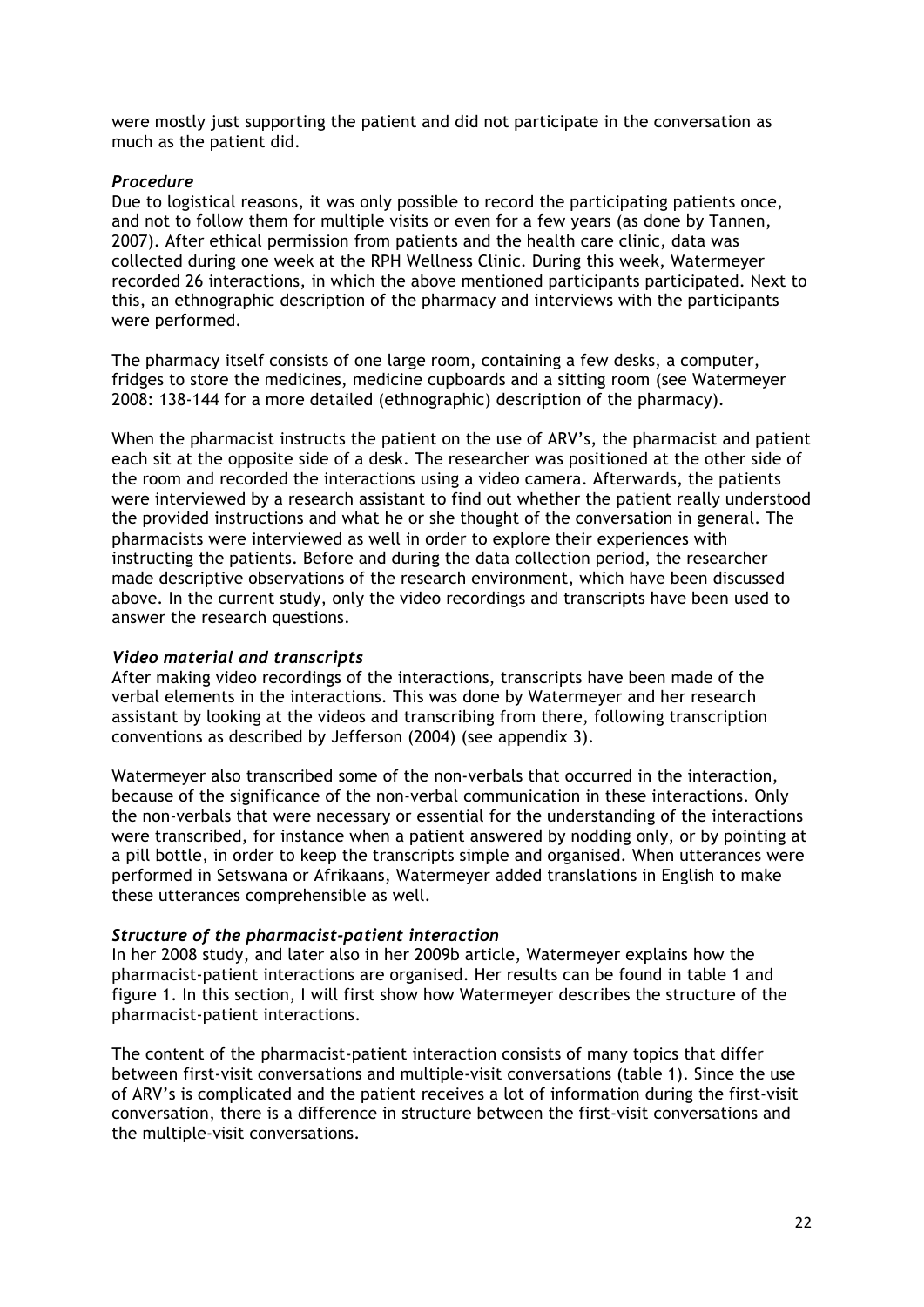During the first visit, the pharmacist pays a lot of attention to the explanation of the disease, instruction on the medication and the patient's registration into the computer system. During a subsequent (second or later) visit, the focus is more on completing the file and on evaluating the patient's usage of the medicines. In the first-visit interaction, there is an instruction part in which the patient gets a very detailed explanation on how to use the medicines. During the subsequent visit conversation, this only happens after the patient has explained how he or she uses the medicines. Then, in both conversations, the pharmacist checks if the patient understands the provided instruction. After that, in the first-visit conversations, there is a part where the pharmacist provides instructions considering the usage of the medicines. In the subsequent visit conversations, the pharmacist skips this part and checks if the patient has any side-effects and provides him/her with a new yellow card (a card that helps them remember to take their medicines). Finally, in both conversations, there is a closure in which the patient and pharmacist talk about the next visit and where they pack the medicines.

The structure and content as explained above is made visible in table 1.

#### **Table 1. Comparison of content for first visits versus subsequent visits. (Watermeyer, 2008)**

| (Obtains patient details: name, address, telephone number,<br>date of birth, etc.)<br>Checks pharmacy records to ensure that patient is correctly<br>entered in record system<br>Enquires how patient is doing<br>(Enquires generally whether patient has had problems with ARVs) |
|-----------------------------------------------------------------------------------------------------------------------------------------------------------------------------------------------------------------------------------------------------------------------------------|
|                                                                                                                                                                                                                                                                                   |
|                                                                                                                                                                                                                                                                                   |
|                                                                                                                                                                                                                                                                                   |
| (Checks whether patient is naïve-has patient taken ARVs before)<br>Checks whether patient brought left-over pills; if not,                                                                                                                                                        |
| encourages patient to bring pills to each visit                                                                                                                                                                                                                                   |
| Asks patient to finish old pills before starting new ones<br>Checks when patient is taking ARVs                                                                                                                                                                                   |
| Checks how patient is taking pills, usually through eliciting a<br>demonstration of understanding<br>Corrects any errors in patient's understanding of how to take ARVs                                                                                                           |
| (Revises information about each drug: name, purpose, or<br>how it works)                                                                                                                                                                                                          |
| Clarifies any confusions due to generic drugs or different containers;<br>explains that drugs are the same but containers are different                                                                                                                                           |
| Revises and repeats dosage instructions for each drug<br>Discusses patient's adherence behaviours, or reminds patient<br>of importance of good adherence behaviours<br>Asks whether patient has experienced any side effects;                                                     |
| these are discussed and a solution is suggested if necessary,<br>or patient is referred to doctor                                                                                                                                                                                 |
| Gives a new adherence diary card to patient<br>Discusses patient's next appointment date or agenda for                                                                                                                                                                            |
|                                                                                                                                                                                                                                                                                   |

The content of the conversations as shown in table 1 are simplified by Watermeyer (2008) to the structure that we see in figure 1. The important aspects of the conversations are being magnified, showing that in all the conversations there is an agenda-setting part, then the delivery of instruction, a part where the pharmacist checks understanding and to which the patient responds.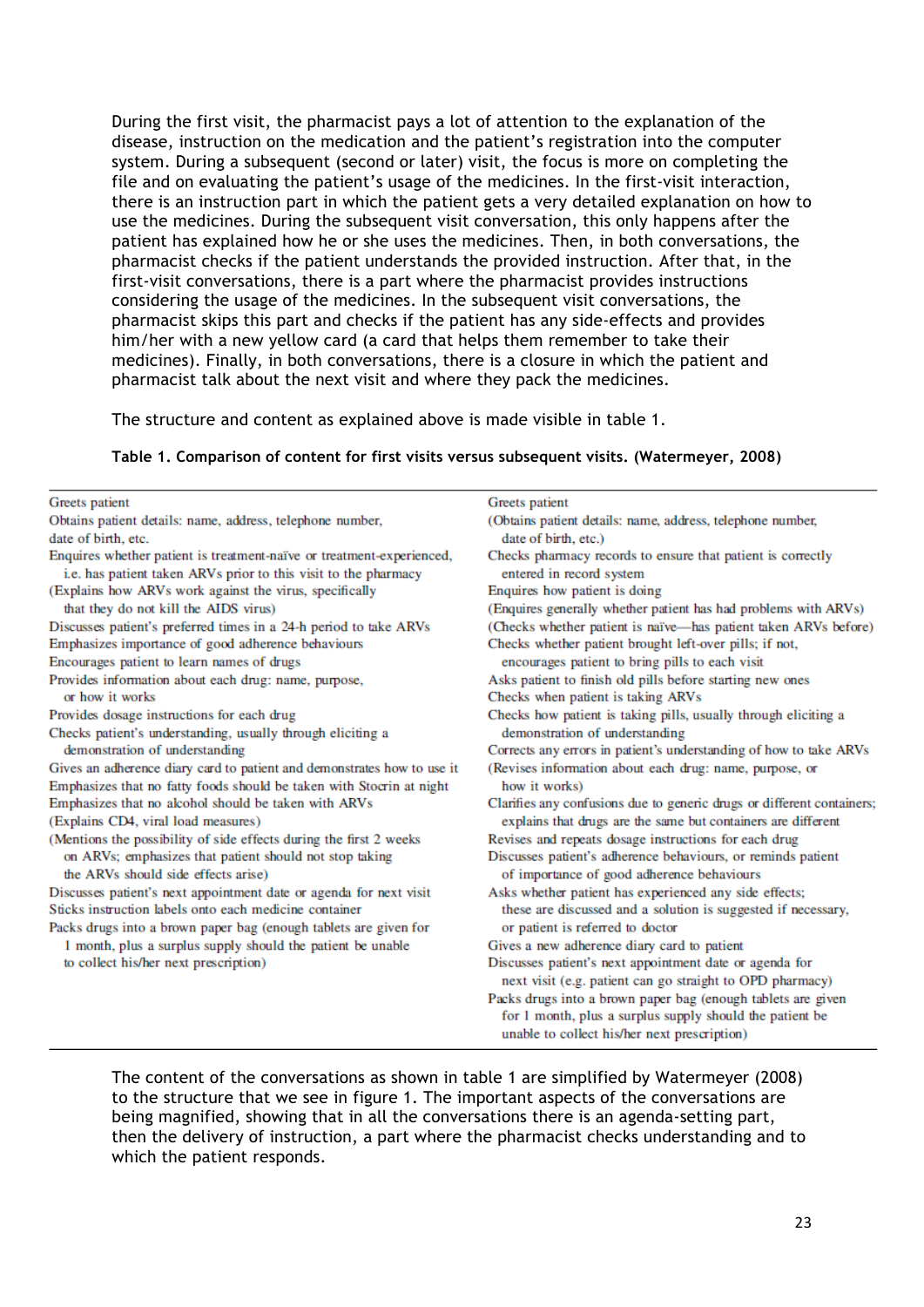



Because I think the structure in table 1 is too extensive to work with, and because the structure in figure 1 does not cover the conversation as a whole, I will now show how I have merged Watermeyer's table 1 and figure 1 into one model, which I will use in this study. The structure I would like to suggest is the following:

# Opening sequence

First part: Registering / introducing / checking / evaluating Main part: Instruction & checking of understanding (as presented in figure 1) Last part: Last instructions considering usage or side-effects / next appointment Closure

# **3.2 Analysis of the research data**

!!!!!!!!!!!!!!!!!!!!!!!!!!!!!!!!!!!!!!!!!!!!!!!!!!!!!!!!!!!!

Not all of Watermeyer's research data was used. In this study, 18 out of 26 interactions have been analysed; the interactions that were interpreted, performed by the research assistant or performed in Afrikaans, were left out<sup>3</sup>.

I chose to exclude the interactions that were performed by the pharmacy assistant because there were only two interactions available in which the pharmacy assistant appeared. In most of the interactions, the permanent pharmacists were involved; these transcripts would therefore provide me with a better view of how the interactions normally take place. Interactions with the pharmacy assistant are exceptions, because they only appeared 2 out of 26 times. For this reason it seemed safer to exclude them from the research material.

The interactions with an interpreter were left out because repetitions in these conversations do not have the same function because of the presence of a third party. The pharmacist does not directly interact with the patient, so repetition is often being used as a means to translate, and it is difficult to see for what purpose a rephrasal is used in this sense. In this study, I focus on the interactions between pharmacists and patients who interact directly without interpreter, and in interactions where the participants *both* 

 $3$  The interactions that were excluded from the research material were numbers 3, 4, 9, 13, 16, 17, 24 and 25.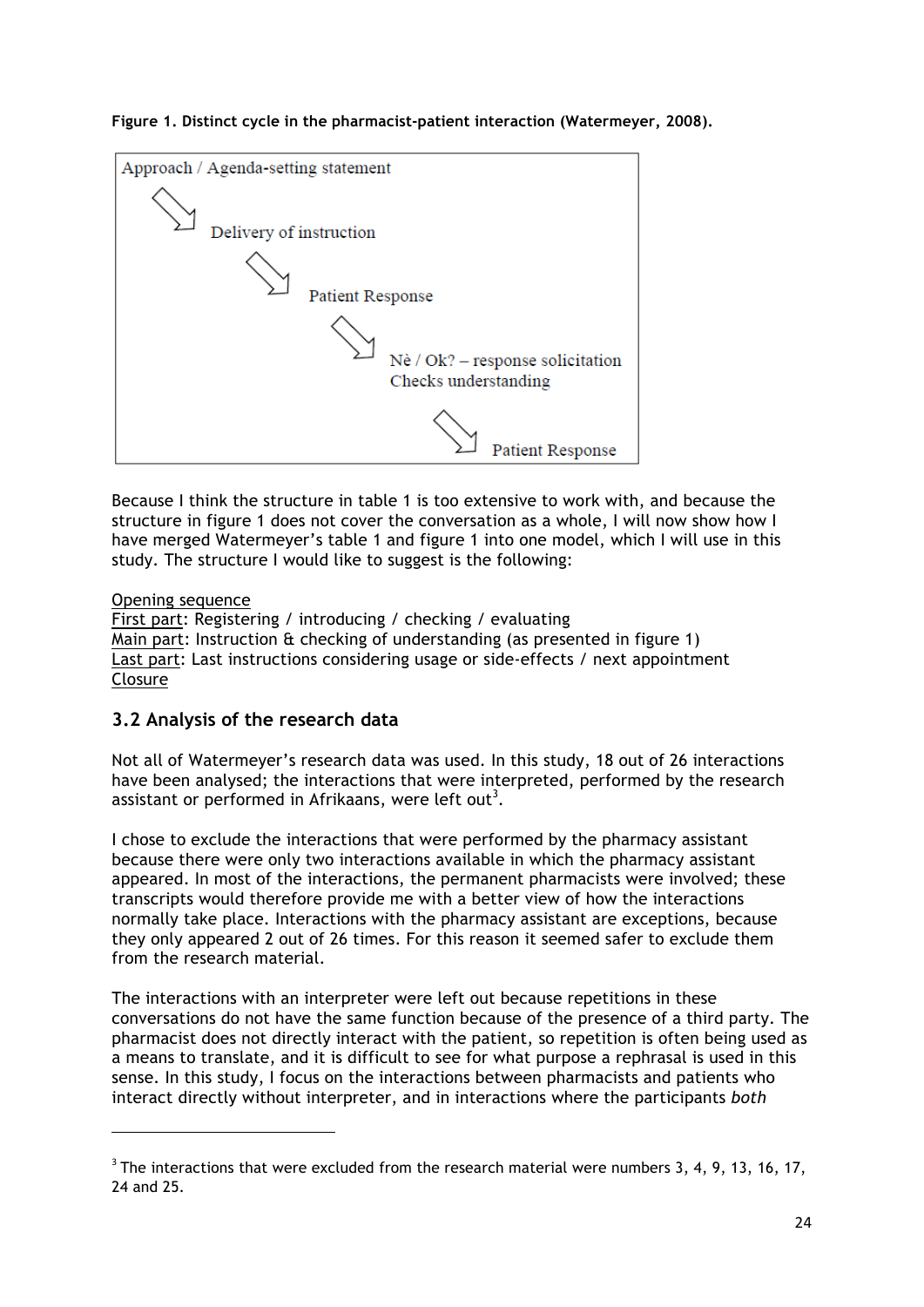speak a language that is not their first language (English). For this reason, I decided to exclude the interactions performed in Afrikaans as well. Also because it is not a language I understand (even though translations were provided) and I therefore experienced difficulties in analysing these interactions.

#### *Conversation analysis*

In this study, I have used Conversation Analysis (CA) to analyse the research data. Before I get to the detail of explaining how I analysed the material using CA, I will first explain the method itself.

CA is a method that is used to study people's interactions through talk. It starts from the idea that people use unwritten rules when interacting, enabling them to interact in an orderly and structured way. CA's aim is to reveal these unwritten rules and to find out how we interact in different settings that might have different rules on their own. For instance, a conversation analyst can be interested to find out if people use different rules when interacting with their dentist, compared to when they are interacting with a close friend. Important to mention is that CA believes that interactional roles of the participants are actively constructed *within* the conversation. As Hutchby and Wooffitt (1998) put it: "CA seeks to uncover the organization of talk not from any exterior, but from the perspective of how the participants display for one another their understanding of 'what is going on'".

As opposed to what the name suggests, conversation analysts prefer to say that they study 'talk-in-interaction' rather than 'conversations' (Hutchby & Wooffitt, 1998), because conversation analysts do not study the content of the interactions, but the way the participants act with language. Talk is not just delivering a message that is being understood by the listener; it is a process of sending and delivering, in which participants actively construct meaning and understanding. By looking at the sequential organisation of the interactions (see Sacks, Schegloff and Jefferson, 1974 and Schegloff and Sacks 1973), CA enables us to reveal the unwritten rules that are used by the participants to structure the interactions. This provides us with insight in the way participants construct meaning and how they act with language, for example to complain, request, propose, accuse and so on (Hutchby & Wooffitt, 1998).

In order to get reliable research material, it is essential that the recorded conversations are 'naturally occurring' interactions (Hutchby & Wooffitt 1998). The interactions are as far as possible real conversations that can occur in people's lives, rather than conversations that are being set up and recorded in a non-natural environment such as a research lab. Only by recording and studying naturally occurring data, the researcher will get a true sense of the unwritten rules that people use to structure their interactions. In the report, fragments of the analysed research material are used to show how the observations in the data led to the conclusions. Herewith, the reader will be able to examine researcher's analysis.

# *Conversation analysis and context*

When analysing interactions in a context such as the South African one, one cannot deny that the context must, somehow, play a role in the interactions. However, when using CA to study the interactions, it is important to notice that one cannot in advance say that the context or parts of the context influence the conversation. Therefore, it is first important to notice that conversation analysts differentiate between two types of contexts. The first context is the sequential context (Hutchby & Wooffitt, 1998). This is a context that is actively built by the participants at the time of the interaction, so we can also refer to this context as a local, micro-context. Then, there is the other, broader context in which the interactions take place, because "talk does not occur in a vacuum. It is always,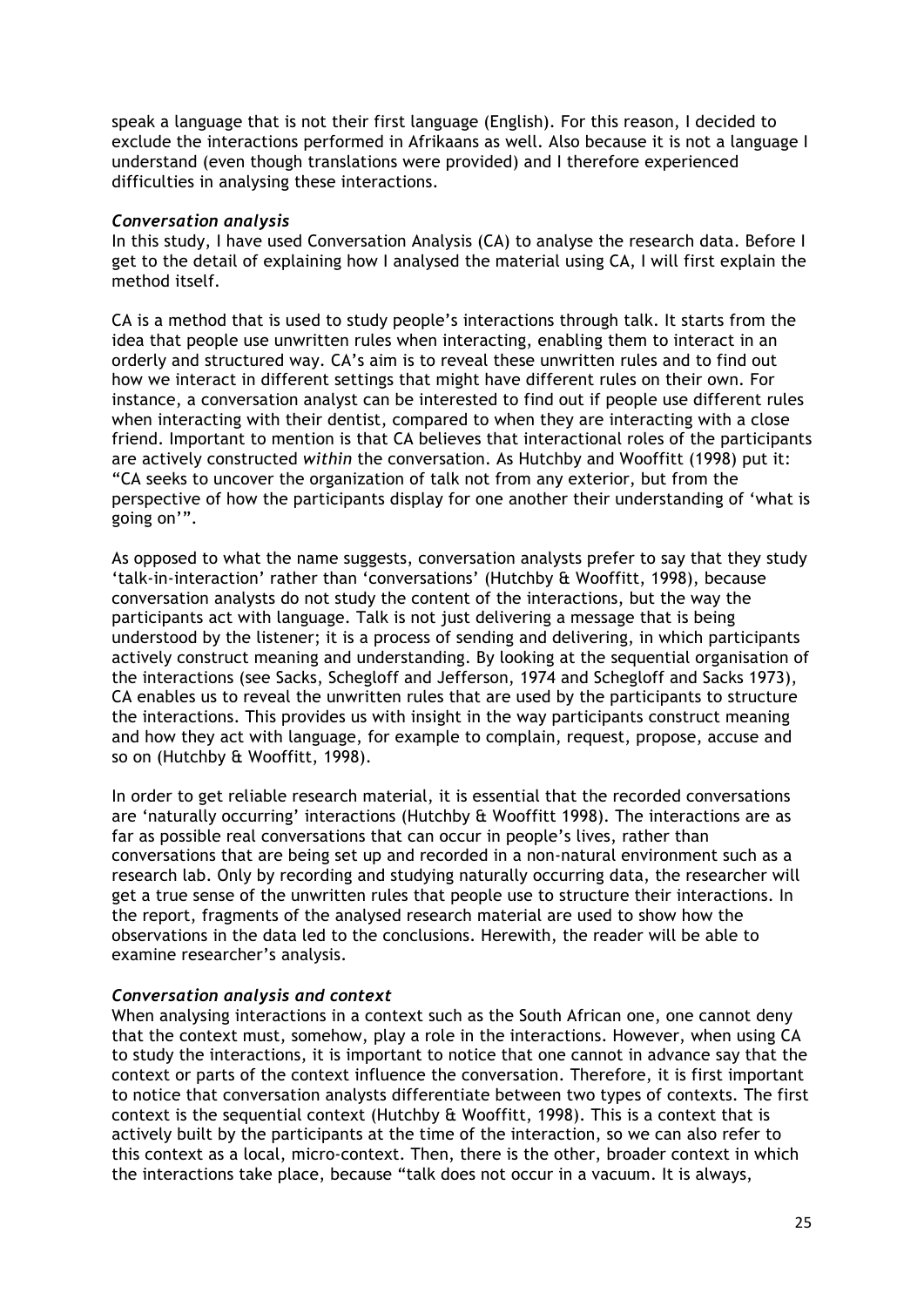somehow, situated" (Hutchby & Wooffitt, 1998: 146). I will refer to this type of context as the 'external context'. This external context is first of all determined by the institutional situation in which the interaction takes place, such as the court room or a friend's house; second of all, it is determined by the cultural knowledge and beliefs that the participants have and take with them to the conversation.

However, when analysing interactions that take place in a complicated external context as the one in this study, one needs to make sure that the interpretation of the events in the interactions is being done correctly. In his article 'Whose text? Whose context?', Schegloff (1997) mentions that when describing interactions in light of the context, a distinction should be made between the aspects that are *true* and the aspects that are *relevant* in the conversation*.* 

There are many ways to describe a context in which an interaction takes place. It is not said that one description is better than the other – there are many ways to describe something and there are many aspects applicable to a person, setting, interaction and so forth, depending on the angle from which you look at it. For example, I can be described as female, but also as student, daughter, Dutch, brown-eyed and so forth. These observations are all *true.* However, when describing an interaction in which I take part, all these *true* observations do not necessarily have to be *relevant.* "It is one thing to register that there are many ways to characterize a person, a stretch of conduct, or a setting or context in which the person enacts that conduct. It is quite another to claim that they are all equally warranted, equally legitimate, entitled to identical uptake and weight. But how should one discriminate?" (Schegloff, 1997: 166).

As an answer to this question, Schegloff suggests that a researcher can only discriminate between the relevant contextual aspects by looking at the ones that are being *made* relevant by the participants. If the researcher would describe and explain the events in the interaction based on his own ideas of 'the relevant context', which might happen when using a method such as Critical Discourse Analysis (CDA), he might as well be in danger of basing these ideas on the aspects to which he turns his attention in his study. This is something that should be avoided.

Margareth Wetherell (1998) writes a response to Schegloff's article, in which she argues that not only in CDA, but also in CA, a chance exists that the researcher describes the events from his own point of view. She argues that because CA analysts only focus on fragments, and not on the conversation as a whole, earlier conversations and even earlier utterances are not (enough) being taken in consideration. This makes her doubt if CA analysts are able to decide which parts of the context are being made relevant by the participants; the analyst does not take the whole conversation in consideration, so what does he actually base his suggestions on?

However, in a reply to Wetherell's article and as a conclusion to the discussion, Schegloff (1998) notes that there is a difference in the research questions used by him and Wetherell, which might explain the usual differences that exist between CA and CDA analysts as well. Schegloff mentions that they both ask themselves the question 'why that now?', but each approached it in a different way. CA analysts see it as a question that the *participants* in the interaction are concerned with, while CDA analysts such as Wetherell see it as a question that the *researcher* is concerned with. Of course, the question is also of consideration for the CA analyst, but more in a second order – "prompted by, made relevant by, and grounded in the participants' conduct in each case" (Schegloff, 1998: 414).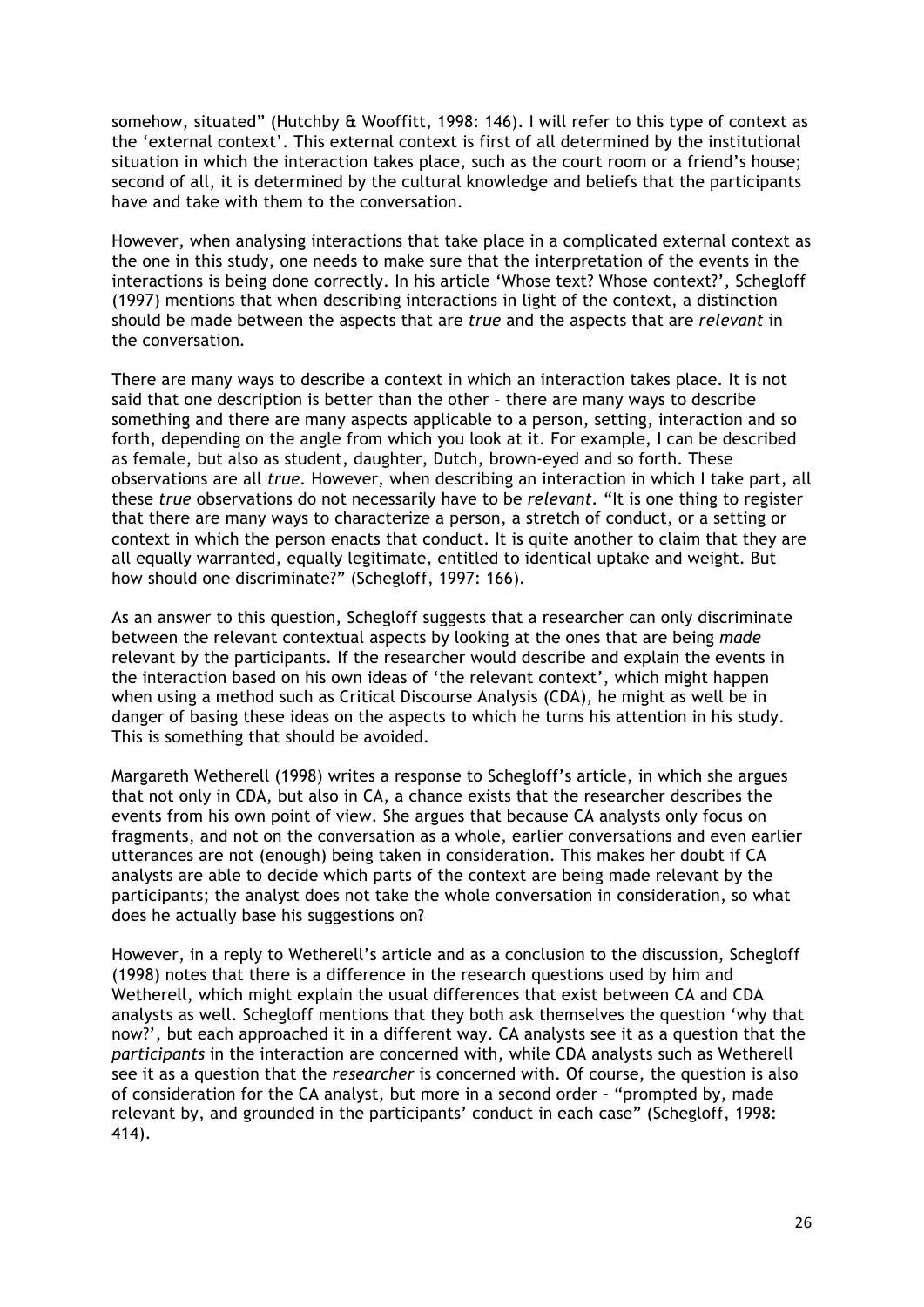An important lesson that can be learned from these articles is that CA analysts ask themselves *how* something happens, and *what* interactional work is being done by an utterance or event in the interaction, while CDA analysts like Wetherell are more concerned with *why* things happen the way they do. For example, in her article, Wetherell asked herself the question "*Why* in this community, among these members, might this [argument] possibly work as an adequate justification?" (Wetherell, 1998: 404). A CA analyst would probably formulate this question as: *What* interactional work is being performed by this [argument], and *how* do the participants make the context relevant by doing it this way? In this way, it is avoided that the researcher thinks *for* the participants, and bases his descriptions on assumptions. Assumptions have to be avoided, because it is impossible to look inside someone's head. Only by looking at the context that is being *made* relevant by the participants, an objective conclusion on the relevant context can be obtained.

# *Studying a different culture*

Another aspect considering CA and context is being put forward by de Kok (2008). When someone from one particular culture studies a foreign culture, de Kok warns that it might be difficult to see which parts of the external context are made relevant in the conversation. When the researcher studies interactions performed by participants that have the same cultural background as he has, there is no need to collect extra knowledge on the cultural background of the participants. However, "when dealing with (…) foreign interactions, it would seem that remedying a likely lack of cultural knowledge on behalf of the analyst necessitates acquiring information about, and paying attention to, the external cultural context" (de Kok, 2008: 890).

As explained above, the interactions analysed in this study have quite a complicated context – for me, as a Dutch analyst, I was unfamiliar with this context. If I would have studied the interactions without any knowledge of the external context whatsoever, I am seriously doubting if I would have been able to make a good analysis. I would not have understood why the participants would use code-switching, why pharmacists say 'ne?' at the end of a sentence, why the pharmacists need to repeat the instruction so many times or why the explanation and instruction on ARV's are so complicated.

#### *The pitfall of the minimum object and the maximum interpretation*

Next to the problems that might appear when studying a culture different from my own, there were other possible problems that I had to take in consideration. Studying one particular phenomenon (rephrasals) as part of a general phenomenon (pharmacist-patient interactions in a South African HIV/Aids clinic) requires me to study the phenomena in a circular movement, in which the particular phenomenon is studied as part of the general phenomenon, and the general phenomenon is regarded as a particular phenomenon in terms of other phenomena (Koole & ten Thije, 1994). If the researcher fails to study the phenomena in this circular movement, and would for instance study the material bottomup or top-down only, there are two methodological pitfalls that the researcher might fall into: the pitfall of the minimum object, and the pitfall of the maximum interpretation (Koole & ten Thije, 1994). I will first explain more about the pitfalls; then I will explain how I have analysed the research material in this study to avoid them.

The pitfall of the minimum object occurs "when we fail to account for the choices we make, that is, when we fail to consider the particular in terms of the general" (Koole & ten Thije, 1994: 51). In other words: if we focus too much on the particular, we might start to see the general in light of this particular phenomenon, and even present the general as identical to the particular phenomenon. As an example, Koole & ten Thije mention a mistake that is often made in intercultural communication, namely the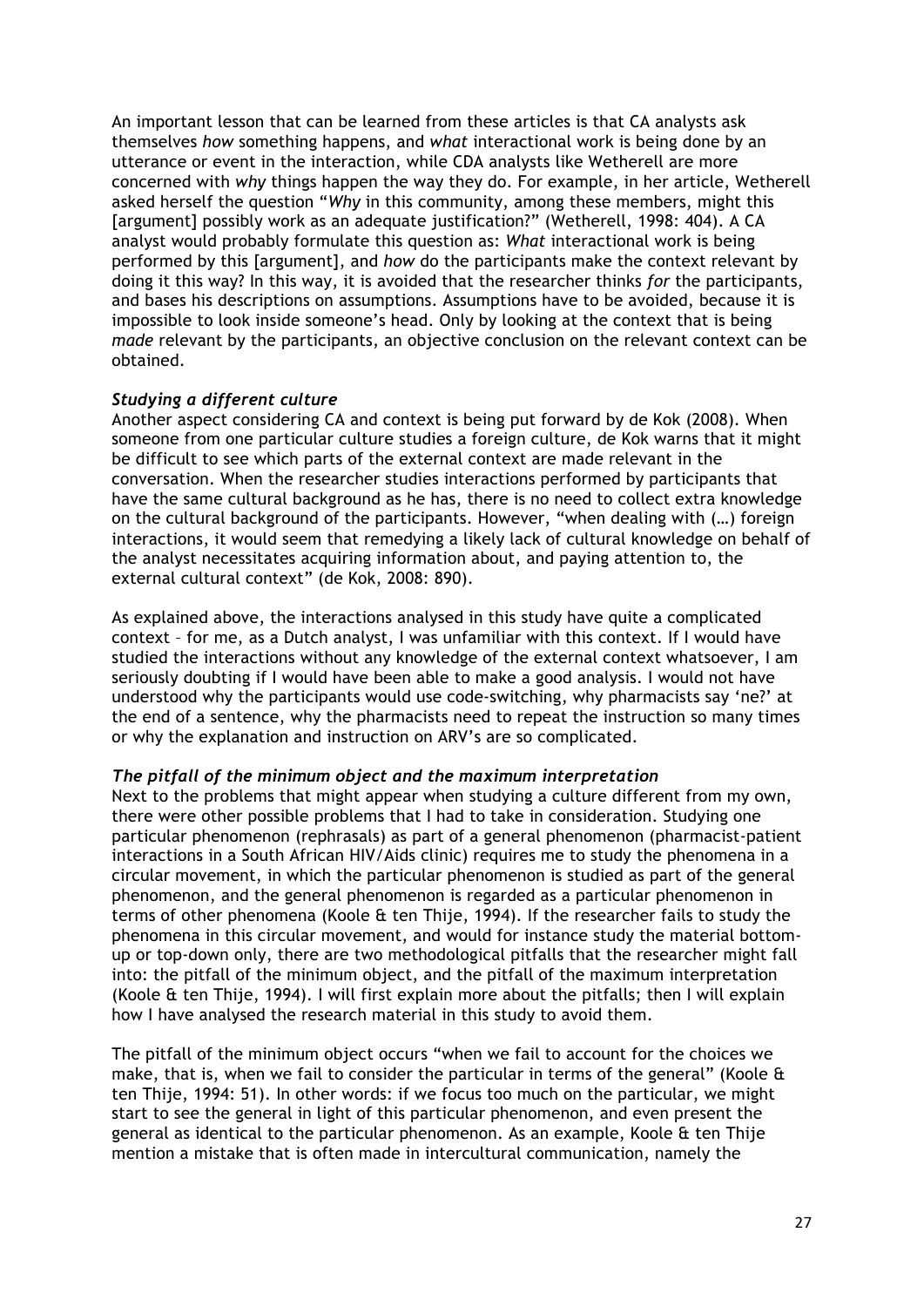reduction of intercultural communication (a general phenomenon) to studying misunderstandings (a particular phenomenon).

The pitfall of maximum interpretation refers to "the failure to recognize that not all particular phenomena are representatives of a certain general phenomenon" (Koole & ten Thije, 1994: 51). In other words: the danger of subscribing all observations to a particular aspect, for example your observations to the fact that the participants speak different languages or have a different race or culture, while there may be other (general) things that might explain the observations as well. Koole & ten Thije (1994) argue that we have to ask ourselves the following question if we wish to avoid this pitfall: "how is our object of research related to the reality of which it is part?" (Koole & ten Thije, 1994: 52).

In this study, I have tried to avoid the pitfalls by studying the research material in a circular movement, starting bottom-up by using conversation analysis, and ending topdown by going back to the general phenomenon (the external context of pharmacistpatient interactions in a South African HIV/Aids clinic) in which I studied a particular phenomenon (rephrasals). In the next paragraph, I will explain how I have analysed the research material exactly, combining both bottom-up and top-down methods, eventually using a circular method.

#### *Analysing this study's research data*

The above mentioned discussion on CA and context raised the following question: how will I be able to analyse the research material in a way that is valid for conversation analysis and that will still enable me to explain why certain interactional work is being done, in light of the external context?

Because I was about to study interactions in a country and culture that was totally different from my own, there was a 'gap' that needed to be filled with knowledge of this context. Taking de Kok's (2008) warning in consideration that I might not be able to explain the results in light of the external context if this 'gap' was not filled, I consulted Watermeyer's (2008) PhD thesis in which she provided an overview of all the contextually relevant factors that need to be considered when studying interactions in a South African HIV/Aids clinic. I also looked up recent information on the HIV/Aids status, and consulted literature on medical interactions and pharmacist-patient interactions, in general as well as in an HIV/Aids context.

Then, I started the bottom-up analysis and analysed the research material using CA in order to reveal the sequential context and to find out how pharmacists use rephrasals when interacting with the patients (section 4). I used the video recordings and transcripts only, left the ethnographic observations out and focused on the sequential context only.

After the analysis was done and the results were presented, I did a top-down analysis in which I explained the results in this study by using the external context (section 5). I made sure I took Koole & ten Thije's question in consideration, by asking how rephrasals (my object of research) are related to the reality of which they are part. In this way, I did not only provide insight into how pharmacists use rephrasals in interaction with patients, but also why pharmacists in this context choose to perform this kind of interactional work, and which aspects of the external context are made relevant in the interaction.

In the next section, I will present the results of the bottom-up analysis. In section 5 I will explain these results in light of the external context, doing a top-down analysis.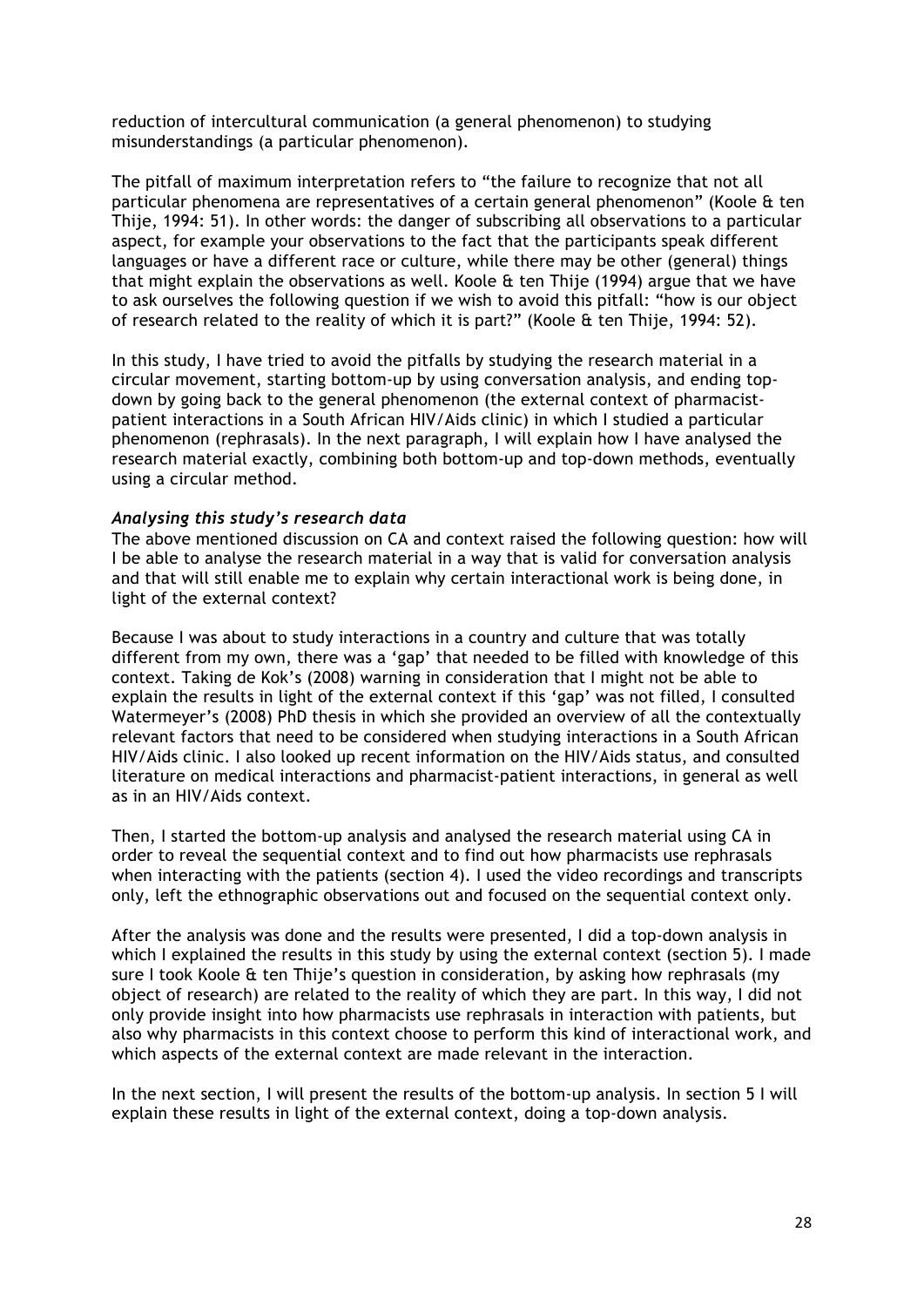# **4. Results**

# **4.1 Four categories of repetition**

The dataset has been analysed first by exploring it and by looking at repetition in general. A total of 261 repetitions were found in the research data. These repetitions were divided in four different repetition categories. These categories are:

- 1. Pharmacist (PH) repeats what the patient (PA) said PA PH repetition
- 2. Pharmacist repeats her own utterance The PH PH repetition
- 3. Patient repeats what the pharmacist said Theorem PH PA repetition
- 4. Patient repeats his/her own utterance The PA PA repetition
- 

The distribution of repetition categories in the research material is presented in figure 2.



#### Figure 2. Repetition categories with the number of repetitions per category

As we can see, the type of repetition that was most used in the interactions was the pharmacist-patient repetition followed by the pharmacist's self-repetition. This shows that the pharmacist is responsible for most of the repetitions in the interactions (77%), which shows that also the use of repetitions is asymmetrically distributed in the interactions.

I will explain each category separately in the next part and provide them with examples from the data, thereby showing the interactional work that is performed by the repetition.

# *Pharmacist - patient repetition (PA - PH repetition)*

!!!!!!!!!!!!!!!!!!!!!!!!!!!!!!!!!!!!!!!!!!!!!!!!!!!!!!!!!!!!

In fragment 1, an example of a PA - PH repetition is shown  $4$ . In this fragment, the PA - PH repetition functions as a response initiator. The pharmacist asks the patient when she is going to take her medicines; the patient answers that she will take them at "Eight o'clock" (line 75). In line 76 the repetition occurs, when the pharmacist repeats the patient's answer by asking "Eight o'clock?". As we can see, PH repeats PA's utterance as a question; PA answers in line 77 with 'yes', which shows that she treats PH's utterance as a question as well. By repeating 'Eight o'clock' and turning it into a question, PH's question functions as a response initiator, asking for confirmation from PA. Remaining silent in line 78 shows that PH treats PA's response as sufficient, and writes the answer in her file.

 $<sup>4</sup>$  In appendix 3, an overview of the transcription conventions used in this study is provided.</sup>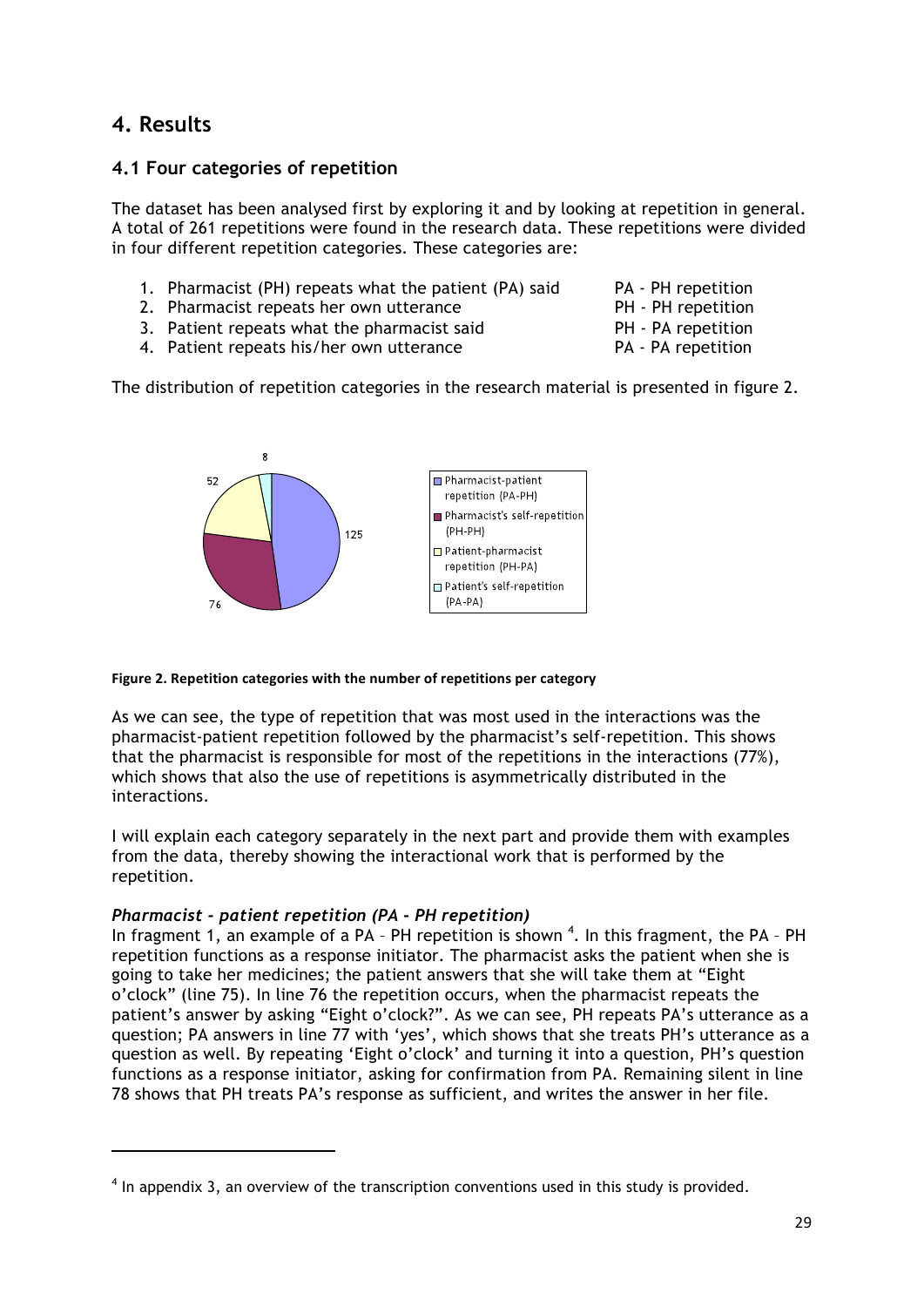# **Fragment 1 (patient 11)** PH = pharmacist

- PA = patient
- 74 PH What time are you going to take your ARV's?
- 75  $PA \rightarrow$  Eight o'clock.
- 76 PH  $\rightarrow$  Eight o'clock? ((sits down at desk))
- 77 PA ↑Yes
- 78 PH ((writes in file))
- 79 PA ((coughs))

# *Pharmacist's self-repetition (PH - PH repetition)*

In fragment 2, the PH – PH repetition occurs in line 91, and also functions as a response initiator. In line 87, we see that PH asks a question followed by "ne↑"; the patient responds with "mm" in line 88. In line 89, the pharmacist tells the patient to take two tablets in the morning. Then there is a silence of 3.08 seconds, and then the pharmacist repeats her utterance, adding '↑ne'. The patient answers with 'ok'. By remaining silent after PH's utterance in line 89, PA treats PH's utterance as a remark that needs no response to it. Then, in line 91, PH repeats the utterance literally, adding '↑ne'. By doing this, PH treats her previous utterance as insufficient, and treats PA's silence as an insufficient response. By responding with 'ok', PA treats PH's utterance as an invitation to respond. Then, PH continues with the next question, which shows that she treats PA's answer as sufficient.

#### **Fragment 2 (patient 11)**

PH = pharmacist PA = patient

| 87 | PH        | this is just a vitamin $\uparrow$ to make you stronger, $\uparrow$ ne          |
|----|-----------|--------------------------------------------------------------------------------|
| 88 | <b>PA</b> | mm.                                                                            |
| 89 |           | $PH \rightarrow$ Two tablets in the morning.                                   |
| 90 |           | $(3.08)$ ((wites on packet))                                                   |
| 91 |           | $\rightarrow$ Two tablets in the morning, $\uparrow$ ne                        |
| 92 | PA        | Ok.                                                                            |
| 93 | <b>PH</b> | Then we have your Bactrim. It's to protect the chest from infections. It is an |
| 94 |           | antibiotic. These three sachets is the same, $\uparrow$ ne                     |
| 95 | <b>PA</b> | Ok.                                                                            |

# *Patient - pharmacist repetition (PH - PA repetition)*

In fragment 3, we see an example of a PH - PA repetition. Compared to fragments 1 and 2, the repetition in this fragment is used as a confirmation.

# **Fragment 3 (patient 11)**

PH = pharmacist PA = patient

231 PH And next morning you going to take them-

232 PA On the fifth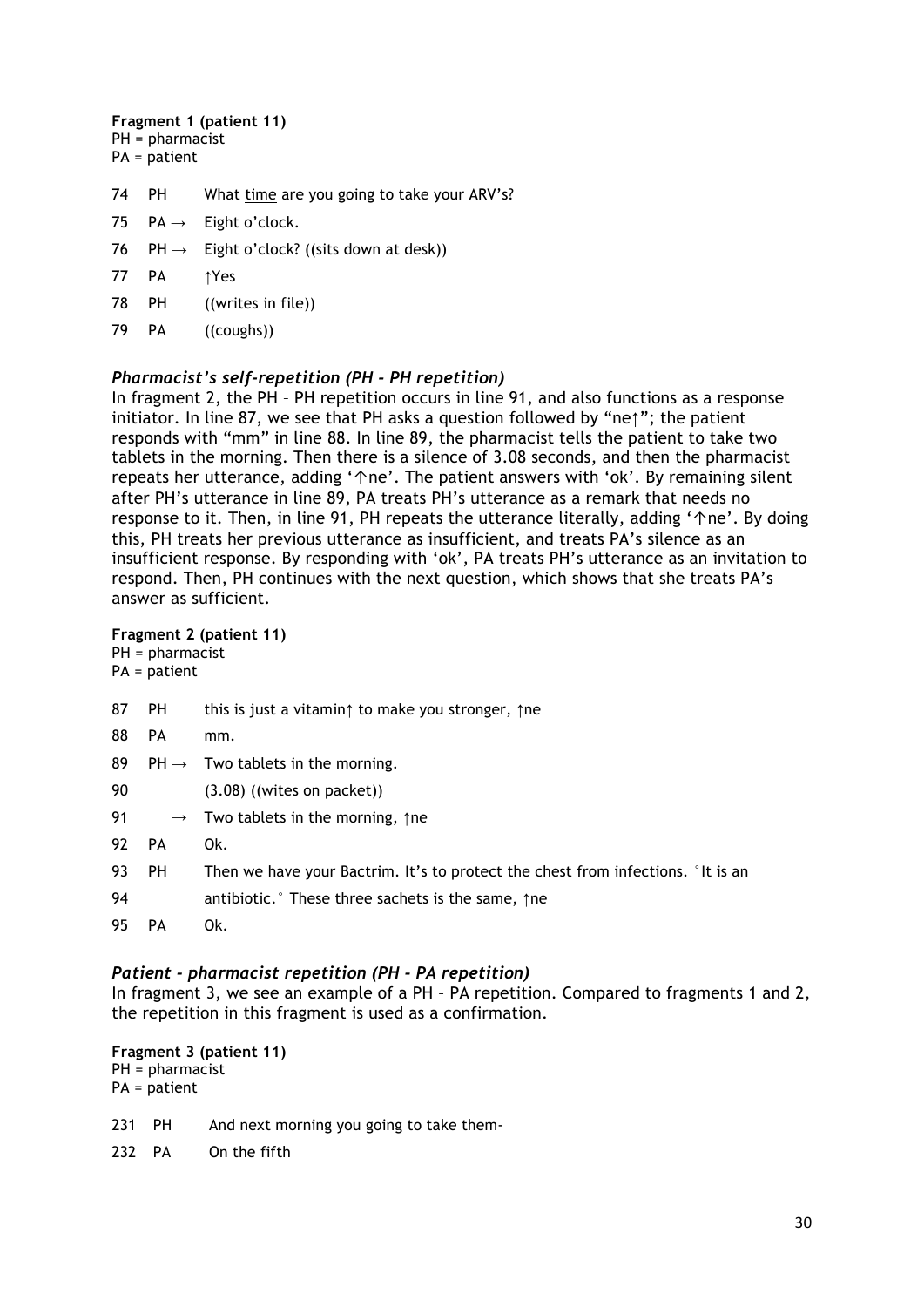233 PH  $\rightarrow$  Of July. 234  $PA \rightarrow$  Of July. 235 PH ↑Mm

In line 232, we see that PA's utterance completes PH's utterance in line 231, which served as a question to PA. Then, in line 233, PH completes PA's utterance in line 232; by doing this, PH treats PA's answer as incomplete, or not specific enough. In line 234, we see that PA repeats 'of July'. By doing this, she confirms that 'the fifth' in line 232 indeed means 'the fifth of July', and treats PH's 'of July' as correct.

# *Patient's self-repetition (PA - PA repetition)*

In fragment 4, the PA – PA repetition occurs in line 171. In line 167, the patient asks a question: "This is only (.) one (.) once a day?" The pharmacist answers with "eight o'clock" and "In the morning only". Nevertheless, this is not a direct answer to the patient's question. Therefore, the patient draws her own conclusion, and concludes that she was correct and that she has to take this pill only once a day. This is also shown by the fact that the patient adds "Ja" before she repeats "Once a day". So here we see a different function of rephrasing, namely the patient drawing his or her own conclusion from what the pharmacist just said.

# **Fragment 4 (patient 11)**

PH = pharmacist PA = patient

- 167 PA  $\rightarrow$  Alright. This is only (.) one (.) once a day?
- 168 PH Ja. ↑ (injama) eight o'↑clock=
- $169$  PA = mm.=
- 170 PH = phakela fela. *In the morning only*
- 171 PA  $\rightarrow$  mm. Ja. Once a day.

# **4.2 Interactional functions of repetition**

After dividing the repetitions into the four categories that I have just described, a case study was performed using just one transcript, to find out what interactional work is being performed by each repetition category. It turned out that in each category, repetition can perform different interactional work. The case study can be found in Appendix 4.

In the case study I found several functions for different categories of repetition, as well as different forms of repetition within the categories. As shown in appendix 4, PH - PH repetitions turned out to have the most interactional functions. A more detailed examination of this category in the transcript used in the case study showed that there are different forms of repetition as well, such as literal repetition, partial repetition, repeating in a different language (code-switching) and rephrasing.

In PH-PH repetition, there were lots of examples on rephrasing, all performing different interactional work such as self-correction by the pharmacist and obtaining certainty about something, e.g. checking if the patient really understood everything. Because there were so many functions of rephrasing in the one transcript used in the case study, and because not all of the repetition categories could be analysed in depth, only the use of rephrasals in PH-PH repetition will be analysed in depth in this study.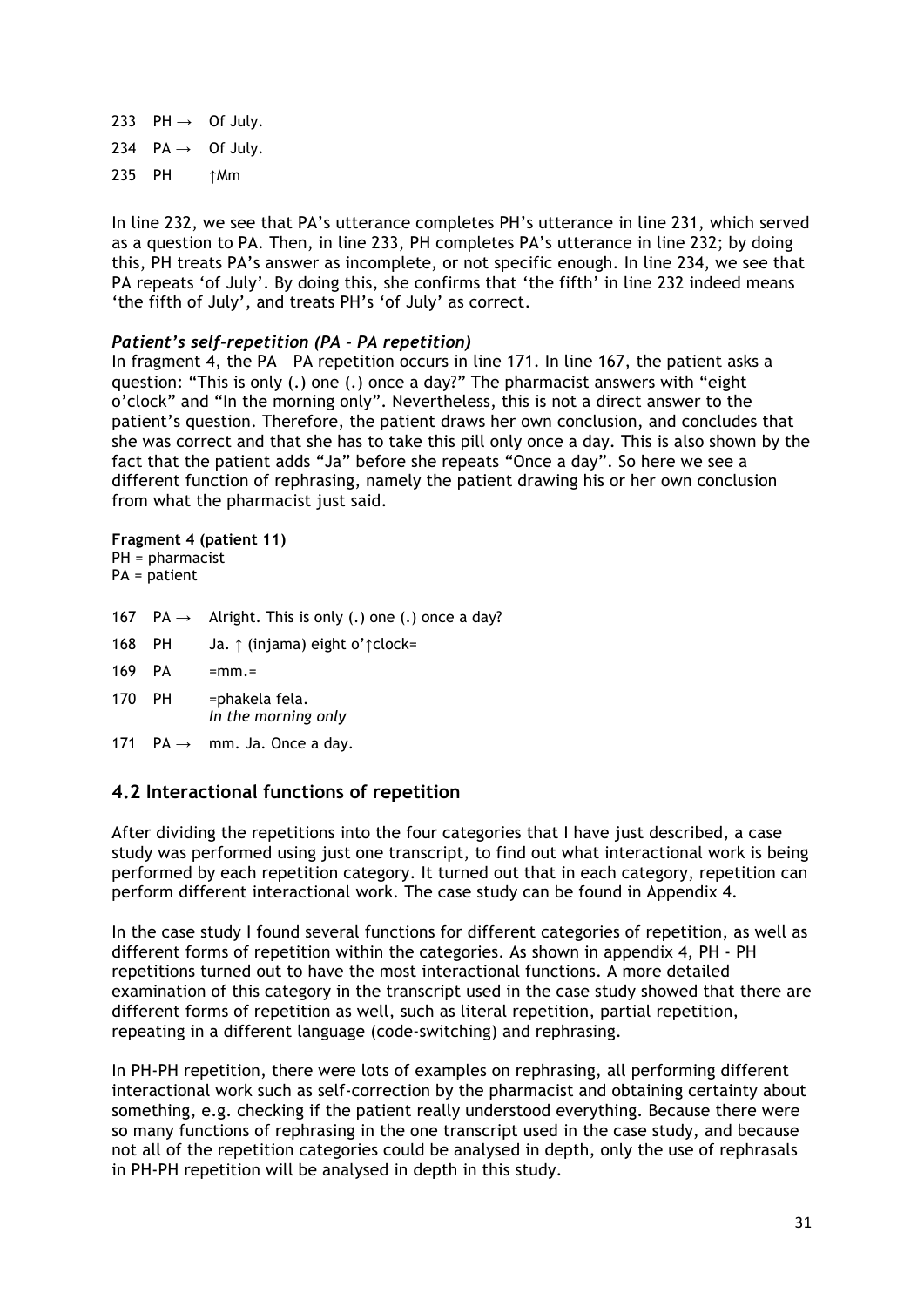I will first discuss why it is interesting to analyse the use of rephrasals, and then in paragraph 4.3 I will provide an in-depth analysis on the interactional work performed by rephrasals, using all 18 transcripts mentioned in section 3.

From an interactional point of view, the fact that the pharmacist uses rephrasals quite often compared to other types of repetition is quite interesting. The action of rephrasing itself takes more effort than literally repeating an utterance, since in the first situation, the speaker will have to perform cognitive work in putting the same utterance into other words. A possible explanation for the use of rephrasals could therefore be, that someone who takes the effort of rephrasing something in stead of literally repeating it, must have a good reason to do so. Otherwise, why would he not go for the easy option of repeating the utterance literally? Rephrasals seem the most interesting category of PH – PH repetition to further investigate, in order to find out why a pharmacist chooses to rephrase and not to (literally) repeat the utterance.

A question that arises as well is: *when* does a pharmacist use rephrasals? Does she use them throughout the whole conversation, or does she only use them in certain parts of the conversation? It would also be interesting to know what interactional work is being done by the pharmacist when using a rephrasal, and what the rephrasal responds to, because then we will get an insight into how rephrasals are being used by the pharmacist in a cross-linguistic context, and what interactional work is being done by the pharmacist when using them. In the next paragraph, an answer to these questions will be provided.

# **4.3 Rephrasing**

In this paragraph, an in-depth analysis of the interactional work done by rephrasals in this context will be presented. By choosing the fragments that contained rephrasals, looking at the place in the conversation that they occurred, and the question or utterance that they responded to, I found that rephrasals can fulfil different roles in the conversation. In the PH-PH repetitions, I found 24 fragments that contained rephrasals.

Rephrasing a question or other utterance is an act that requires effort from the pharmacist. It makes sense to think that this effort is done only to solve interactional trouble in the interaction. For example, in my dataset, rephrasals recovered a mistake (fragment 5), were used as self-correction (fragment 6), solved problems in understanding (fragment 7) or showed the pharmacists' involvement with the patient (fragment 8).

Interesting enough, in 12 cases, the rephrasal was not used to solve interactional trouble, and therefore did not have a very clear interactional reason. Mostly during what I called the main part of the conversation (where the instruction and verification take place), rephrasals seem to occur without adding new content and asking for the same type of response (fragment 9, 10 and 11). Incidentally, this occurred during other parts of the conversation as well (fragment 12). The fact that the pharmacist makes a lot of effort when rephrasing something, while the rephrasal does not add new information and asks for the same type of response, makes these rephrasals very interesting to research.

I will first show how rephrasals can be used to solve interactional trouble. I will call these rephrasals *contingent rephrasals,* because their appearance is dependent on the presence of interactional trouble; there does not necessarily have to be interactional trouble, so their presence is conditional, and therefore contingent. Then, I will show that the rephrasals that do not solve interactional trouble, fulfil a different function, namely showing the patient that the repeated utterance is important. I will call these rephrasals *contextual rephrasals,* because the participants make certain parts of the external context relevant by using these rephrasals.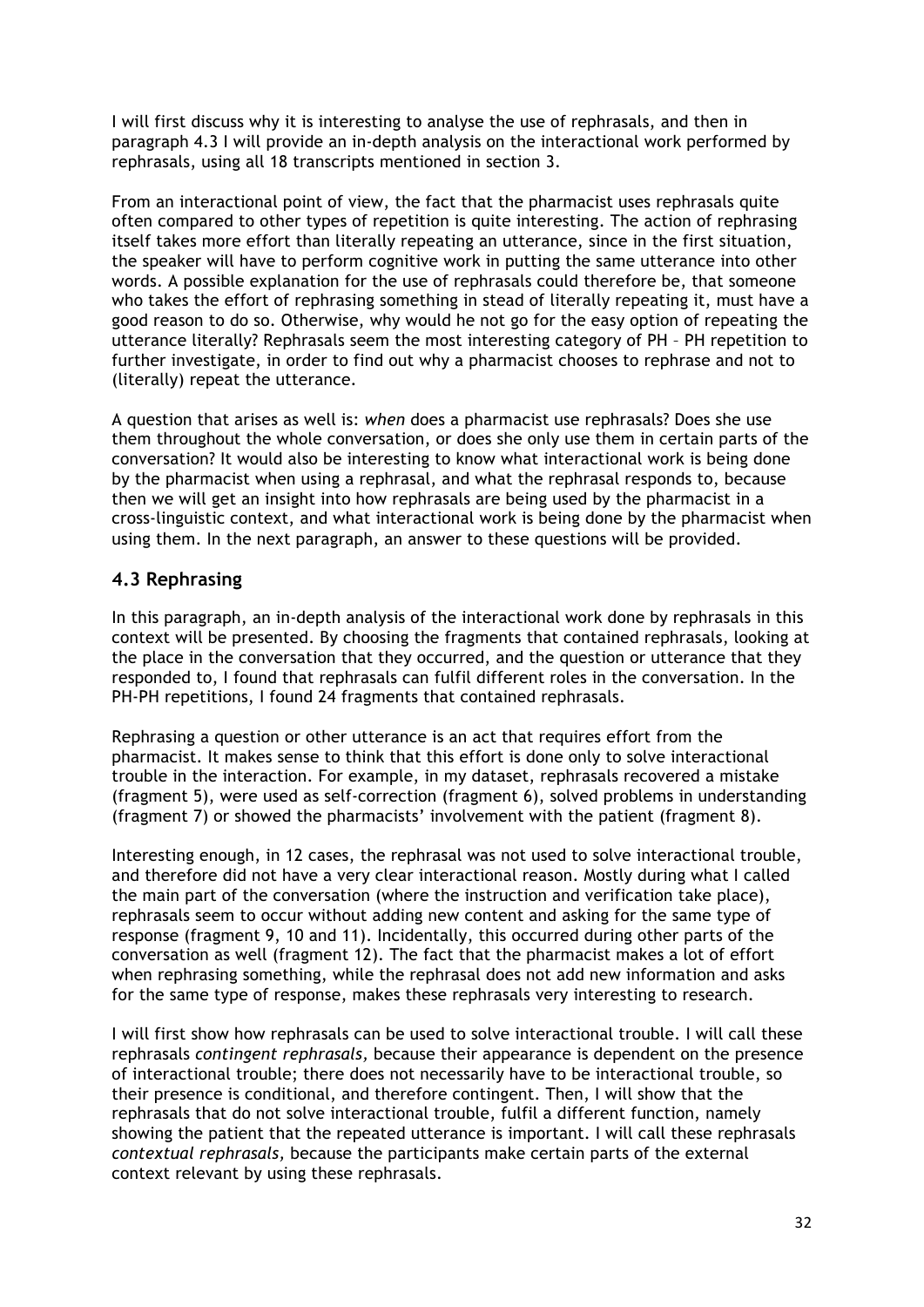#### *Contingent rephrasals*

In fragment 5, we see an example where the rephrasal solves interactional trouble by repairing a mistake.

## **Fragment 5 (patient 8)**

PH = pharmacist

- PA = patient
- 63 PH You've only been on it now for two week- for two weeks ne?
- 64 PA Yes.
- 65 PH For two weeks.
- 66 PA ºEhº.
- 67 PH  $\rightarrow$  From now on it will start feeling (more) ((picks up bag next to desk))
- 68 PA ↑Ok
- 69 PH  $\rightarrow$  °It will° start feeling better.
- 70 PA mm.

In fragment 5, the pharmacist and the patient have reached the last part of the conversation (see section 3 for a more detailed description of the structure of the interactions). They are talking about side-effects, and the patient mentions that she experiences dizziness while using the medicines. In line 67, the pharmacist does a first attempt to explain that it will start to feel better from now on, but does this while picking up a brown, paper bag. She then rephrases 'more' in line 67 to 'better' in line 69, which shows that she treats 'more' as incorrect. The rephrasal also functions as a self-initiated self-repair (Schegloff, Jefferson & Sacks, 1977), because the pharmacist repairs her previous utterance by herself without initiation by PA. By rephrasing her first utterance, the rephrasal recovers the mistake, and the interactional trouble is being solved.

In fragment 6 an example of a rephrasal that corrects a part of the first utterance is provided.

#### **Fragment 6 (patient 20)**

PH = pharmacist  $C =$  caregiver

229 PH  $\rightarrow$  And then we'll see you on the sixth of the seventh.

- 230 C O[k ((nods))
- 231 PH  $\rightarrow$  [Sixth of July.
- 232 C ºOk.º= 233 PH  $=$ <sup>o</sup>Ok.<sup>o</sup> 234 (2 secs)

Just as in fragment 5, the pharmacist and caregiver have reached the end of the conversation, but are now talking about the next visit. In line 229, PH mentions the date of the next visit, but does not call the month by name, but by number. Then, instead of waiting for C to answer, PH interrupts her and rephrases 'the sixth of the seventh' in line 229 to 'Sixth of July' in line 231. By doing this, PH treats her previous utterance as insufficient, also because PH does not wait for C to answer, but interrupts her and starts rephrasing before C has finished with her 'ok' (line 230). Again, we see that the rephrasal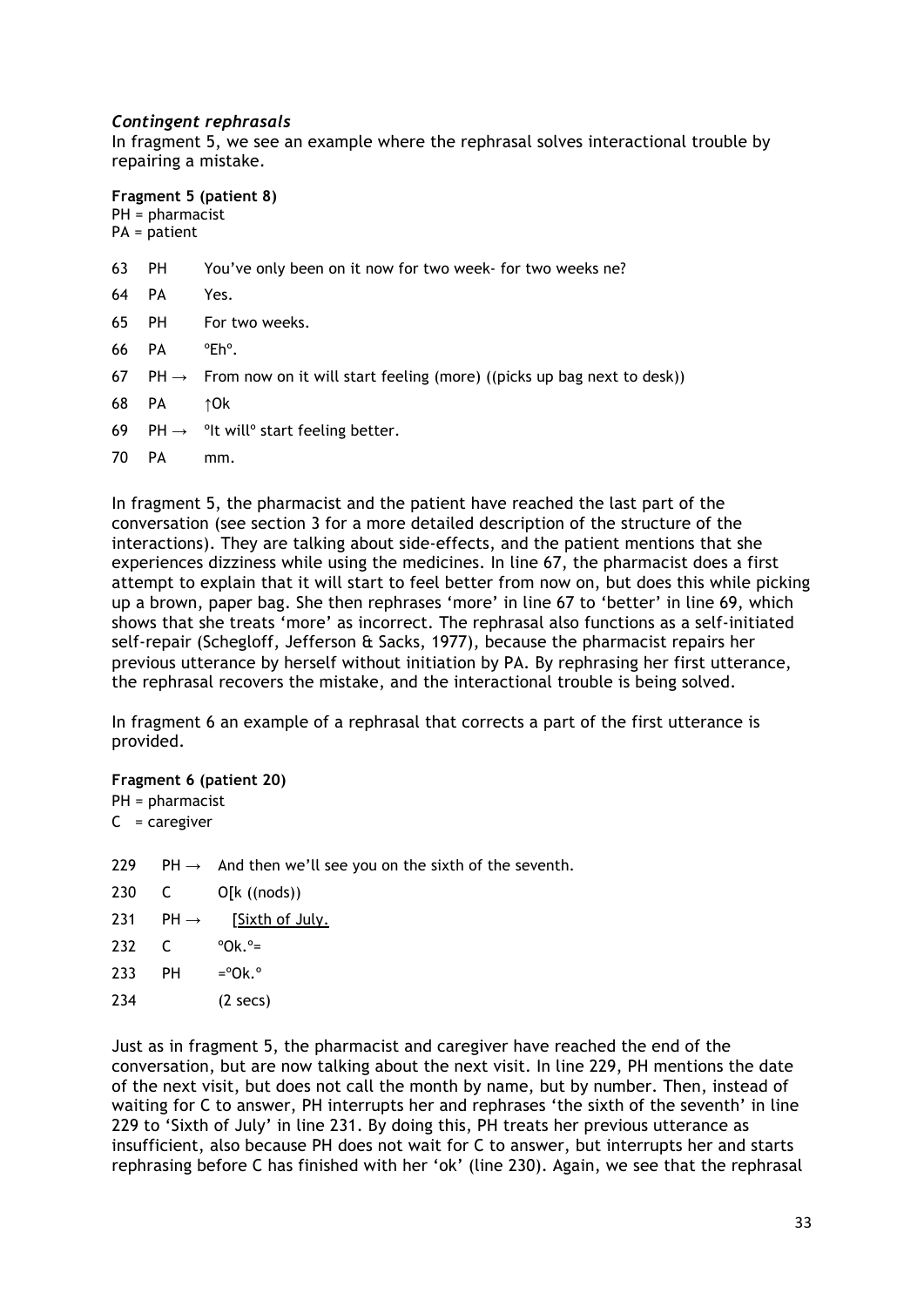functions as a self-initiated self-repair. The rephrasal recovers a part of the sentence that PH treats as insufficient; possible interactional trouble is thereby being avoided.

In fragment 7, we see how the rephrasal solves interactional trouble by repairing a question that was not understood by the caregiver.

# **Fragment 7 (patient 20)** PH = pharmacist  $C = \text{caregiver}$ 201 PH >Ok and then the ↑Bactrim< (.) do you remember that one? She got that 202 before [also? 203 C [↑Yes 204 PH  $\rightarrow$  When does she take them? 205 (3 secs) ((C looks at medicines)) 206 C ºSorry? º 207 PH  $\rightarrow$  When? Ka nako mang?  *At what time?* 208 C Let me see this one. 209 PH Here, <sup>o</sup>this is what it looks like<sup>o</sup>. 210 C The one th th they are 211 (2 secs) 212 Ke eng ka na (.) two times a day. *What is this at the hour of*

In this fragment, the pharmacist and caregiver are talking about the patient's medicines. In line 204, PH asks when PA takes the medicines, but in stead of an answer, there is a silence (line 205) followed by a question ('sorry?') in line 206. PA's 'sorry?' functions as a repair initiator, and leads to other-initiated self-repair by PH in line 207. PH rephrases the question, which shows that she treats C's silence and 'sorry?' as signs that C did not understand the question, and that it needs to be repaired. By rephrasing the problematic question, PH's interactional work accomplishes that C eventually does understand the question and provides an answer. PH's rephrasal repairs a question and improves comprehension, thereby solving interactional trouble.

In fragment 8, we see an example where the pharmacist rephrases her utterance twice. Here, the rephrasal does not solve interactional trouble, but shows the patient that the pharmacist is registering the patient's answer and that she is still communicating with him.

#### **Fragment 8 (patient 18)**

| $1.1$ aguicité o (pacient 197 |           |                                                                                                      |
|-------------------------------|-----------|------------------------------------------------------------------------------------------------------|
| $PH = pharmacist$             |           |                                                                                                      |
| $PA = patient$                |           |                                                                                                      |
| $F = father$                  |           |                                                                                                      |
|                               |           |                                                                                                      |
| 99                            | <b>PH</b> | Will you see that eight o'clock he drinks this medicine?                                             |
| 100                           | F         | $((nodes))$ °Ok°.                                                                                    |
| 101                           | PH.       | Ok? Alright, >I'm going to show you now<. Let me just write your name down                           |
| 102                           |           | $\rightarrow$ in the $\uparrow$ file, you've never had this ARV medicine before, $\uparrow$ ne G***, |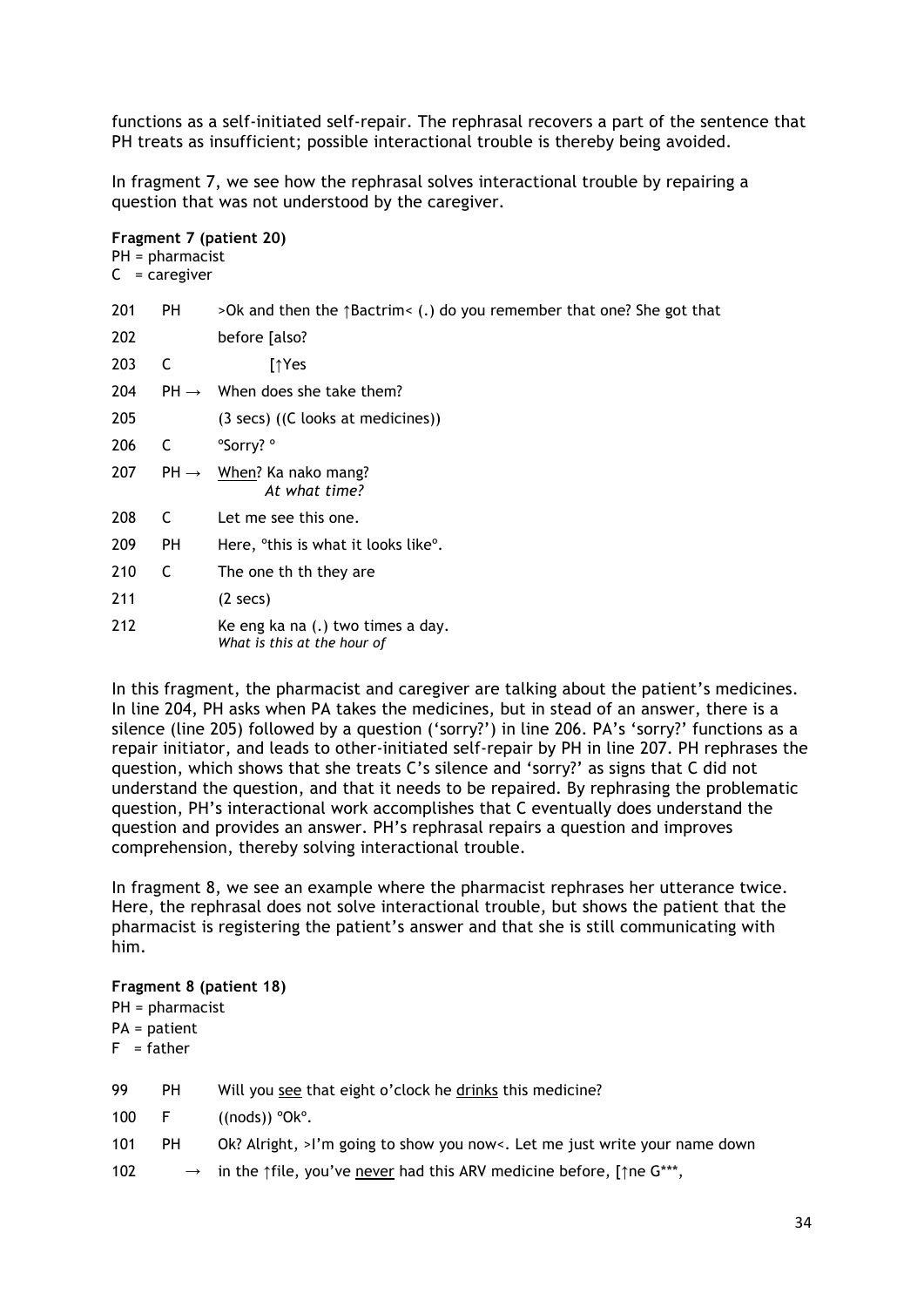| 103 | PА |                                                                              | ((shakes head)) |
|-----|----|------------------------------------------------------------------------------|-----------------|
| 104 |    | $PH \rightarrow$ ((looks at file)) this is the first time you're getting it. |                 |
| 105 |    | $\rightarrow$ ((writes in file)) °Ok so you're na $\uparrow$ ive°            |                 |
| 106 |    | $(2 \text{ secs})$                                                           |                 |

In this fragment, the pharmacist, patient and father are in the first part of the conversation, where PH is taking the basic details from PA. In line 102, PH asks PA if he never had the medicines before. In response, PA shakes his head, thereby showing PH that the answer to her question is 'no'. Then, in line 104 and 105, PH rephrases PA's answer by saying that this is the first time that PA is getting his medicines, and that he is naïve.

When looking at PH's non-verbal behaviour, we see that she looks and writes in her file while she rephrases her question in lines 104 and 105. At first sight, it does not seem as if the rephrasals have a direct interactional function in the conversation; PH received an answer from PA, so why would she rephrase them? However, the fact that PH looks in her file while she rephrases, shows that the rephrasals *do* have a direct interactional function. The rephrasals show PA that PH is still communicating with him, and that she is registering his answer in her file.

# *Contextual rephrasals*

Now that I have shown how rephrasals can solve interactional trouble, I will now pay attention to the cases where rephrasals do not solve interactional trouble, but perform other interactional work.

#### **Fragment 9 (patient 11)**

PH = pharmacist

|     | $PA = patient$ |                                                                                 |
|-----|----------------|---------------------------------------------------------------------------------|
| 170 | PH.            | =phakela fela.<br>in the morning only                                           |
| 171 | PA             | mm. Ja. Once a day.                                                             |
| 172 | PH             | Ok? Until the fourth of July.                                                   |
| 173 | $\rightarrow$  | And then?                                                                       |
| 174 |                | (.)                                                                             |
| 175 |                | What then?                                                                      |
| 176 |                | (.)                                                                             |
| 177 | $\rightarrow$  | What are you going to do then?                                                  |
| 178 | PA             | I come back ((D starts laughing))                                               |
| 179 |                | I'll come back and tell you about this ((laughs)).                              |
| 180 | PH             | M******, no. Wag, let me tell you. ((opens pill bottle with her teeth))<br>Wait |
| 181 |                | I'm going to show you, $\uparrow$ ne                                            |

This fragment differs in two different ways from the other four fragments I have shown before.

First of all, the questions that the rephrasals respond to are different. In fragment 9 the rephrased utterance is a verification question, meant to check understanding. In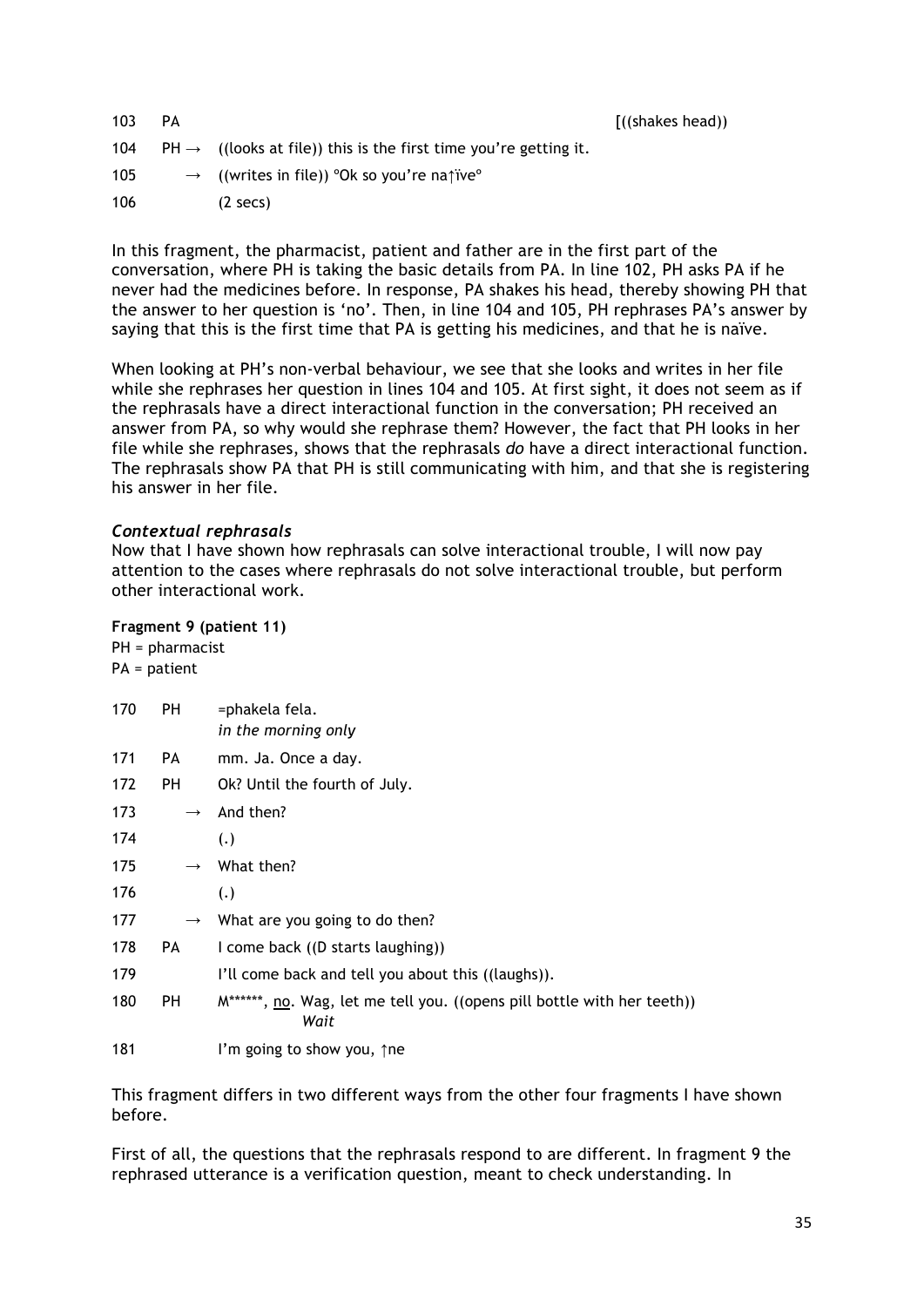fragments 5 to 8, the rephrased utterances were doing something else, such as taking details or talking about the next appointment. Secondly, rephrasing without solving interactional trouble occurs most of the times during the instruction and checking understanding part, while contingent rephrasals occurred in other parts of the conversation.

The fact that fragment 9 takes place in the instruction and checking understanding part of the conversation, influences the interactional work that is being done by the rephrasals. When we look at the whole transcript, we see that PH has done several attempts to tell the patient that she has to take her pills differently after the fourth of July. In line 173, PH checks if PA understood her last instruction by asking what PA is going to do after the fourth of July ('and then?'). PH thereby asks for PA's knowledge on that part of the instruction, and checks if PA has acquired the knowledge yet.

Asking for someone's knowledge creates a sequential environment in which an answer in the form of a demonstration of understanding is preferred (Koole, 2010). But, as we see in line 174 and 176, PA does not answer, and in lines 175 and 177, PH rephrases the question. It could be argued that by rephrasing her question after a silence, PH treats the silence as a sign that PA did not understand the question. However, when looking at the video recordings and listening to the fragment, we see that the silences are very short – almost too short for PA to answer. I would therefore like to suggest that the rephrasal performs other interactional work than 'making the question more comprehensible'.

First of all, it is interesting to notice that PH rephrases the question twice; this requires effort, and by doing this, PH does not only show how she treats PA's silences; it also shows that she treats the question as an important question. If the question was not worth the effort of rephrasing, PH could have just waited a bit longer to give PA the chance to answer. Now, by rephrasing the question instead of waiting for an answer, PH makes a lot of effort without having to solve interactional trouble. Apparently, the question is worth the effort of rephrasing; and by rephrasing it, PH treats the question as important, which in its turn functions as a means to show the patient as well that the question is important. By this means, the rephrasals create a context brought about (a context created *in situ)*, used to distinguish between important and less important questions.

In fragment 10, we see another example of a rephrasal that seems to have no direct interactional reason at first sight, but at a closer look, also contributes to a context brought about, making the question important and showing the patient that the question *is* important as well.

#### **Fragment 10 (patient 14)**

|     | $PH = pharmacist$<br>$PA = patient$ |                                                                                       |
|-----|-------------------------------------|---------------------------------------------------------------------------------------|
| 164 | PH                                  | Then you pull it up to two again.                                                     |
| 165 | <b>PA</b>                           | Ok.                                                                                   |
| 166 | PH.                                 | Seven o'clock phakela and seven o'clock <i>bosigo</i> .<br>in the morning<br>at night |
| 167 | PA                                  | $Ok =$                                                                                |
| 168 |                                     | $PH \rightarrow =OK?$ You understand this [one?                                       |
| 169 | PA                                  | [Yes.                                                                                 |
| 170 |                                     | $PH \rightarrow$ You're very clear on this [one?                                      |
| 171 | <b>PA</b>                           | [Yes                                                                                  |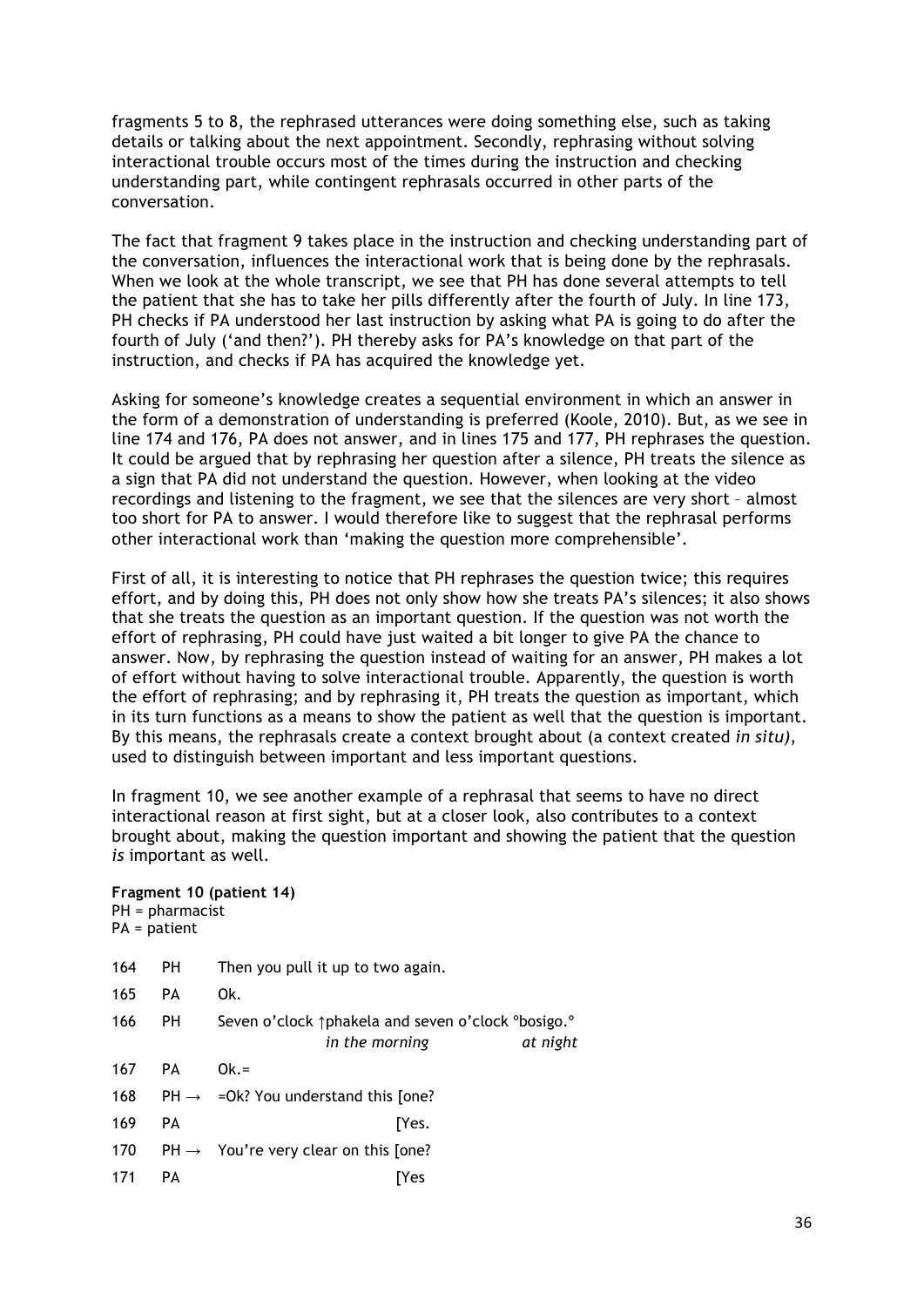- 172 PH <sup>o</sup>Ok. Let me go onto the next one.<sup>o</sup>
- 173 ((P starts writing on paper))

In fragment 9, PH asked for a claim of understanding, and rephrased her question until PA was able to provide this. In fragment 10, something else happens: here, PH asks PA if he understands, thereby orienting towards a different type of 'epistemic access', namely understanding, in which a claim of understanding is preferred (Koole, 2010).

In line 166, we see that PH provides the last part of the instruction; PA responds with 'ok'. In line 168, PH asks if PA understands. As just mentioned, a preferred answer to this question would be a claim of understanding, and in line 169, we see that PA indeed responds with a claim of understanding. PH now has two options: accept PA's claim of understanding, or continue and ask for an additional demonstration of understanding (which we often see in classroom interactions, see Koole 2010). However, PH does neither of the two options and in stead, rephrases her question in line 170, asking again for a claim of understanding. The rephrasal in line 170 could thereby as well function as an other-initiated self-repair (Schegloff, Jefferson & Sacks, 1977); PH creates an opportunity for PA to repair his claim of understanding, in case he said 'yes' while he actually didn't understand the question. However, after the rephrasal, PA answers with 'yes' in line 171 and thereby again provides a claim of understanding, and does not repair his first claim. In line 172, D accepts this claim of understanding and goes to the next instruction.

Considering the fact that the literature describes that accepting a claim of understanding, or asking for a demonstration of understanding, are common responses after receiving a claim of understanding when asked for it, and that in fragment 10 PH does neither of the two, I would like to suggest a different explanation for the interactional work that is being performed by the rephrasal in line 170. Because the rephrasal does not solve any interactional trouble and because it asks for the same response, thereby not adding any new information for the pharmacist, I suggest that the rephrasal creates a context brought about in which the rephrasal functions as a means to show the patient that the question is important. Namely, all this effort is being done to rephrase the question, asking for the exact same claim as given the first time. Rephrasing thereby adds weight to the question and weight to the answer, and thereby functions as a means by the pharmacist to show the patient that the rephrased question is important.

Lastly, The rephrasal in fragment 10 could also be seen as a repair, initiated by PH, to provide PA with an opportunity to repair his claim of understanding, and to give him another opportunity to tell PH in case he *claimed* to have understood, but actually did not understand the instruction.

In fragment 11, we see another example of a question that is being rephrased with the same purposes as in fragment 10. Only in this fragment, the question is being rephrased three times in stead of once, as we saw in fragment 10.

**Fragment 11 (patient 11)** PH = pharmacist PA = patient

- 268 PH Eight in the ↑morning and one tablet at exactly eight pm at night.
- 269 PA Ok.
- 270 PH  $\rightarrow$  Ok? You sharp now?
- 271 PA Yes.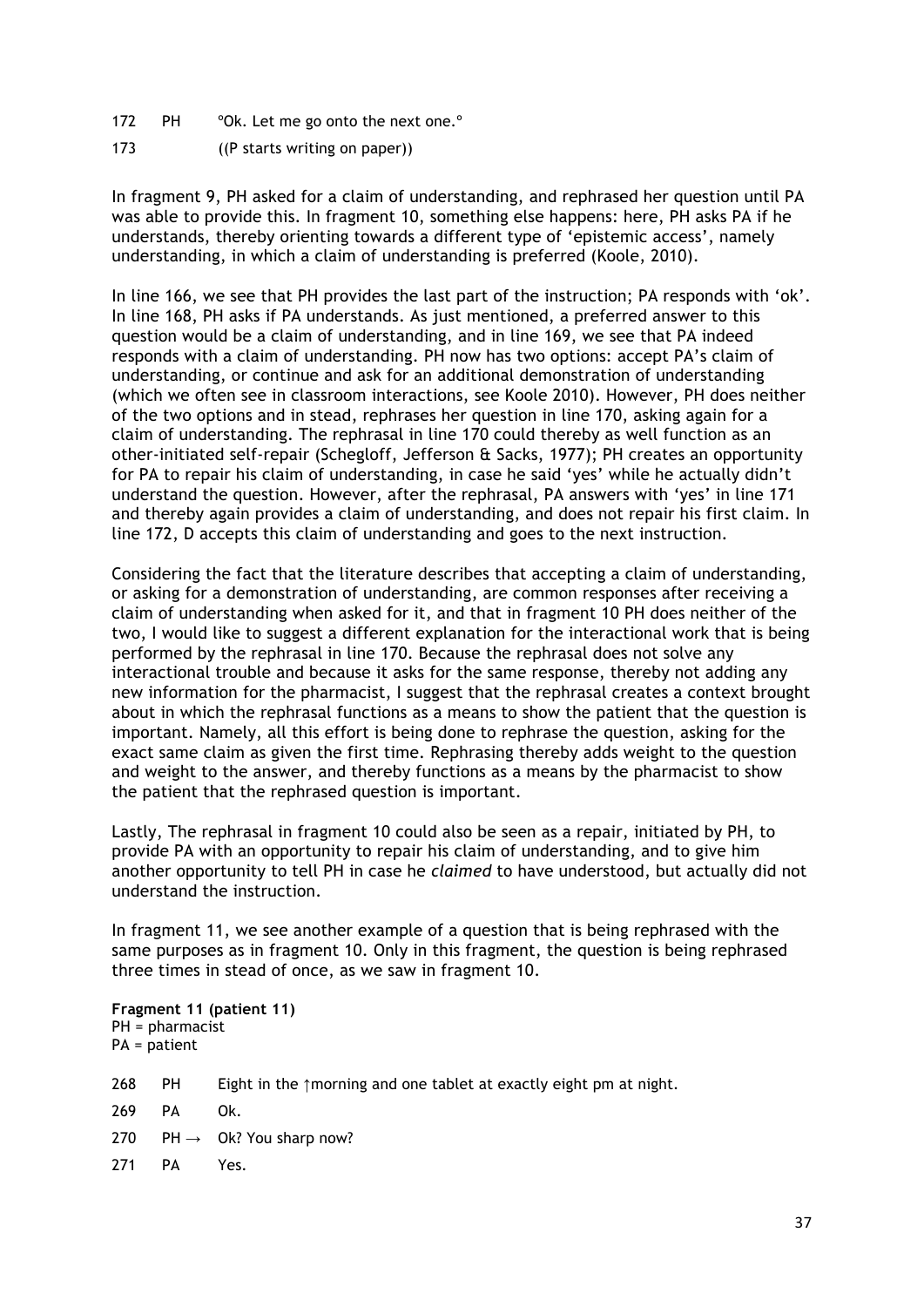|        |    | 272 PH $\rightarrow$ You sure?                                                     |
|--------|----|------------------------------------------------------------------------------------|
| 273    | PA | Yes.                                                                               |
|        |    | 274 PH $\rightarrow$ 1 don't want you to leave here if you're not sure.            |
| 275 PA |    | I'm ok.                                                                            |
|        |    | 276 PH $\rightarrow$ You're very sure?                                             |
| 277    | PA | Yes.                                                                               |
| 278    | PH | Ok. Then I'm very happy $[\uparrow n: e$ ((reaches down to get a brown paper bag)) |
| 279    | PA | [↑Yes (.) thank ↑you                                                               |
|        |    |                                                                                    |

In this fragment there has just been an instruction from PH (the last part of the instruction is shown in line 268) and as an answer to the instruction, PA says 'ok'; thereby claiming that she understands. However, in stead of accepting the claim and moving on to the next topic or closing the conversation, PH asks 'ok?' and 'You sharp now?' in line 270, asking for (another) claim of understanding. PH then asks three times if PA is sure (lines 272, 274, 276), thereby rephrasing her question in line 270.

Again, we see that these rephrasals ask for the same response. PA provides a claim of understanding, but PH rephrases the question and asks for other claims of understanding. Eventually, PH accepts PA's claim of understanding, but when we look at the content of the questions and PA's claims, the rephrasals add no new information to the conversation, meaning that PH knows as many after the three rephrasals as she knew after the first question. The rephrasals make the question important, and rephrasing is thereby used by the pharmacist to show this importance to the patient as well.

However, the fact that the question is being rephrased multiple times shows something else as well. When asking for more than one claim of understanding, the responsibility for the claim increases: claiming that you understand three times, adds more weight to the claims compared to claiming that you understand just once. Just like in fragment 10, the rephrasals could be seen as repair initiators to provide the PA with opportunities to repair his claim of understanding. However, as we have seen in fragment 10 as well, PA does not repair himself and keeps on claiming that he understands. Eventually PH accepts the claims and moves on to the next topic. The fact that PA has been given opportunities to correct his claims and the fact that PH rephrases multiple times all contribute to a context brought about in which the rephrased utterance is being made important.

Although the rephrasals as described above, mostly occur during the main part of the conversation, they also occur in other parts of the conversation.

#### **Fragment 12 (patient 6)**  $PH = **pharmacist**$

|    | $PA = patient$ |                                                                                    |
|----|----------------|------------------------------------------------------------------------------------|
| 14 |                | ((D types on computer, P chemys gum))                                              |
| 15 |                | $PH \rightarrow$ Is this the first time you're going to take the $\uparrow$ ARV's= |
| 16 |                | $PA = Yes =$                                                                       |
| 17 |                | $PH \rightarrow$ =You've never had them from another doctor?                       |
| 18 |                | PA No. ((shakes head))                                                             |
| 19 |                | $PH \rightarrow$ No never?                                                         |
| 20 |                | $(8 \text{ sec})$                                                                  |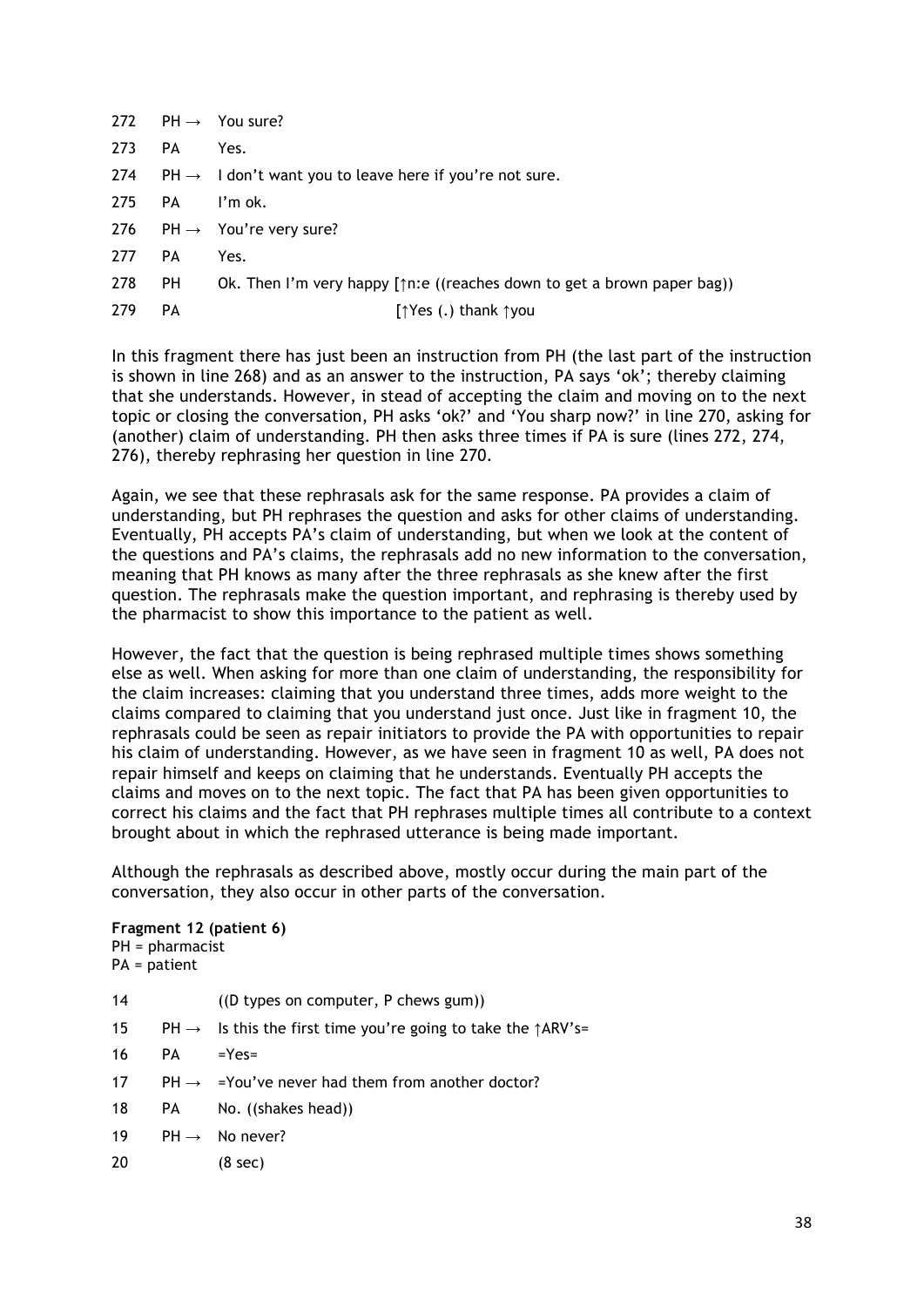Fragment 12 takes place at the first part of the conversation, where the pharmacist takes details from the patient to complete the file. As part of this procedure, PH asks if PA ever had ARV's before (line 15). PA responds with 'yes' in the proceding line, thereby answering PH's question. Since PH didn't pose a verification question, PA's 'yes' is not a claim of understanding but a confirmation. Still, it is a valid answer. Then, as in the fragments before, PH rephrases the question in line 17, even though she received a valid answer from PA, again providing a repair initiation for PA to repair his answer. Again, PA does not repair himself and confirms that he never took ARV's before (line 18).

So, in the previous fragments, we saw that the use of contextual rephrasals mostly occurs in the main part of the conversation; fragment 12 shows, however, that contextual rephrasals can also occur in other parts of the conversation, for example in the first part of the conversation, to show PA that the question is important. Only in fragment 12, PH does not ask for another claim of understanding by rephrasing the question, but for another confirmation.

However, this fragment shows something else as well, namely that the patient in this case understands that the pharmacist tries to show the importance of the question to her. In line 19, we see that PH asks 'no never?' but does not receive an answer from PA. By remaining silent, PA does not treat PH's utterance as a question that needs to be answered. This shows that PA understands that PH is showing her that the question is important, and that she understands that the questions have this purpose, instead of asking for the third time if PA never had ARV's before.

# **4.4 Reflection**

Analysing the fragments in the paragraph above showed that different interactional work is performed when rephrasing an utterance. Most of the times, rephrasals solve interactional trouble, or try to prevent interactional trouble by repairing the previous utterance. However, I have shown that rephrasals in pharmacist-patient interactions in an HIV/Aids context also perform other interactional work, by constructing a context brought about that enables the pharmacist to show the patient the importance of an utterance.

As a researcher, I was able to distinguish between the fragments by looking at the place in the conversation where the rephrasals occurred, and the utterance that the rephrasal responded to. The fragments that contained a contingent rephrasal occurred in the first and last part of the conversation, and the interactional work that was done, was for example to repair a mistake. The fragments that contained contextual rephrasals occurred in the instruction and verification part of the conversation. The utterance that was being rephrased was meant to check understanding, and was asking for a demonstration or a claim of understanding by the patient. The interactional work that was done by rephrasing the utterance, was creating a context brought about, in which the pharmacist made the utterance important, and which enabled her to show this importance to the patient as well.

When taking these findings to a level that transcends the context of pharmacist-patient interactions, I will be able to answer the following question:

In what way are rephrasals being done that make an utterance important, and in what way are rephrasals being done that do not make an utterance important?

As I have found in my analysis, a question is being made important by rephrasing it while there is no interactional trouble to be solved. When someone poses a question, receives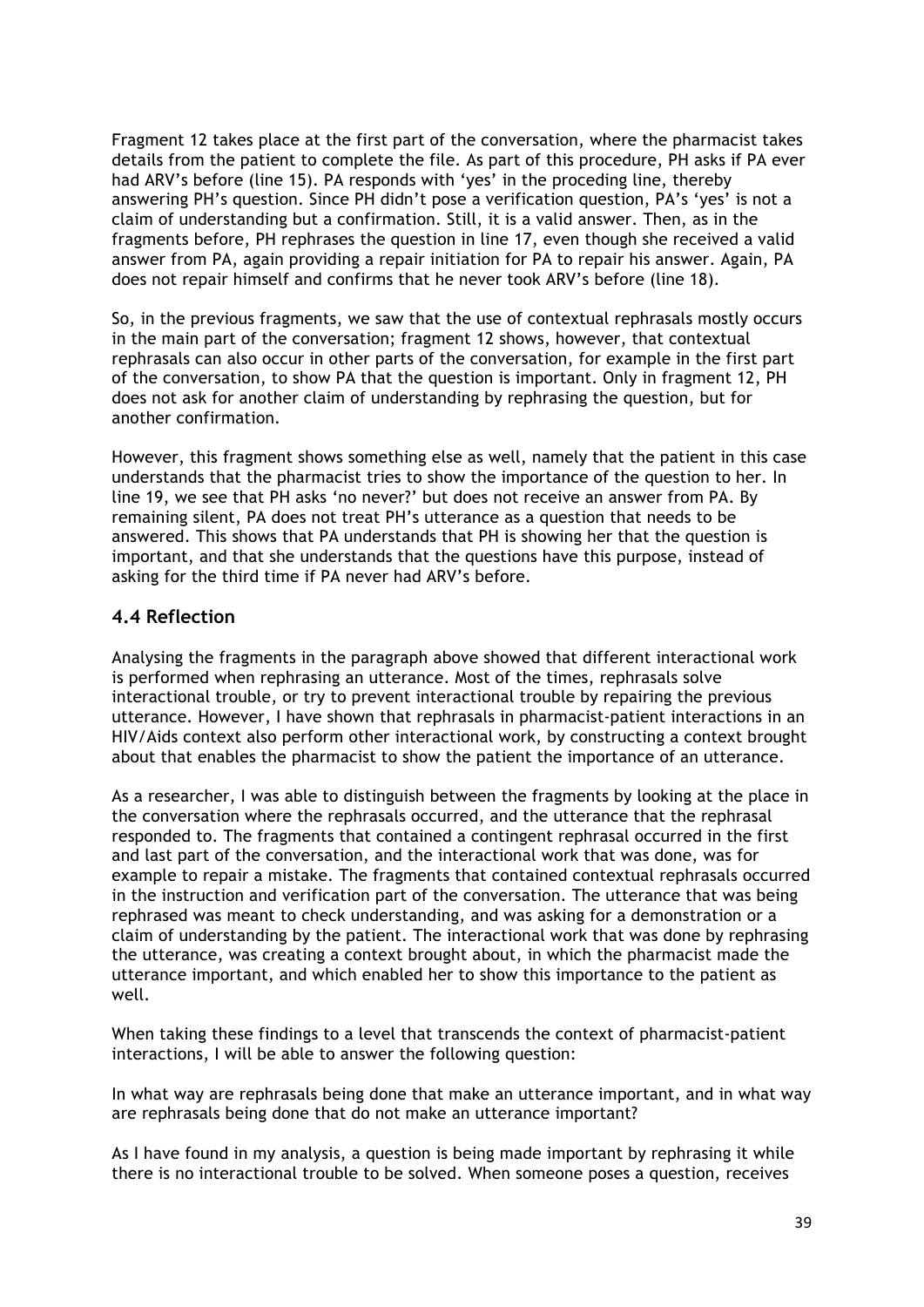the answer he asked for, and then asks again for the same type of answer, a context brought about is created in which the question is being brought to the attention of the receiver in a different way, more weight is being added to the question and the answers, and in which the question is being made important.

Rephrasals by which the utterance is not being made important perform different interactional work, namely solving interactional trouble. In those cases, the conversation continues right after the rephrasal is done, and the rephrased utterance is not being repeated again. Therefore, the sender does not construct a context brought about, and does not make the question important. The reason to rephrase is being solved, and this is more important than the question itself.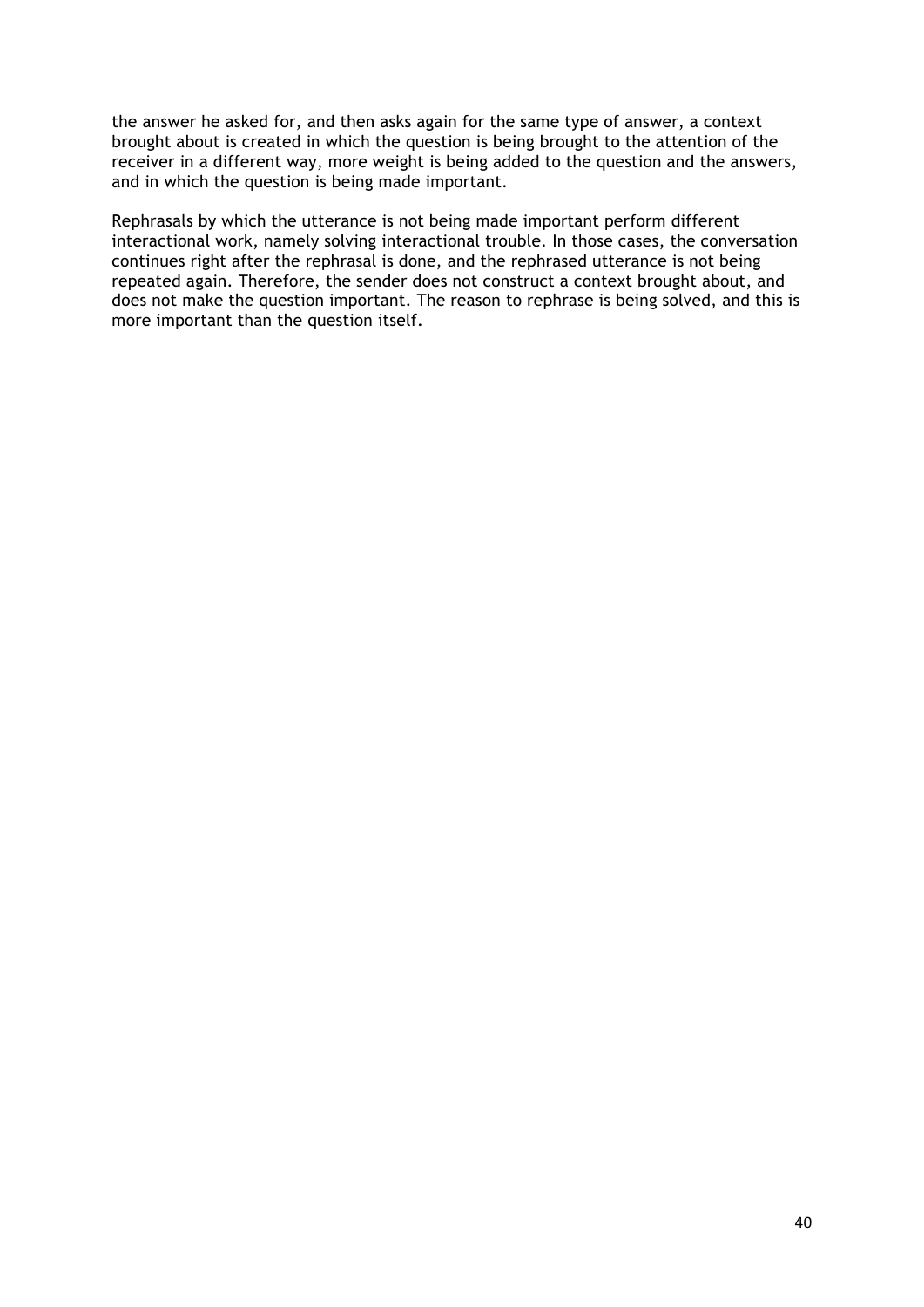# **5. Discussion**

# **5.1 Explanation of the results using the external context**

In the previous section, I have shown that a rephrasal can be used in two ways: as a contingent rephrasal, to solve interactional trouble, and as a contextual rephrasal, to show the patient that a question or utterance is important.

I would like to suggest that the presence of contingent rephrasals in these interactions is quite obvious; it is used to repair something or to solve interactional trouble and could therefore occur in any conversation. In other words, it is not 'special' that this type of rephrasal occurs in these interactions, since it might occur in any other interaction in any other context as well. However, I would like to suggest that the presence of contextual rephrasals in these interactions might be specific for this context, and I will now discuss this suggestion further.

# *Distinguishing between important and less important questions*

When a pharmacist makes a question important, she actually makes an effort and performs an act *for* the patient: she distinguishes between the important and less important questions. What I would like to suggest now is that the pharmacist, by doing this, treats the patient as someone who is not capable of making this distinction by himself. Otherwise, if the pharmacist would think the patient *is* capable of making this distinction, she wouldn't have made the effort of making this distinction for him.

By treating the patient as someone who is incapable of making a distinction like this, the language barrier is made relevant in the conversation. Most of the patients have little knowledge of English or Afrikaans, and the pharmacist have even less knowledge of the other African languages, which makes it hard for both parties to achieve mutual understanding. The patient might not understand everything the pharmacist says; he therefore needs some help in distinguishing between important and less important questions.

# *The repeated request for a claim of understanding*

As we have seen in fragment 10 and 11, the pharmacist provides an instruction on the use of ARV's, and then asks if the patient understands, thereby asking for a claim of understanding. However, when the patient answers with a claim of understanding, the pharmacist does not accept this right away, and rephrases her question one or two times. By this means, PH provides an opportunity for PA to repair his claim of understanding, in case he didn't understand but did claim to do so. As I have suggested in my results section, the pharmacist hereby creates a context brought about, and shows the patient that the question is important. However, I would like to suggest another possible reason for the pharmacist to ask for a second or third claim of understanding, by looking at the external context.

Watermeyer & Penn mention that "In both same-culture and cross-cultural interactions, patients may respond positively to a question such as 'Do you understand?' out of politeness or deference to the health professional's authority, even if they have not understood." (Watermeyer & Penn, 2009a: 206). It could therefore be possible that this 'politeness-problem' is made relevant in the conversation by rephrasing the question, not accepting the patient's claim of understanding right away, and initiating PA's self-repair, because the pharmacist tries to figure out whether the patient is telling the truth or that he is just being polite.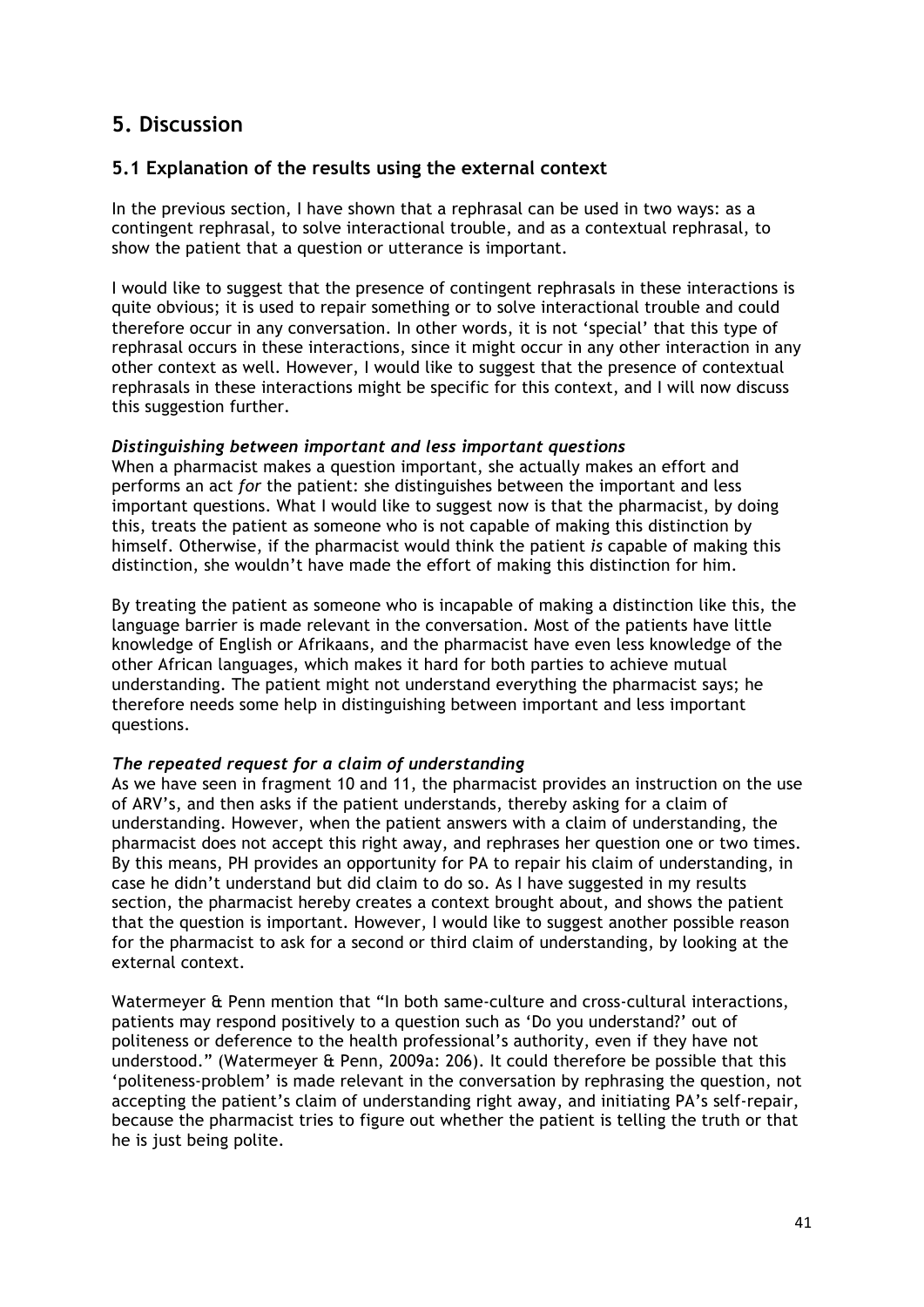I would like to suggest that by rephrasing the question, the pharmacist deals with the problem of politeness in three ways. First, making the question important suggests that the answer to the question is important as well. This might make the patient realise that it is important to tell the truth, in stead of answering out of politeness. Second, a claim of understanding that is being given three times, carries more 'responsibility' than a claim of understanding that is being given once. In other words: by rephrasing the question, more weight is added to the claim, which might explain why a pharmacist mostly does not accept a claim of understanding the first time, but only after a few times. Thirdly, I have shown that the rephrasals function as other-initiated self-repairs, giving PA the chance to repair his claim of understanding; the fact that PA does not repair himself but keeps on claiming that he understands (and chooses not to correct himself), also shows that the pharmacist makes an effort to avoid the patient to answer out of politeness.

*Comparing these explanations to a similar study in intercultural communication* Meeuwesen et al (2006) also found that the existence of a linguistic barrier and the presence of power relations can explain results in conversations comparable to the ones in this study. In their study, in which the communication between Dutch doctors and Dutch patients vs. Dutch doctors and ethnic minority patients was researched, they have shown that a significant difference exists in communication patterns between the doctor and the different patients. The main result was that the doctors were able to create a closer relationship with their Dutch patients than with their ethnic minority patients, due to the fact that with the ethnic minority patients, most of the conversation was spent trying to understand each other, while with Dutch patients, this was not necessary and the doctor could therefore show more empathy (reflection of feelings) and involvement (agreeing and social behaviour) (Meeuwesen et al, 2006).

As in this study, Meeuwesen et al associated the above mentioned results with the existence of a language barrier. The language barrier made it difficult for the doctor and ethnic minority patients to build a relationship, since they were mostly occupied with trying to understand each other. In this study, the pharmacist and patient were also mostly occupied with trying to understand each other, which might also be caused by the fact that they were talking through a lingua franca and because the pharmacist was a better English speaker than the patient. In this study, I have explained the influence of the language barrier in more detail by arguing that the linguistic barrier caused the use of contextual rephrasals and the distinction between important and unimportant questions.

The other explanation for the different communication patterns and differences in relationship building between doctor and patients is explained by Meeuwesen et al by the existence of a power distance. As the researchers explain, the ethnic minority patients have a traditional view on power distance, and the difference between these patients and the Dutch patients was that the Dutch patients were more assertive and discussed more with the doctor than the ethnic minority patients. In this study, I have also explained the results in light of the presence of a power distance, but was also able to explain that one aspect of the existing power distance, namely being polite to a higher authority, might be particularly relevant in the use of contextual rephrasals.

# **5.2 Reflection on the methods**

Looking back, I was afraid that it would be quite a challenge for me to study interactions that took place in a foreign country and culture. I did not know much about the South African culture or the context in which the pharmacist-patient interactions took place. By learning, reading and talking to other people about it while I was in Africa, I think I have managed to make this cultural 'gap' a bit smaller and still managed to deliver a solid analysis.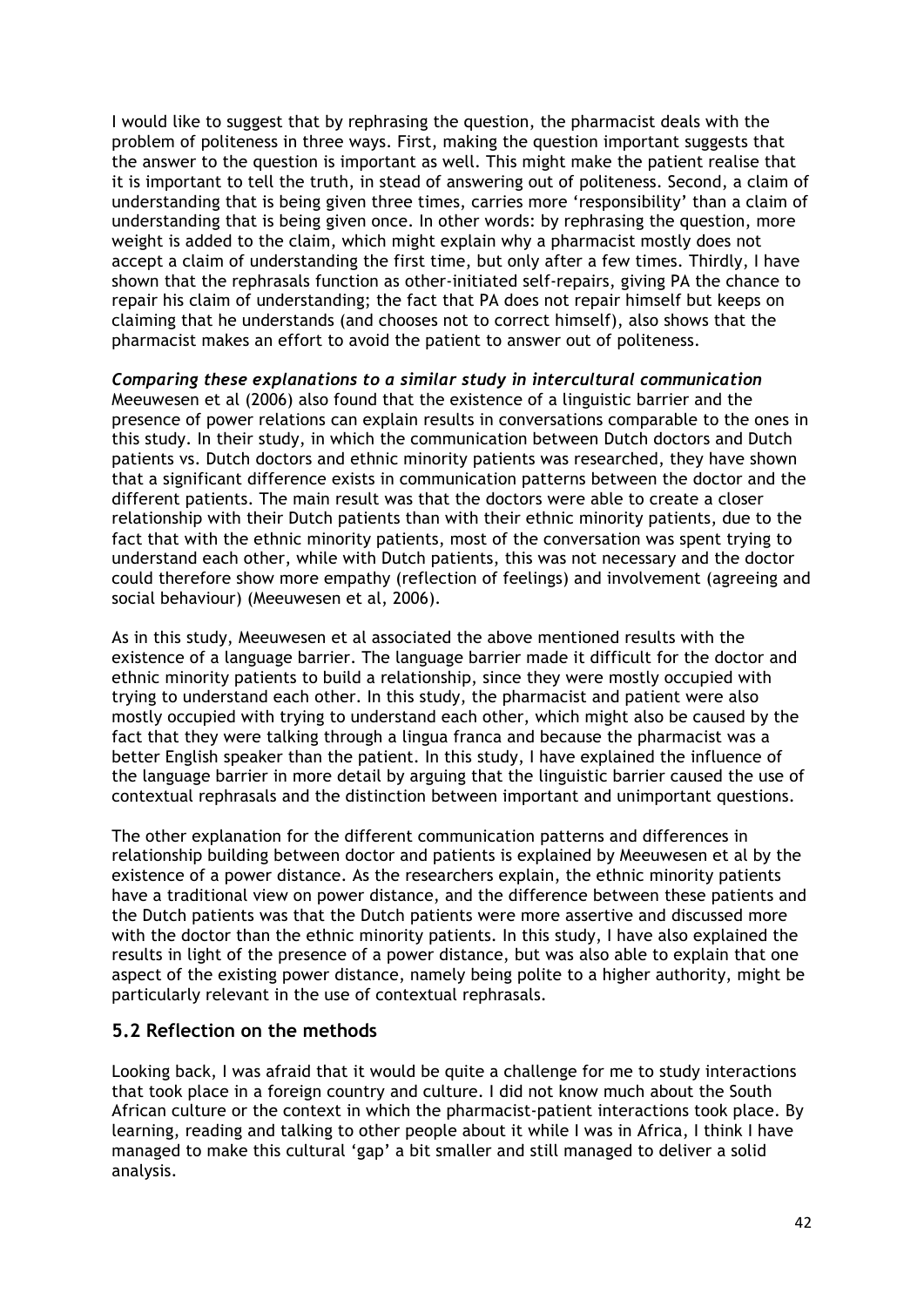In the preceding paragraph, I have tried to explain why certain interactional work might be done, using the external context. By showing which parts of the context were being made relevant while using contextual rephrasals, I was able to show that not the 'whole' context, but parts of the context, were made relevant. By using my acquired knowledge of the external context and by arguing what seemed to me a logical explanation of the results, I have tried to explain the results as clearly as possible. However, I do not claim to have 'the' right explanation for the use of rephrasals in this context; rather it is my knowledge and my analysis which brought me to this conclusion.

By analysing the research material in a circular way, doing a bottom-up analysis using conversation analysis first, and doing the top-down explanation of the results (using the external context) second, I have avoided falling into the pitfalls mentioned by Koole & ten Thije (1994).

By doing a bottom-up analysis first, using conversation analysis, I was able to make a distinction between the context that was *true* and the context that was being made *relevant* by the participants*.* By doing this, I avoided the pitfall of maximum interpretation by not taking for granted beforehand that all the context that was *true*  would necessarily also be *relevant* or influential in the interactions.

By doing a top-down analysis in the end, using the external context, I was able to avoid the pitfall of the minimum object. I have first studied the use of rephrasals in the conversation itself; then I explained their appearance in light of the external context. Because I considered them in terms of the general context in which they took place, I avoided generalisation and was able to perform the analysis in a circular way, in stead of performing the analysis in one direction.

# **5.3 Practice implications**

The results of this study made me think about the efficiency of the question 'do you understand?' – a question that occurs quite often in the interactions. Watermeyer & Penn (2009b) have shown that of all the techniques that pharmacists have available to verify understanding, the question for a demonstration of understanding is by far the most effective. When a pharmacist asks if the patient has understood the instruction, she asks for a claim of understanding, but as we have seen in the results of this study, the pharmacist has to perform a lot of interactional work to make the question important. Next to this, the pharmacist asks for a claim of understanding; but when she receives it, the pharmacist does not accept it and rephrases her question in order to get another claim of understanding.

Even though this technique is effective in showing the patient that the question is important, I am not sure if this technique is as effective as simply asking for a demonstration of understanding, if the pharmacist is really trying to find out if the patient understood the instruction. Namely, by asking for another claim of understanding, weight is added to the claim, but no new information is added. The patient might still answer out of politeness, even when he realises that it is an important question. Making a question important by rephrasing it might therefore be a good technique for other important questions, but when asking if the patient has understood, asking for a demonstration of understanding might still be preferred.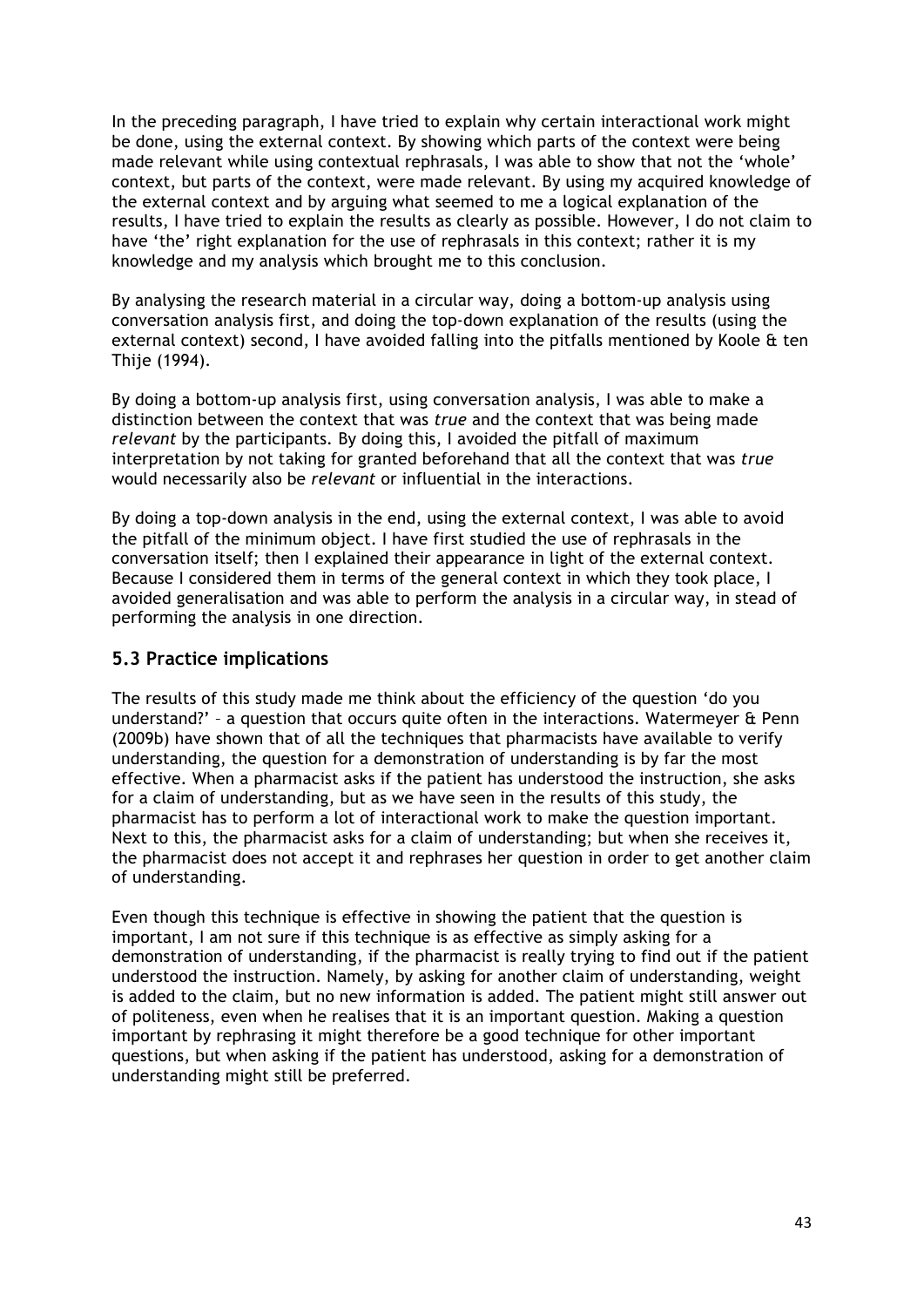# **5.4 Future research**

As with most studies, this study answered a lot of research questions, but also raised new research questions. In this paragraph I will show which questions were raised for me while doing this study, and I will make some suggestions for future research.

First of all, the fact that only the interactional work of rephrasals has been investigated can be seen as a limitation to this study. It would be interesting to analyse the other repetition categories as well, to see which sub-categories can be distinguished and what interactional work is being performed by these categories. Analysing this might reveal other strategies that the pharmacist uses to achieve comprehension or to communicate across language or cultural barriers.

In paragraph 5.1, I have explained why I think that the use of contextual rephrasals might be something that occurs specifically in this context. By looking at the external context this seems plausible, but it would be interesting to find out if the pharmacist also feels the need to distinguish between important and unimportant questions when interacting with a patient with the same cultural background and on the same language level as the pharmacist. Would the pharmacist still use the same techniques when interacting with a patient from the same culture, meaning that she does not have to deal with language or cultural barriers? Comparing verification techniques between different cultures might provide the researchers with more detailed information on which techniques are specifically used when dealing with cultural and language barriers, and which ones are used when interacting in an HIV/Aids context.

By showing that pharmacists use two types of rephrasals, I have shown how a pharmacist or other professional can use rephrasals as a strategy to show the patient that a question is important. When communicating across languages or cultures, this might be an effective strategy; it might therefore be interesting for future researchers to find out if it is also successful in other contexts, for example in Western clinics when the physician interacts with a foreign patient, or in interactions without the HIV/Aids context.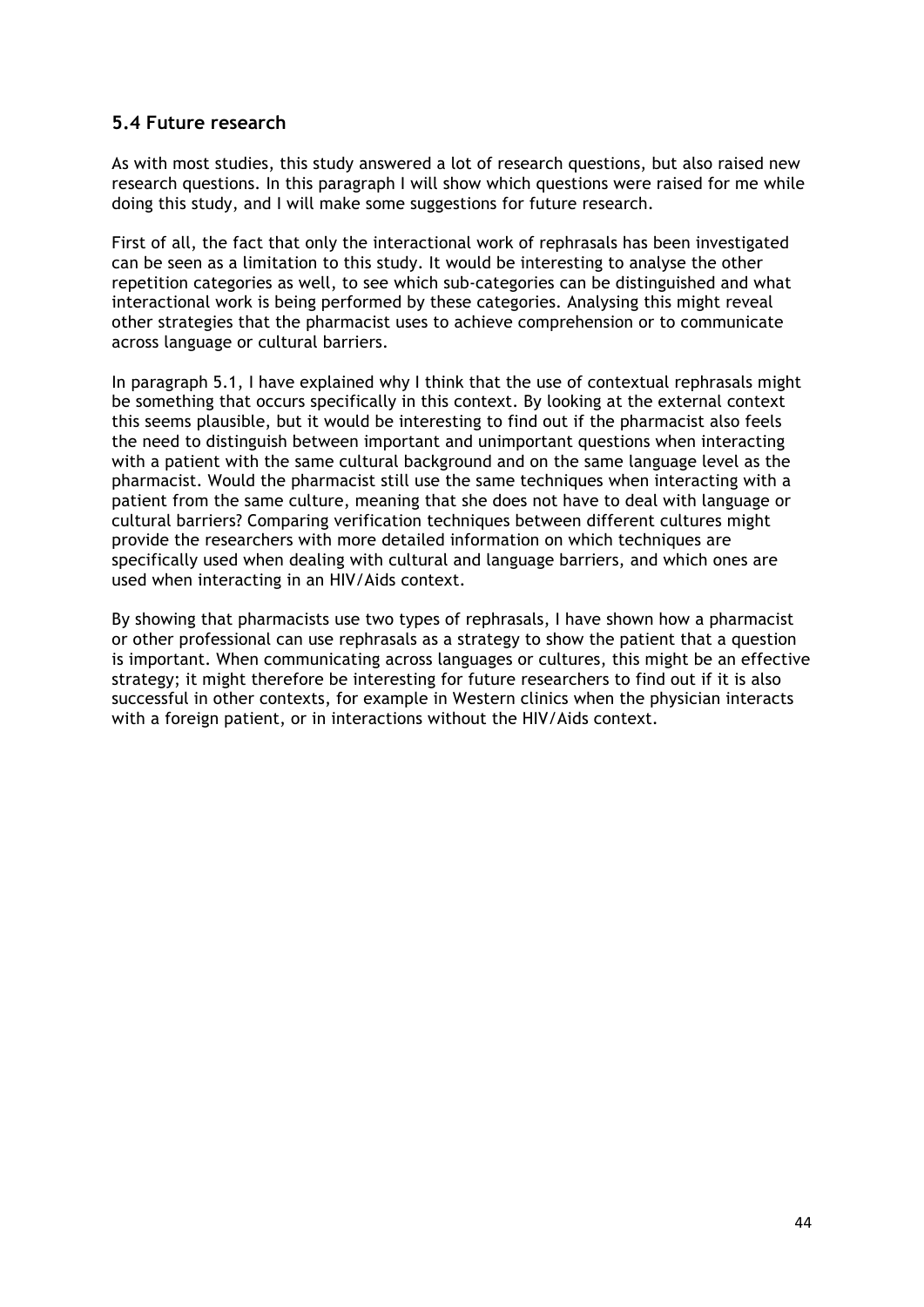# **6. Conclusion**

In this study, I have analysed 18 out of 26 pharmacist-patient interactions in an HIV/Aids clinic in South Africa, which were originally recorded and transcribed by Watermeyer (2008). By analysing the research material using Conversation Analysis, focusing on repetition and then on the use of rephrasals by the pharmacist, I was able to answer this study's research question.

*What interactional work is being performed by rephrasals when used by a pharmacist in interaction with a patient in a South African HIV/Aids clinic?* 

I have shown that rephrasals used by South African pharmacists in an HIV/Aids clinic can perform different interactional work. When the pharmacist makes a mistake, when she corrects herself, when the patient doesn't understand an utterance or when the pharmacist rephrases her utterance to show the patient that she is registering something in her file, *contingent rephrasals* are used to solve interactional trouble.

However, a pharmacist can also rephrase an utterance while there is no interactional trouble to be solved. C*ontextual rephrasals* show the patient that the repeated utterance is important. In the discussion, I have suggested that the interactional function of this type of rephrasal is contextual, because the reason for the pharmacist to distinguish between important and less important questions can be explained by the multilingual and multicultural context in which the interactions took place. I have suggested that the rephrasals distinguish for the patient between important and less important questions, making the language barrier relevant; secondly, I have suggested that the rephrasals, by asking for the same type of response, make the politeness problem relevant.

Analysing the use of rephrasals in the interactions in this study has not only enabled me to see how and why South African pharmacists use rephrasals to make a question important; it also provided insight into how questions in general can be made important. The study made me realise that it might not be as efficient to use this strategy with regards to the question 'do you understand?' compared to asking for a demonstration of understanding, but it can certainly help to use the strategy in respect of other important questions in an interaction. However, in order to find out if this study's results can be generalised to other contexts as well, other research is needed, for which I have made suggestions in the discussion part of this thesis.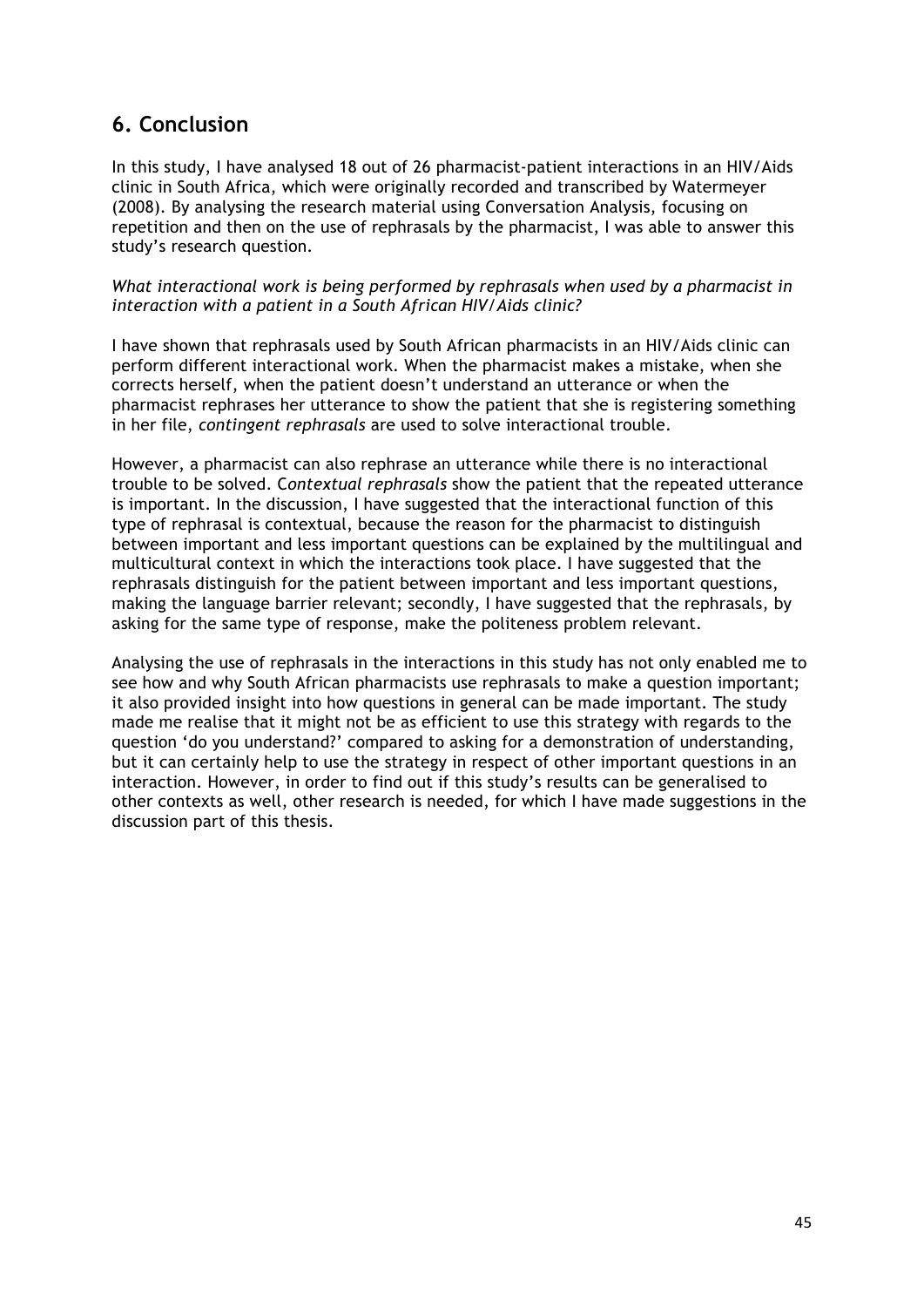# **References**

- Antaki, C. (2011). Six kinds of applied conversation analysis. In C. Antaki (Ed.), *Applied conversation analysis: Interventions and change in institutional talk* (pp. 1-14)*.*  Houndmills: Palgrave Macmillan.
- Britten, N., Stevenson, F., Barry, C., Barber, N. & Bradley, C*.* (2000). Misunderstandings in prescribing decisions in general practice: a qualitative study. *BMJ 2000, 320,* 484– 488
- Chapple, A., Campbell, S., Rogers, A. & Roland, M. (2002). Users' understanding of medical knowledge in general practice*. Social Science & Medicine, 54,* 1215–1224
- Charles, C., Gafni, A. & Whelan, T. (2000). How to improve communication between doctors and patients: Learning more about the decision making context is important. *BMJ 2000, 320,* 1220-1221
- Ciliberti, A. (1996). Repetition in native/non-native interaction. In C. Bazzanella (Ed.), *Repetition in Dialogue* (pp. 39-49)*.* Tübingen: Niemeyer.
- David, R. & Rhee, M. (1998). The impact of language as a barrier to effective health care in an underserved urban hispanic community. *Language and Effective Health Care, 65*(5&6), 393-397
- FIP International Network for Pharmacists on HIV/ADIS. (2004). *The Pharmacist's Role in Preventing Transmission of HIV/AIDS.*  http://www.fip.org/files/fip/HIV/eng/Module1ENv2.pdf Date last accessed: 19-03-2012
- Hutchby, I. & Wooffitt, R. (1998). *Conversation analysis: principles, practices and applications.* Cambridge: Polity Press
- Jefferson, G. (1998). On the sequential organisation of troubles-talk in ordinary conversation. *Social Problems, 35,* 418-441
- Jefferson, G. (2004). Glossary of transcript symbols with an introduction. In G. Lerner (Ed.), *Conversation Analysis: Studies from the First Generation* (pp. 13-23)*.*  Philadelphia: John Benjamins.
- Kok, B. de (1998). The role of context in conversation analysis: Reviving an interest in ethno-methods. *Journal of Pragmatics, 40,* 886–903

Koole, A.J. (2010). Displays of epistemic access: student responses to teacher explanations. *Research on language and social interaction, 43*(2), 183-209

- Koole, A.J. & ten Thije, J.D. (1994). *The construction of intercultural discourse: team discussions of educational advisers.* Amsterdam: Atlanta.
- Meeuwesen, L., Harmsen, J.A.M., Bernsen, R.M.D. & Bruijnzeels, M.A. (2006). Do Dutch doctors communicate differently with immigrant patients than with Dutch patients? *Social Science & Medicine, 63,* 2407–2417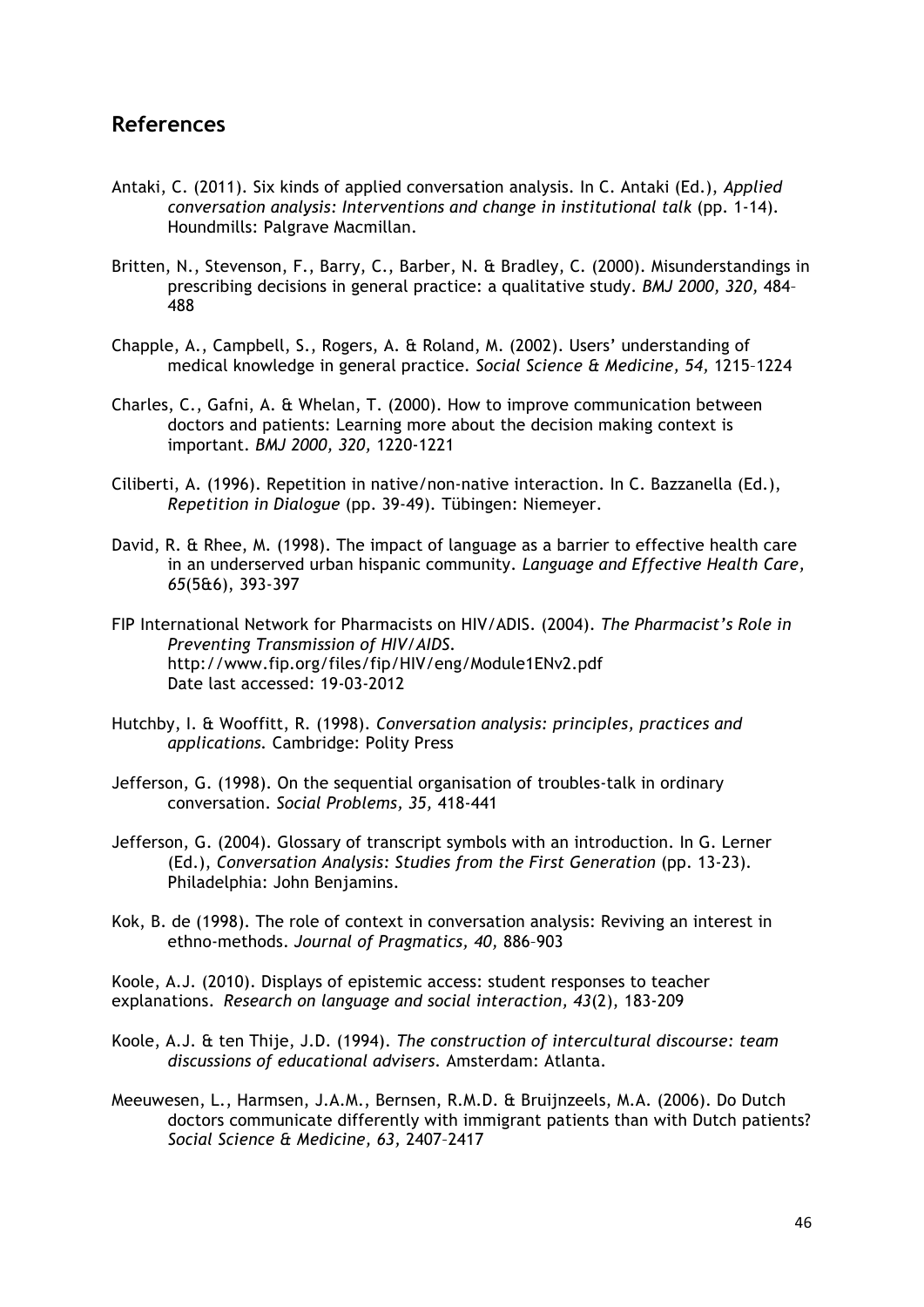- Murphy, D., Roberts, K., Hoffman, D., Molina, A. & Lu, M. (2003). Barriers and successful strategies to antiretorviral adherence among HIV-infected monolingual spanishspeaking patients. *AIDS Care, 15,* 217–30.
- Nattrass N. (2006). Impact of HIV antiretroviral treatment and the problem of political will in South Africa. The *Southern African Journal of HIV Medicine, 7*(2), 29-31
- Penn, C., Watermeyer, J. & Evans, M. (2011). Why don't patients take their drugs? The role of communication, context and culture in patient adherence and the work of the pharmacist in HIV/AIDS. *Patient Education and Counselling, 83,* 310–318
- Peräkylä, A. (1995). *AIDS counselling: institutional interaction and clinical practice.*  Cambridge: Cambridge University Press.
- Pilnick, A. (1997). *Pharmacy counselling: A study of the pharmacist/patient encounter using conversation analysis.* Unpublished PhD thesis, University of Nottingham, Nottingham, United Kingdom.
- Pilnick, A. (1998). 'Why didn't you say just that?' Dealing with issues of asymmetry, knowledge and competence in the pharmacist/client encounter. *Sociology of Health & Illness, 20,* 29-51.
- Pilnick, A. (1999). 'Patient counselling' by pharmacists: advice, information or instruction? *The Sociological Quarterly, 40,* 613-622.
- Pilnick, A. (2001). The interactional organization of pharmacist consultations in a hospital setting: a putative structure. *Journal of Pragmatics, 33,* 1927-1945.
- Pilnick, A. (2003). 'Patient counselling' by pharmacists: four approaches to the delivery of counselling sequences and their interactional reception. *Social Science & Medicine, 56,* 835-849.
- Roter, D. & Hall, J. (2006). *Doctors talking with patients/patients talking with doctors.*  Westport: Praeger Publishers.
- Sacks, H., Schegloff, E. & Jefferson, G. (1974). A simplest systematics for organization of turn-taking for conversation. *Language, 50*(4), 696–735.
- Schegloff, E. (1997). Whose text? Whose context? *Discourse & Society, 8*(2), 165-187
- Schegloff, E. (1998). Reply to Wetherell. *Discourse & Society, 9*(3), 413-416
- Schegloff, E. & Sacks, H. (1973). Opening up closings. *Semiotica, 8*(4), 289-327
- Schegloff, E., Jefferson, G. & Sacks, H. (1977). The preference for self-correction in the organization of repair in conversation. *Language, 53*(2), 361-382
- Schouten, B.C. & Meeuwesen, L. (2006). Cultural differences in medical communication: A review of the literature. *Patient Education and Counseling, 64,* 21–34
- Seidlhofer, B. (2011). *Understanding English as a Lingua Franca.*  Oxford: Oxford University Press.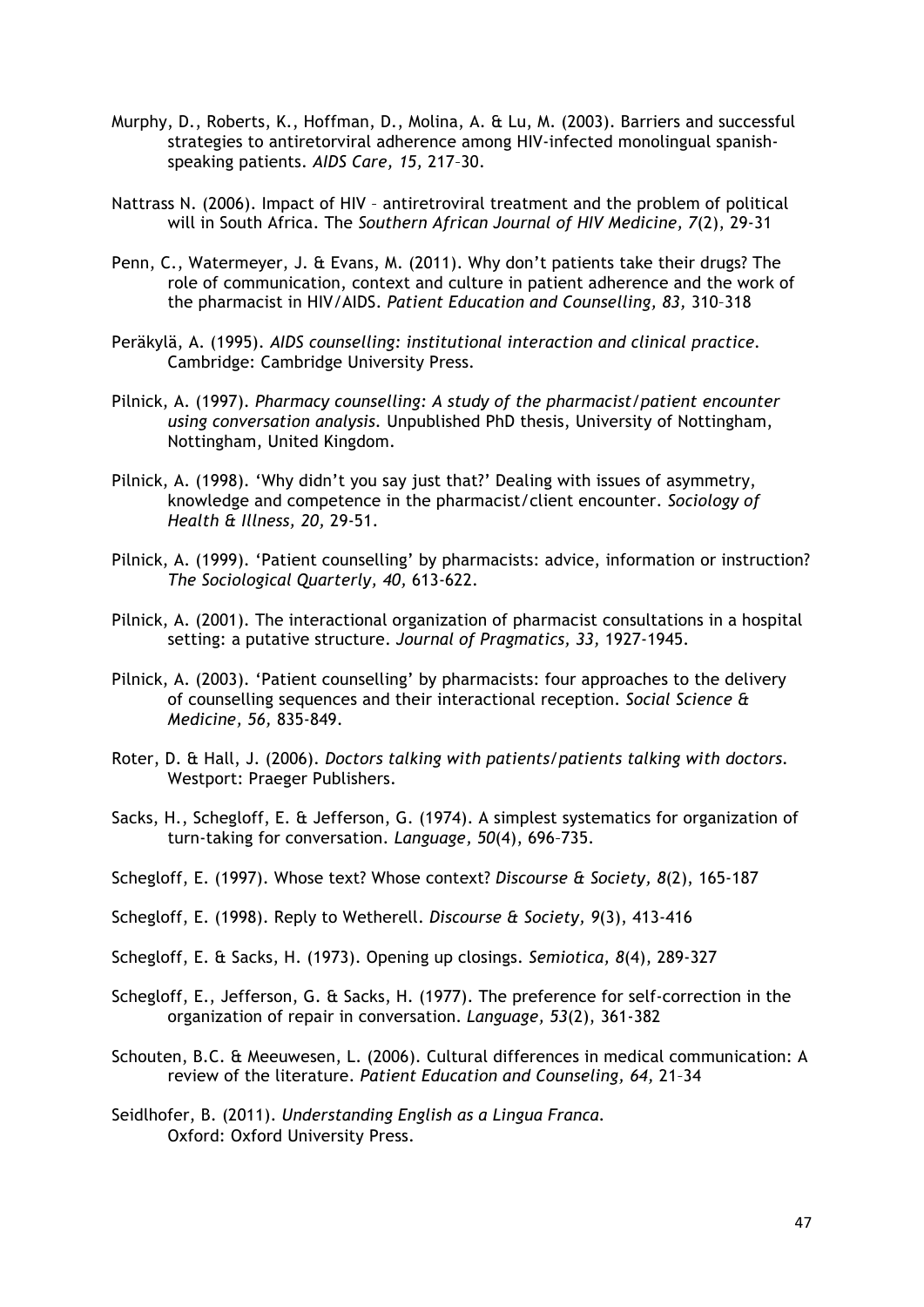- Silverman, D. (1997). *Discourses of counselling: HIV counselling as social interaction.*  London: Sage Publications
- Tannen, D. (2007). *Talking voices: repetition, dialogue, and imagery in conversational*  discourse (2<sup>nd</sup> ed.). Cambridge: Cambridge University Press.
- Ten Have, P. (2000). *Doing Conversation Analysis: A Practical Guide*. London: Sage Publications.
- UNAIDS. (2011). *World AIDS Day Report*. 21 November 2011. http://www.unaids.org/en/resources/documents/2011/ Date last accessed: 19-03-2012
- Watermeyer J. (2008). *Pills of wisdom: an investigation of pharmacist patient interactions in a South African antiretroviral clinic.* Unpublished PhD thesis, University of the Witwatersrand, Johannesburg, South Africa.
- Watermeyer, J. & Penn, C. (2009a). 'Tell me so I know you understand': Pharmacists' verification of patients' comprehension of antiretroviral dosage instructions in a cross-cultural context*. Patient Education and Counselling, 75,* 205–213
- Watermeyer, J. & Penn, C. (2009b). The organization of pharmacist–patient interactions in an HIV/Aids clinic*. Journal of Pragmatics, 41,* 2053–2071
- Watermeyer, J. & Penn, C. (2009c). Communicating dosage instructions across cultural and linguistic barriers: Pharmacist-patient interactions in a South African antiretroviral clinic. *Stellenbosch Papers in Linguistics PLUS, 39,* 107-125
- Wetherell, M. (1998). Positioning and interpretative repertoires: conversation analysis and post-structuralism in dialogue. *Discourse & Society, 9*(3), 387-412
- World Health Organization. (2011). HIV/AIDS Antiretroviral Therapy. http://www.who.int/hiv/topics/treatment/en/index.html Date last accessed: 19-03-2012
- Zimmerman, D. (1992). The interactional organization of calls for emergency assistance. In P. Drew & J. Heritage, *Talk at work: Interaction in institutional settings.* Cambridge: Cambridge University Press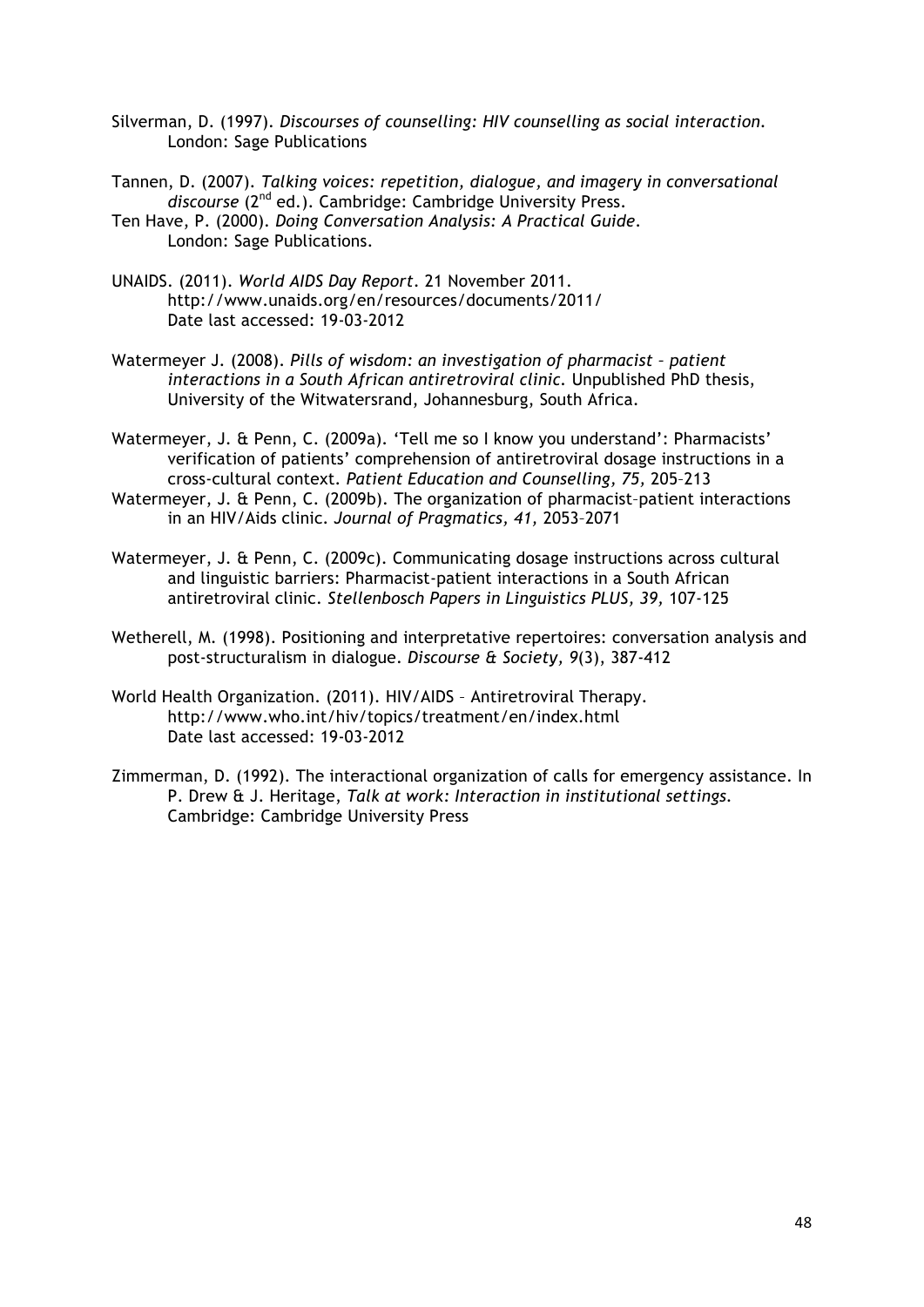# **Appendixes**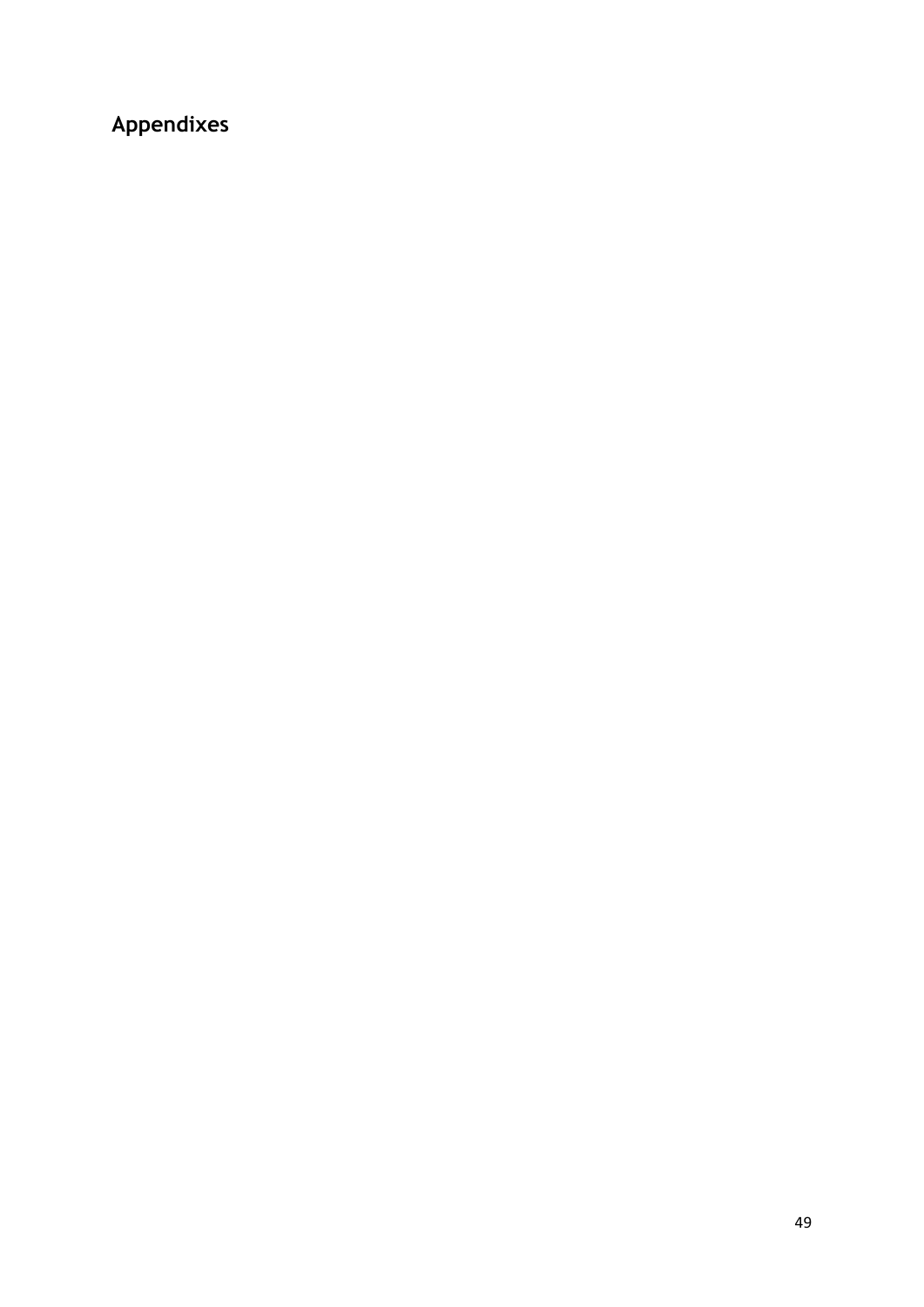# **Appendix 1 – List of abbreviations**

| <b>ART</b>   | Anti Retroviral Treatment               |
|--------------|-----------------------------------------|
| <b>ARV</b>   | Anti Retroviral                         |
| <b>CA</b>    | <b>Conversation Analysis</b>            |
| <b>CDA</b>   | <b>Critical Discourse Analysis</b>      |
| ELF          | English as a Lingua Franca              |
| <b>HAART</b> | Highly Active Anti Retroviral Treatment |
| <b>HIV</b>   | Human immunodeficiency virus            |
| N/NN         | Native/ Non-Native (interactions)       |
| PА           | Patient                                 |
| PН           | Pharmacist                              |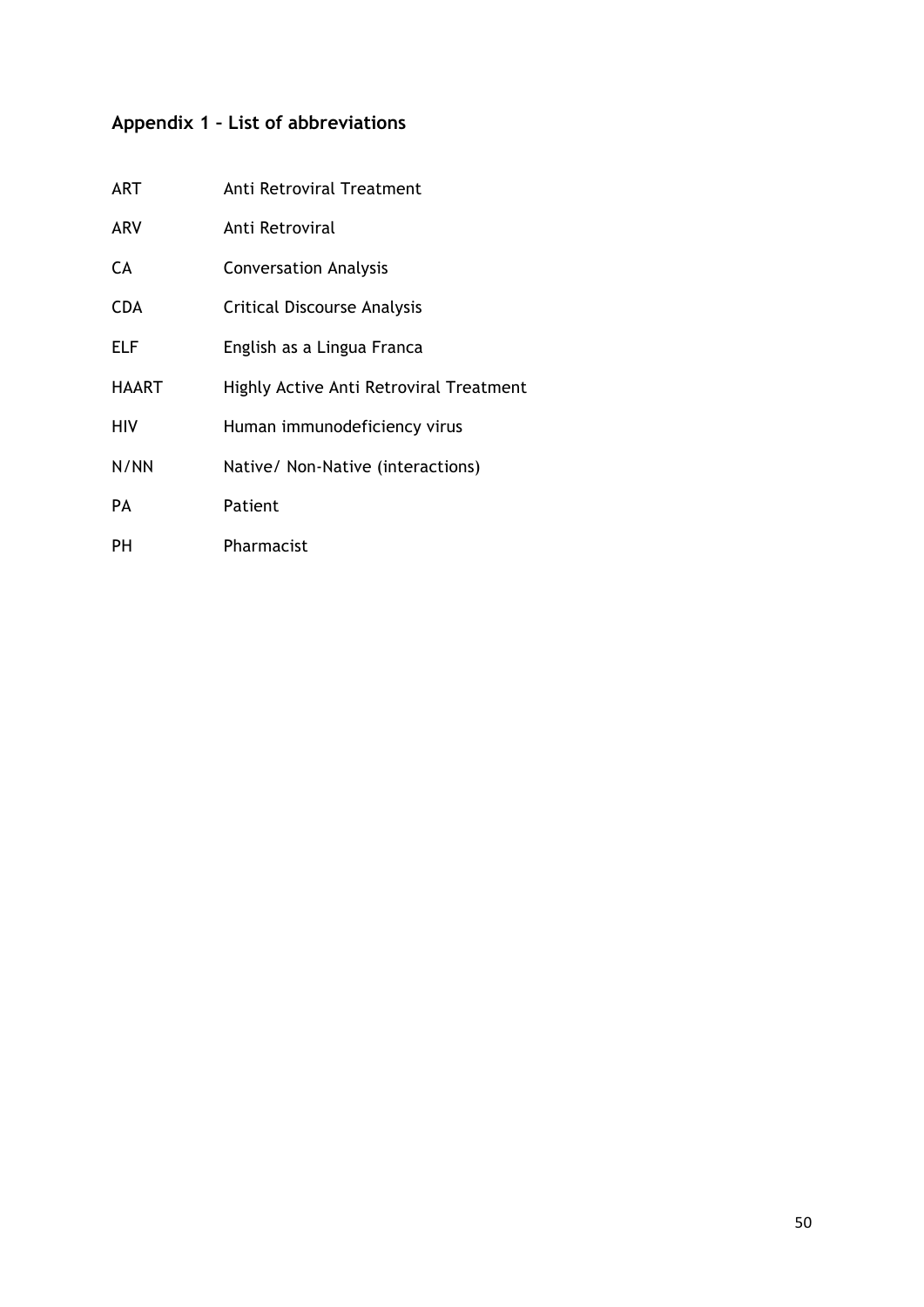# **Appendix 2 – Key words and definitions**

| Adherence                         | In the HIV/Aids context of this study, adherence means<br>sticking to the ARV regimen and taking the ARV's on time,<br>every day (see Watermeyer, 2008 for more information on<br>adherence)                                                                                             |
|-----------------------------------|------------------------------------------------------------------------------------------------------------------------------------------------------------------------------------------------------------------------------------------------------------------------------------------|
| Afrikaans                         | National language of South Africa, together with English                                                                                                                                                                                                                                 |
| <b>AIDS</b>                       | Acquired immune deficiency syndrome. An infectious disease<br>of the immune system caused by the human<br>immunodeficiency virus (HIV)                                                                                                                                                   |
| Allo-repetition                   | The repetition of the other participant's utterance (see<br>Tannen, 2007 for more information on repetition)                                                                                                                                                                             |
| <b>ART</b>                        | Anti Retroviral Treatment: the treatment of Aids or the HIV<br>virus using medicines (ARV's)                                                                                                                                                                                             |
| <b>ARV</b>                        | Anti Retrovirals: the medicines an HIV/Aids patients has to<br>take to suppress the virus                                                                                                                                                                                                |
| Asymmetry                         | The unequal distribution of turns in a conversation - in<br>medical interactions this means that the doctor takes more<br>turns than the patient, and that the doctor structures the<br>conversation                                                                                     |
| Claim of understanding            | Saying (claiming) that you understand something                                                                                                                                                                                                                                          |
| Code-switching                    | Talking in one language, switching to another language and<br>then switching back to the first language again                                                                                                                                                                            |
| Context brought about             | A context created in situ                                                                                                                                                                                                                                                                |
| Contextual rephrasals             | Rephrasals that do not have a direct reason to rephrase, and<br>are meant to show the patient that an utterance is important                                                                                                                                                             |
| Contingent rephrasals             | Rephrasals that have a direct interactional reason to<br>rephrase, meant for example to correct the previous<br>utterance                                                                                                                                                                |
| Cross-linguistic barriers         | "the often-encountered lack of language understanding<br>between doctors and patients belonging to different<br>ethnic/cultural groups" (Schouten & Meeuwesen, 2006: 22)                                                                                                                 |
| Cross-linguistic<br>communication | With cross-linguistic communication I refer to the fact that<br>the pharmacist and patient both do not speak their first<br>language when interacting with each other and that they<br>have to find other means to achieve mutual understanding,<br>overcoming cross-linguistic barriers |
| Demonstration of<br>understanding | Showing that you understand something                                                                                                                                                                                                                                                    |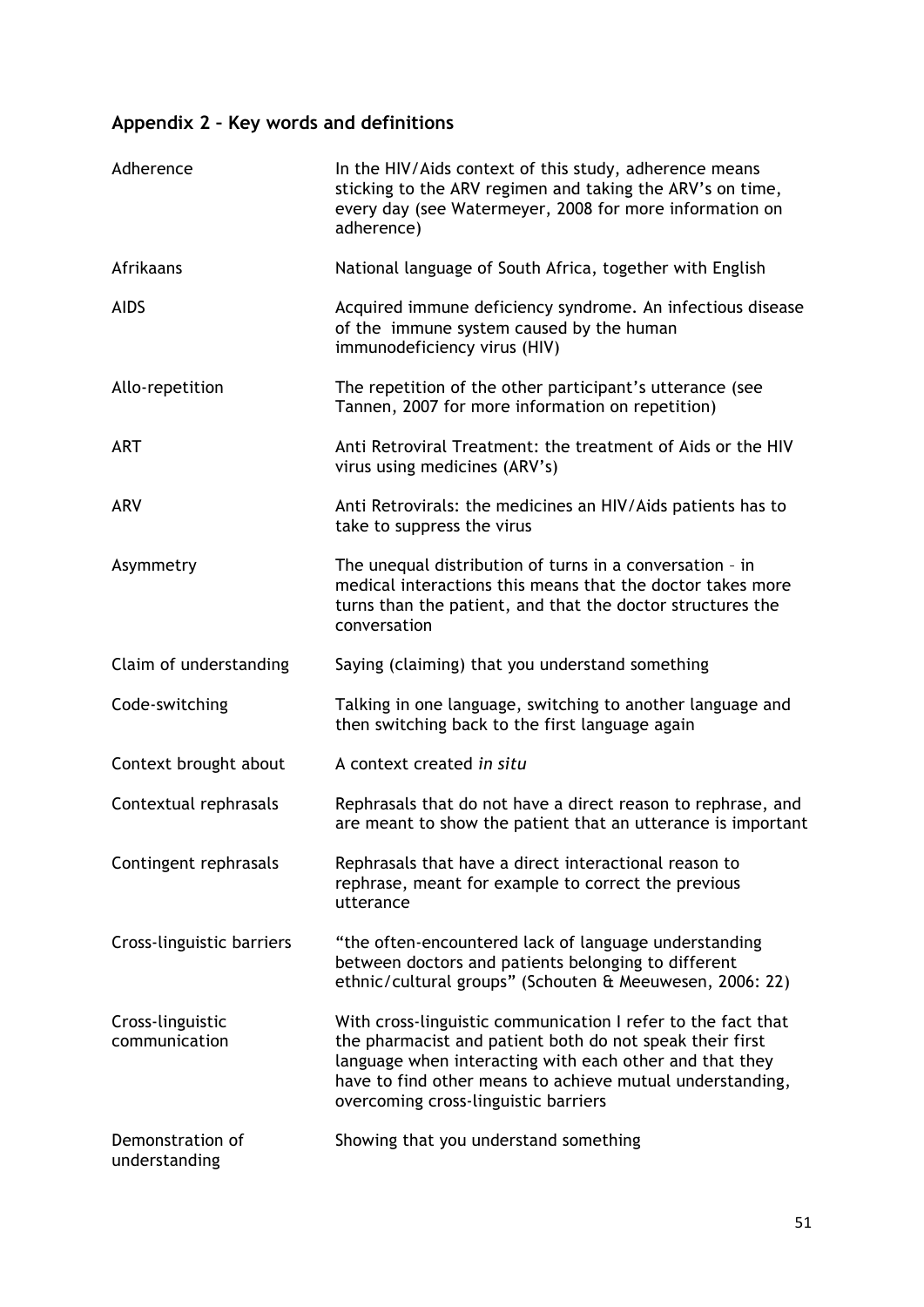| English as a Lingua Franca               | "any use of English among speakers of different first<br>languages for whom English is the communicative medium of<br>choice, and often the only option" (Seidlhofer, 2011: 7).                                                                                                |
|------------------------------------------|--------------------------------------------------------------------------------------------------------------------------------------------------------------------------------------------------------------------------------------------------------------------------------|
| Expert knowledge                         | Information that both patient and physician have on their<br>own field of knowledge. The patient is expert on his own<br>complaints, beliefs, medical history and for example his<br>cultural beliefs; the physician is expert on how to recognise,<br>treat and cure diseases |
| <b>External context</b>                  | The context in which the interaction takes place, such as the<br>place, country or culture                                                                                                                                                                                     |
| <b>HIV</b>                               | Human immunodeficiency virus, the virus that causes AIDS.                                                                                                                                                                                                                      |
| Information delivery<br>format           | A way in which institutional conversations can be structured:<br>the counsellor is the speaker and the patient the hearer                                                                                                                                                      |
| Interactional work                       | A concept used in conversation analysis, which means acting<br>with language to achieve something in reality, such as<br>achieving comprehension or confirming something.                                                                                                      |
| Interview format                         | A way in which institutional conversations can be structured:<br>the counsellor is the questioner and the patient the<br>answerer                                                                                                                                              |
| Native/non-native<br>interactions        | Interactions conducted in a language between at least one<br>person who is a native speaker of the chosen language, and<br>one person who is not a native speaker of the chosen<br>language (see Ciliberti, 1996 for more information on this<br>subject)                      |
| Other-initiated self-repair              | Repair of the speaker's own utterance, performed after<br>initiation by the other speaker (see Schegloff, Jefferson &<br>Sacks, 1977 for more information on repair)                                                                                                           |
| Paraphrasing                             | Other definition of rephrasing                                                                                                                                                                                                                                                 |
| Participant                              | Person that participates in the conversation                                                                                                                                                                                                                                   |
| Pitfall of the minimum<br>object         | "We encounter the pitfall of the minimum object when we<br>fail to account for the choices we make, that is, when we fail<br>to consider the particular in terms of the general" (Koole &<br>ten Thije, 1994: 51)                                                              |
| Pitfall of the maximum<br>interpretation | "The pitfall of the maximum interpretation refers to the<br>failure to recognize that not all particular phenomena are<br>representatives of a certain general phenomenon." (Koole &<br>ten Thije, 1994: 52)                                                                   |
| Repetition                               | The act of repeating an utterance                                                                                                                                                                                                                                              |
| Rephrasing                               | To say something in other words                                                                                                                                                                                                                                                |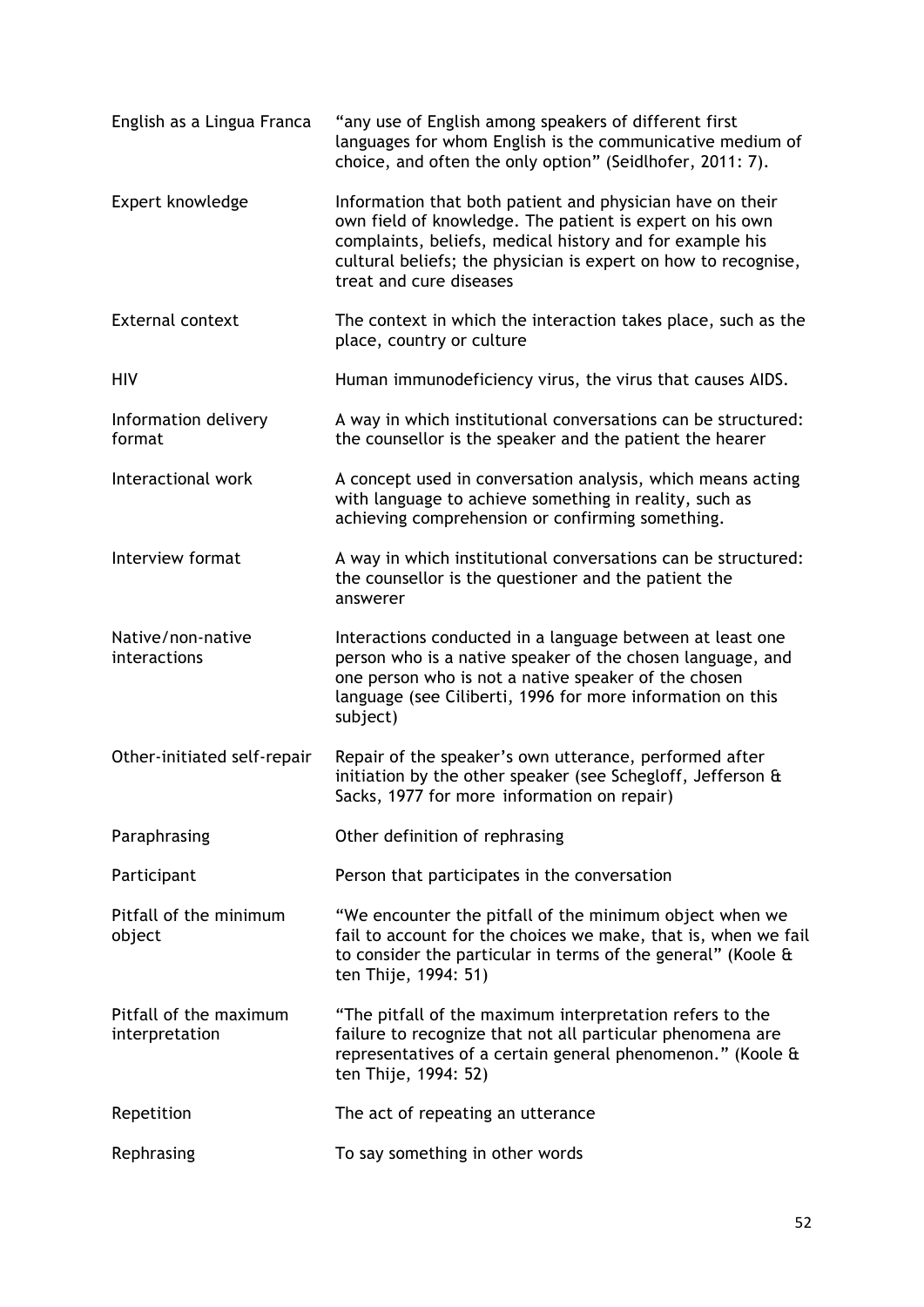| Rephrasal                  | Utterance by which a previous utterance is said in other<br>words                                                                                    |
|----------------------------|------------------------------------------------------------------------------------------------------------------------------------------------------|
| Self-initiated self-repair | Repair of the speaker's own utterance, performed on his own<br>initiative (see Schegloff, Jefferson & Sacks, 1977 for more<br>information on repair) |
| Sequential context         | The context that is being constructed by the participants in<br>the interaction                                                                      |
| Setswana                   | One of the official South African languages, and the first<br>language of most of the patients in this study                                         |
| Talk                       | The verbal and non-verbal communication between doctor<br>and patient                                                                                |
| (Isi)Xhosa                 | One of the ten official South African languages                                                                                                      |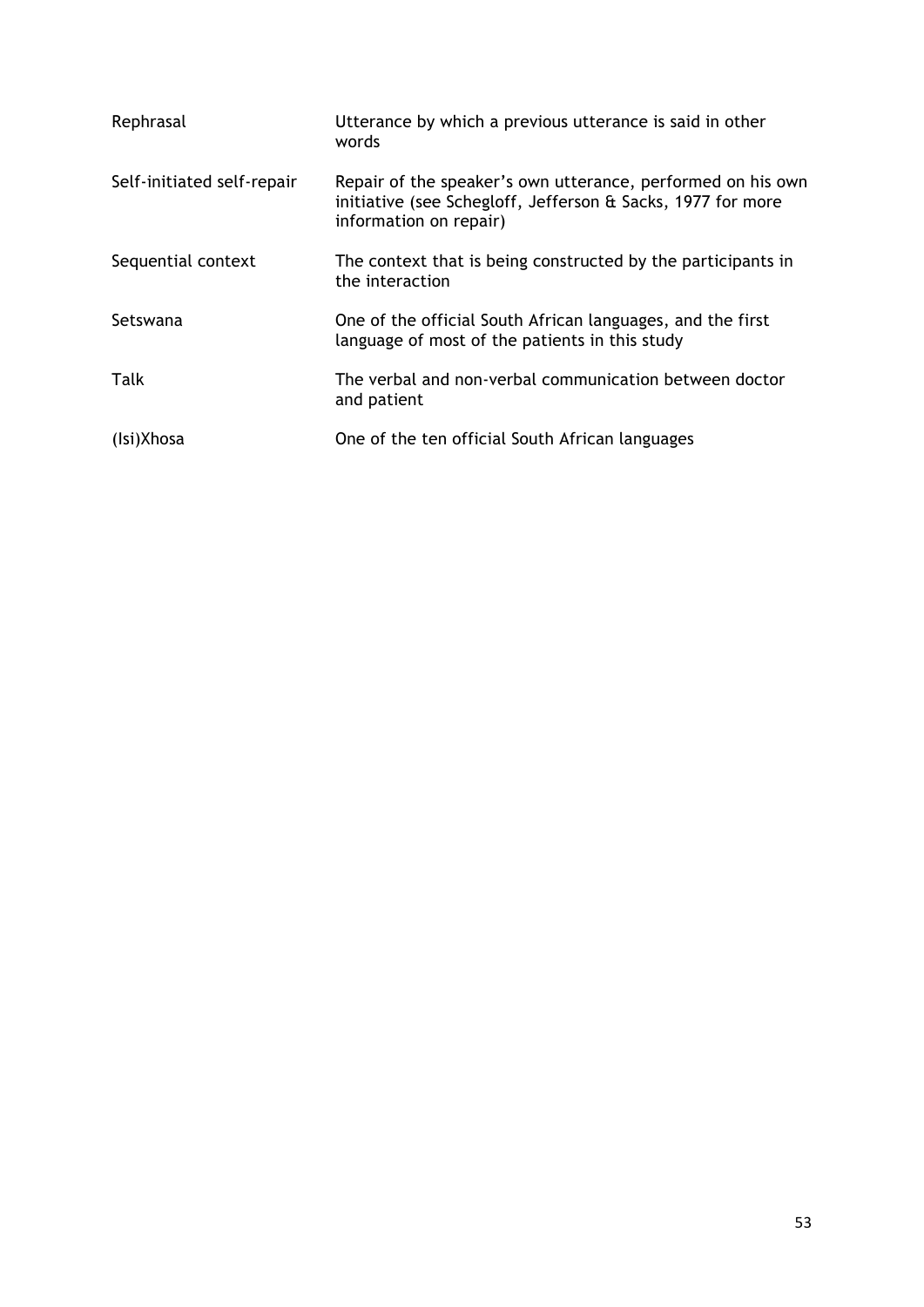# **Appendix 3 – Conversation Analysis transcription conventions**

# **Jefferson (2004) in Watermeyer (2008).**

| B:                       | speaker identification                                                                 |
|--------------------------|----------------------------------------------------------------------------------------|
| word                     | some form of stress, via pitch or amplitude                                            |
| <b>WORD</b>              | especially loud speech relative to surrounding talk                                    |
| ((laugh))                | transcriber's descriptions, e.g. laughter or head nod                                  |
| ?                        | rising intonation                                                                      |
|                          | falling or terminal intonation                                                         |
| $\overline{\phantom{a}}$ | continuing intonation                                                                  |
| (.)                      | short pause                                                                            |
| (0.0)                    | elapsed time in silence (in seconds)                                                   |
| (word)                   | especially dubious hearings or speaker identifications                                 |
| $\degree$ word $\degree$ | softly spoken, quieter than the surrounding talk                                       |
| $\Box$                   | onset and offset of overlapping talk                                                   |
|                          | omitted text                                                                           |
| $=$                      | latching (no gap between lines)                                                        |
| :                        | prolongation of the immediately prior sound                                            |
|                          | cut-off                                                                                |
|                          | shift into higher pitch in the utterance immediately following the arrow               |
|                          | shift into lower pitch in the utterance immediately following the arrow                |
| hhh                      | out breath or sigh                                                                     |
| ***                      | text omitted to protect participant's confidentiality                                  |
| $\langle$ $>$            | decrease in speed of speech, relative to surrounding speech                            |
| $>$ <                    | increase in speed of speech, relative to surrounding speech                            |
| bold                     | boldface is used to indicate specific phenomena or points of interest in an<br>extract |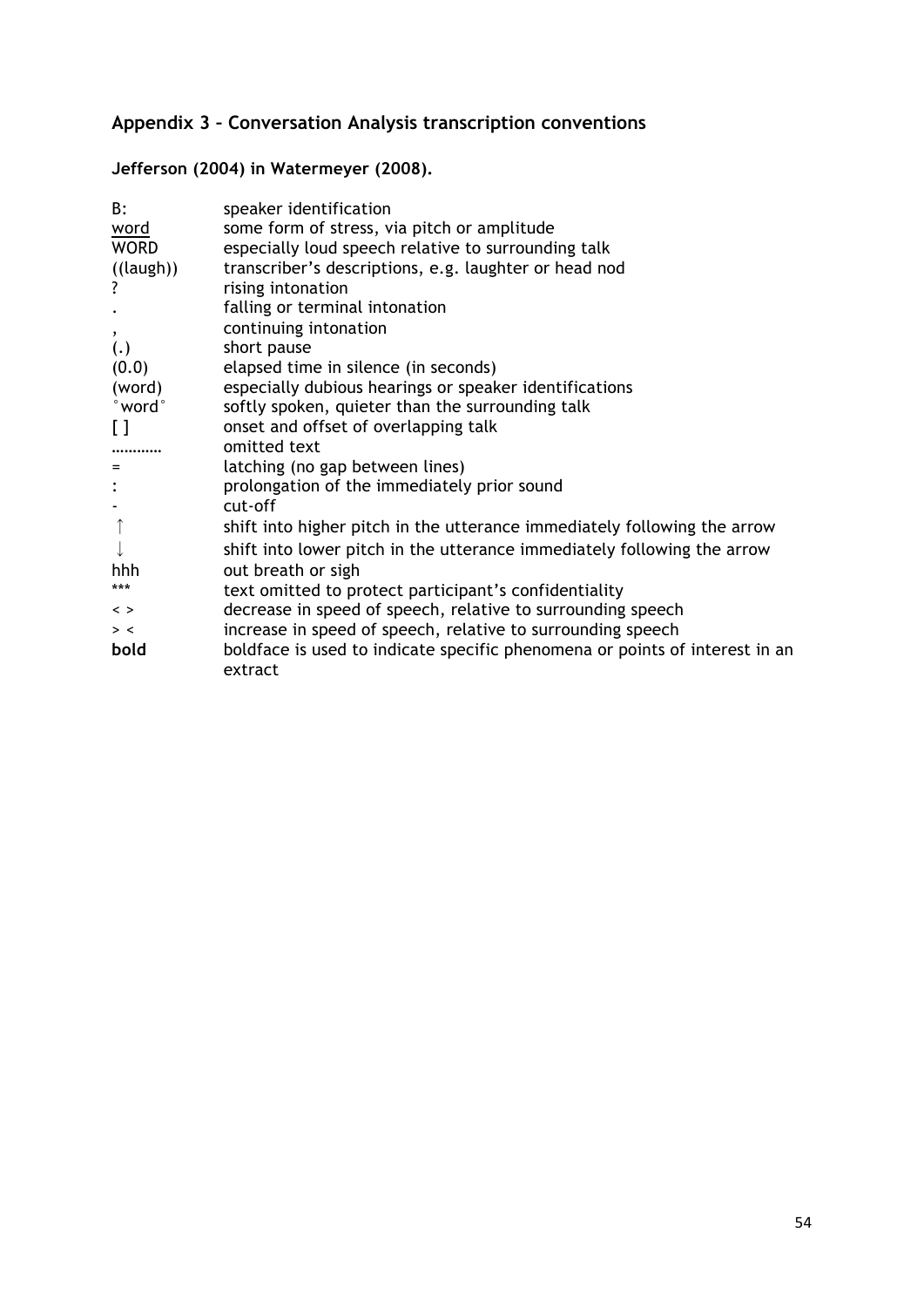# **Appendix 4 – Case study**

**Repetition in pharmacist-patient interactions in an HIV/Aids clinic** November  $9<sup>th</sup>$ , 2011.

# **Introduction**

Repetition is a common phenomenon in conversation. From our own experience, we know that it sometimes occurs while we do not even notice it, and that we sometimes do notice when it happens. But what purpose do repetitions have in conversation? While answering this question, I will focus on one kind of interaction only: namely, pharmacist-patient interactions. When looking at a big dataset of 26 recorded and transcribed conversations, it occurred to me that a lot of repetition occurs in these conversations. Why do the participants of these conversations repeat themselves or others? Is there a certain interactional purpose that these repetitions try to fulfil? With these questions in mind, I started analysing the data. In this case study I will present the results of this analysis, according to one particular case (patient 11). I performed the analysis by using Conversation Analysis. First I will show how I started analysing the data, then I will show the results of this (exploring) analysis and finally I will explain how I will continue analysing from here on.

# **Procedure**

The first step in my analysis was to look at the dataset and mark all the repetitions I saw. Soon after I started doing this, I found that there were four kinds of repetition. I started marking each different kind of repetition with a different colour. At the end of every transcript, I wrote down which kind of repetition occurred in which part of the transcript, so that I would be able to see which kind of repetition occurs the most, which kind occurs the least, and that I would be able to recover where in the transcript the specific kinds of repetition occur. When I was done doing that, I looked for one specific case that contained all four types of repetition, and that could serve as an example to show my results.

# **Results**

While analysing the data, I discovered four categories of repetition:

| 5. Pharmacist (Ph) repeats what the patient (Pt) said | Ph-Pt repetition |
|-------------------------------------------------------|------------------|
| 6. Ph repeats her own utterance                       | Ph-Ph repetition |
| 7. Pt repeats what Ph said                            | Pt-Ph repetition |
| 8. Pt repeats his/her own utterance                   | Pt-Pt repetition |

By making a list of all the places where a specific kind of repetition occurred per transcript, I can tell that Ph-Pt repetition occurred the most, followed by Ph-Ph repetition and Pt-Ph repetition. Pt-Pt repetition hardly ever occurred.

# **Ph-Pt repetition**

Ph-Pt repetition occurs when, as I said before, the pharmacist repeats what the patient just said. Fragment 1 is an example of a Ph-Pt repetition.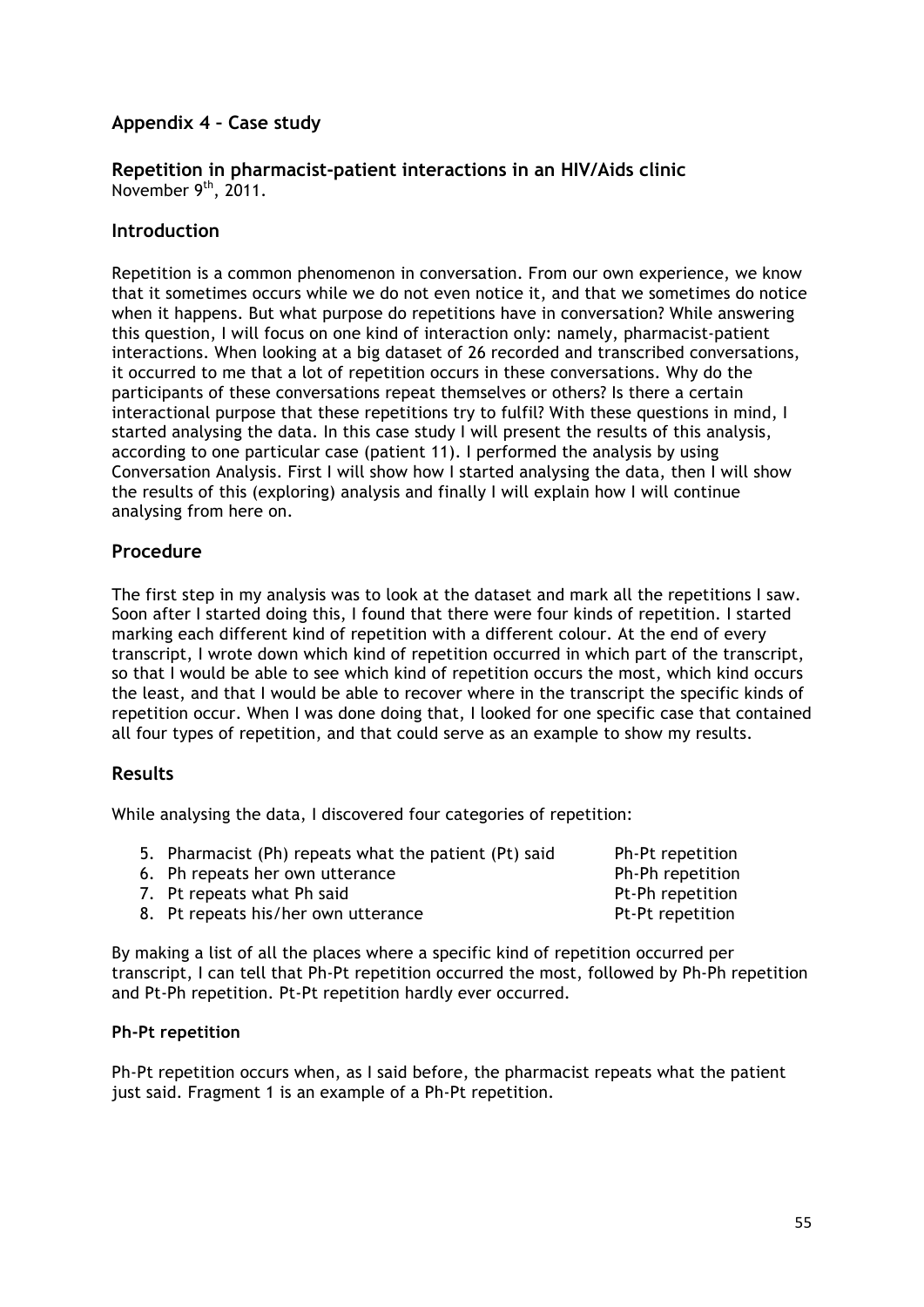- 74 What time are you going to take your ARVs? D
- 75 P Eight o'clock.
- 76 Eight o'clock? ((sits down at desk)) D
- 77  $\mathbf{P}$  $\uparrow$ Yes

**Fragment 1. An example of Ph-Pt repetition**

In this fragment, the pharmacist asks the patient when she is going to take her medicines. The patient answers that she will take them at "Eight o'clock". In line 76 the repetition occurs, when the pharmacist repeats the patient's answer by asking "Eight o'clock?" So here we see that the pharmacist repeats the patient's answer, and puts it into a question. The patient answers the question by saying "yes". By repeating the patient's answer as a question, it seems that the pharmacist's repetition functions as a verification, which she uses to make sure that the patient is confident about the time she is going to take her medication (eight o'clock). When looking at the context of the pharmacist-patient interaction, it makes sense that the pharmacist uses this strategy. The patient has to take the medicines twice a day at exactly the same time for the rest of her life; therefore, she must be confident about the time, and the pharmacist needs to check this.

There are two other ways in which Ph-Pt repetitions can be used. I will show that by using fragment 2.

- 14 D Mommy are you pregnant?
- 15  $\mathbf{P}$  $((nods head))$   $\uparrow$ mm
- 16 D ↑ Congratulations
- $17$  $\mathbf{P}$ Yoo
- How [far are you? 18 D
- 19 P [Whoo huh ((laughs)) seven months.
- Seven months? You so small,  $\uparrow$ huh (.) you so small. <sup>o</sup>Ag shame, man.<sup>o</sup> Is it the 20 D first baby? 21
- 22  $\mathbf{P}$ ((holds up three fingers))
- 23 D Third one?
- 24  $\mathbf{P}$  $\uparrow$ Mm

#### **Fragment 2. Two other examples of Ph-Pt repetitions.**

In this fragment, the first repetition occurs in lines 20 and 23. The pharmacist asks the patient how far her pregnancy is; the patient answers that she is in her seventh month. The pharmacist repeats this and again, puts it into a question: "seven months?". When looking at the rest of the sentence, we can tell that she repeats "seven months" as a question because she is surprised: "You so small, huh, you so small". The patient is still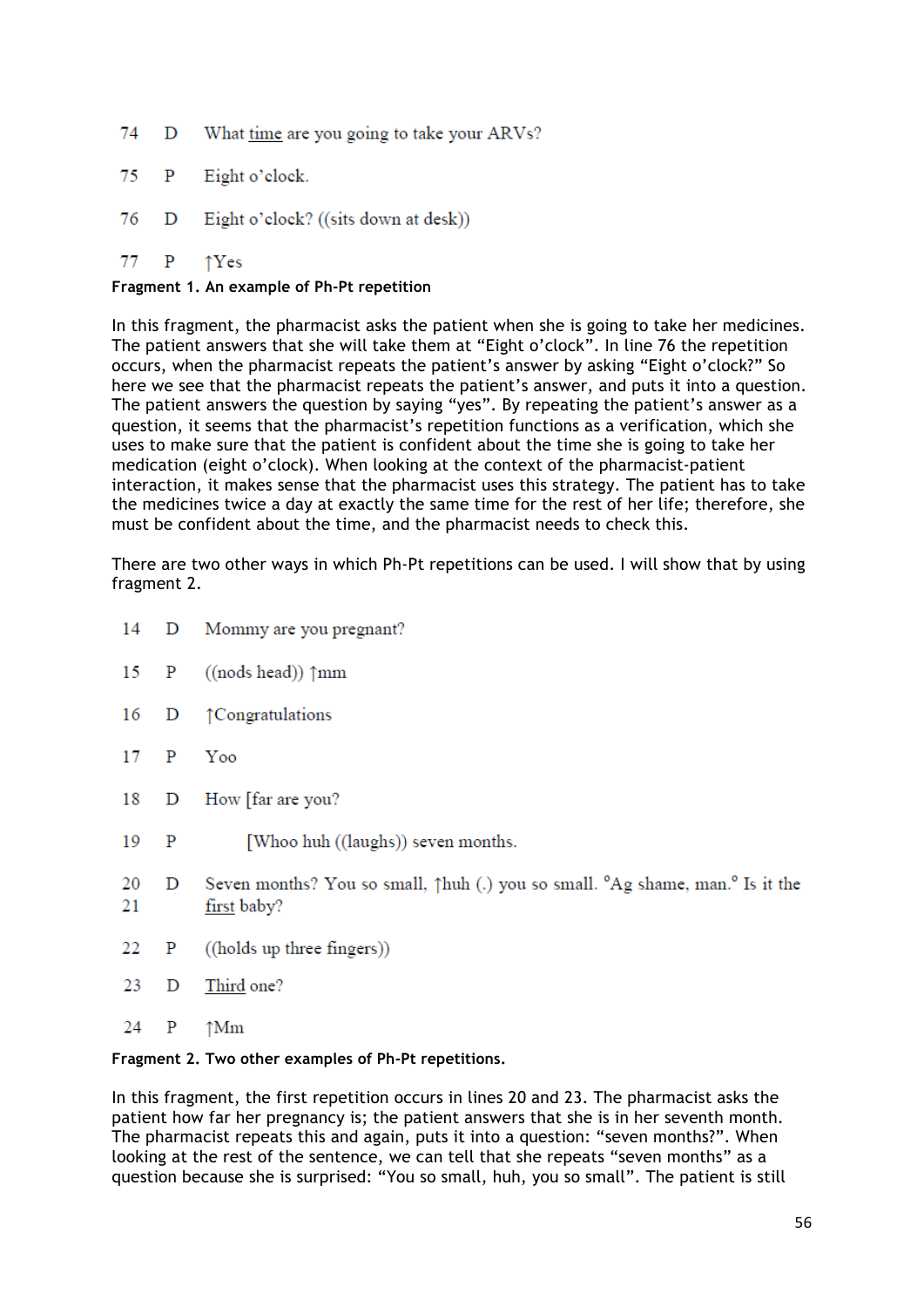small and her pregnancy doesn't show that she is already in her seventh month. So here, the repetition functions as a way for the pharmacist to express that she is surprised.

In line 23, the second repetition occurs. Here, the pharmacist first asked the patient if it is her first baby. The patient answers by holding up three fingers. The pharmacist asks "Third one?" and the patient confirms this by saying "Mm". Again, a similar thing occurs, namely that the patient answers a question and the pharmacist repeats this answer by putting it into a question. Here, the answer of the patient is non-verbal. By repeating the patients answer (showing three fingers), the pharmacist puts into words what she sees. By formulating it into a question, and getting an answer from the patient, we can tell that the pharmacist posed the question to confirm that the patient means that this is her third child. We know that this repetition is different from the one I described before, because in line 25, we see that the pharmacist types on the computer. She does not say anything that shows she was surprised that it is the patient's third child, so we know the repetition of the patient answer was meant as verification.

# **Ph-Ph repetition**

Ph-Ph repetition occurs when the pharmacist repeats her own utterance. As with the Ph-Pt repetitions, I found different types of Ph-Ph repetitions.

The first type of Ph-Ph repetition is shown in fragment 3.

- 89 D Two tablets in the morning.
- 90  $((\text{writes on packet}))$  (3.08)
- 91 D Two tablets in the morning,  $\hat{\uparrow}$ ne
- 92  $\mathbf{P}$ Ok.

#### **Fragment 3. An example of a Ph-Ph repetition**

Here, the repetition occurs in line 91. The pharmacist tells the patient to take two tablets in the morning. Then there is a silence of 3.08 seconds, and then the pharmacist repeats her sentence, adding ↑ne. The patient answers with "ok".

There are a few things we can tell from this fragment. The fact that the pharmacist says "Two tablets in the morning" and repeats this after a silence means that she was expecting something from the patient after her first utterance. But in contrast with her expectations, nothing happened: there was a silence. By repeating her sentence and adding ↑ne, she shows that the instruction has to be understood as a verification question: she needs the patient to verify that she understood that she has to take two tablets in the morning. After the first time (line 89) the patient does not understand the pharmacist's intentions, and remains silent in line 90. But during the second time the patient does understand the pharmacist's intentions, because she answers with "Ok" in line 92, showing that she understood the fact that line 91 was a verification question, and that she understands that she has to take two tablets in the morning. All in all, we see that a Ph-Ph repetition can function as a way to show the patient that the first utterance should be understood in a different way.

Another type of Ph-Ph repetition involves code-switching. This is shown in fragment 4.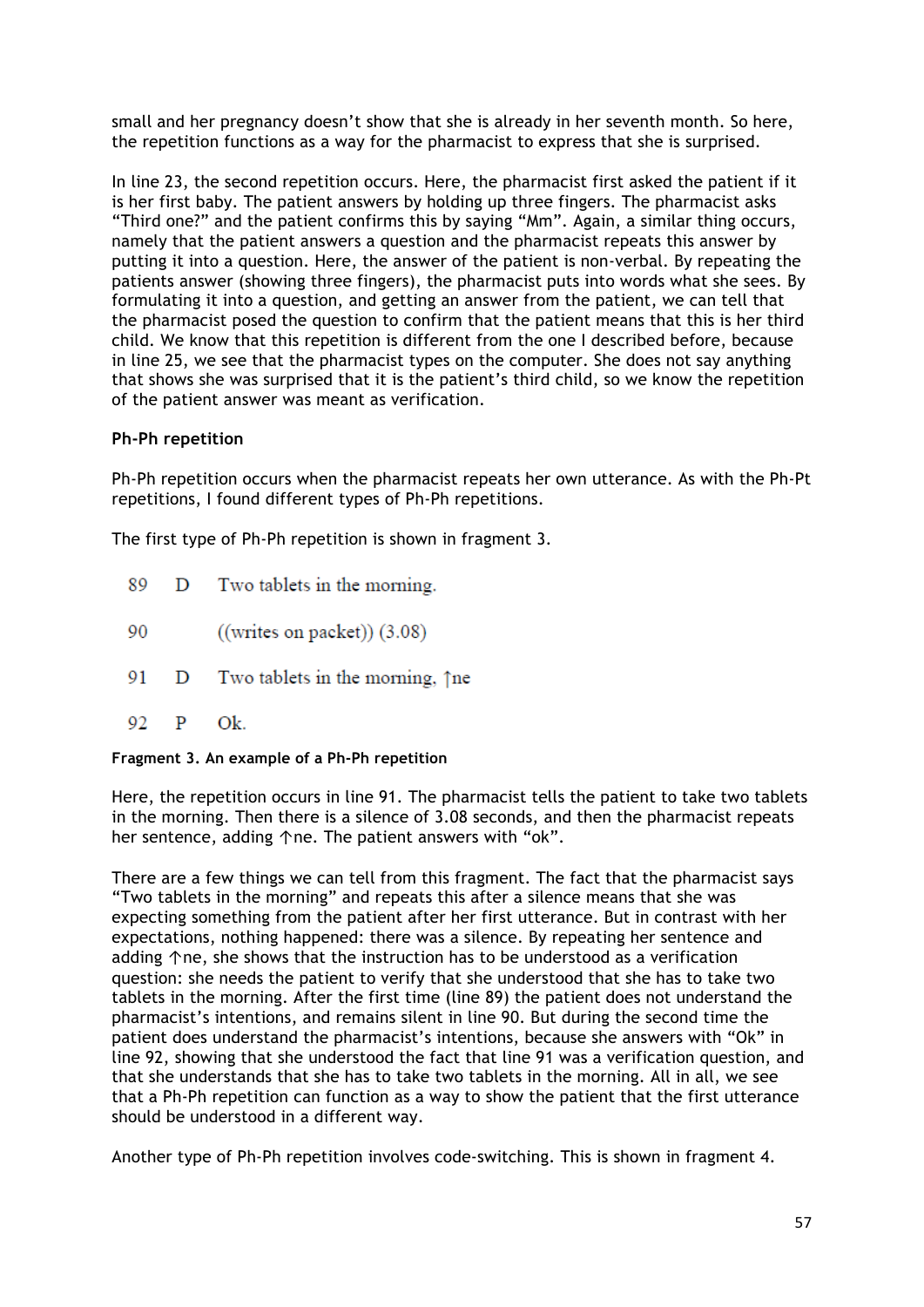162 D One *pillie* eight o'clock in the morning, only.

163 P [Oh.

164 D [Phakela fela. In the morning only

165 P Only in-ok.

166 D Morning. For fifteen days.

**Fragment 4. An example of Ph-Ph repetition that involves code-switching.**

We can see that the pharmacist repeats her sentence three times: she says "One pillie eight o'clock in the morning, only." In line 146 she repeats "in the morning only", but then in Setswana. Then in line 166 she repeats "morning" again.

After the instruction in line 162, the patient says "Oh." Apparently the pharmacist takes that as a signal that the patient hasn't understood her utterance in line 162, so she repeats her sentence, *but* she does so in another language. This shows that the pharmacist not only thought that the patient didn't understand her instruction in line 162, but that the reason that the patient did not understood, is caused by the fact that English is not the patient's first language. So we see that Ph-Ph repetitions that involve code-switching occur after the pharmacist has concluded two things: first of all, that the patient hasn't understood her first utterance, and second of all, that this is caused by the fact that the patient does not have English as a first language, and therefore does not understand what the pharmacist is saying.

The third repetition of "morning" in line 166 shows that the pharmacist wants to estimate the fact that the patient has to take the pill in the morning. She does so because she probably isn't satisfied with the patient's answer in line 165: "Only in- ok." So here we see that pharmacists can use Ph-Ph repetition as a means to estimate something when they are not sure that the patient has understood it correctly.

Another type of Ph-Ph repetition that I have seen, is rephrasing. This comes in different forms:

Rephrasing the same question (fragment 5)

Ok? Until the fourth of July. And then? What then? What are you going to do  $172$  D 173 then?

**Fragment 5. Example of Ph-Ph repetition where the pharmacist rephrases the same question**

Self-correction (fragment 6)

178 D You'll get it now, don't worry. ((opens pill boxes, cuts up pill sheets)) So now 179 you see also how your tablets looks. How your tablets look like,  $\uparrow$ ne (.) **Fragment 6. Example of Ph-Ph repetition where the pharmacist corrects herself**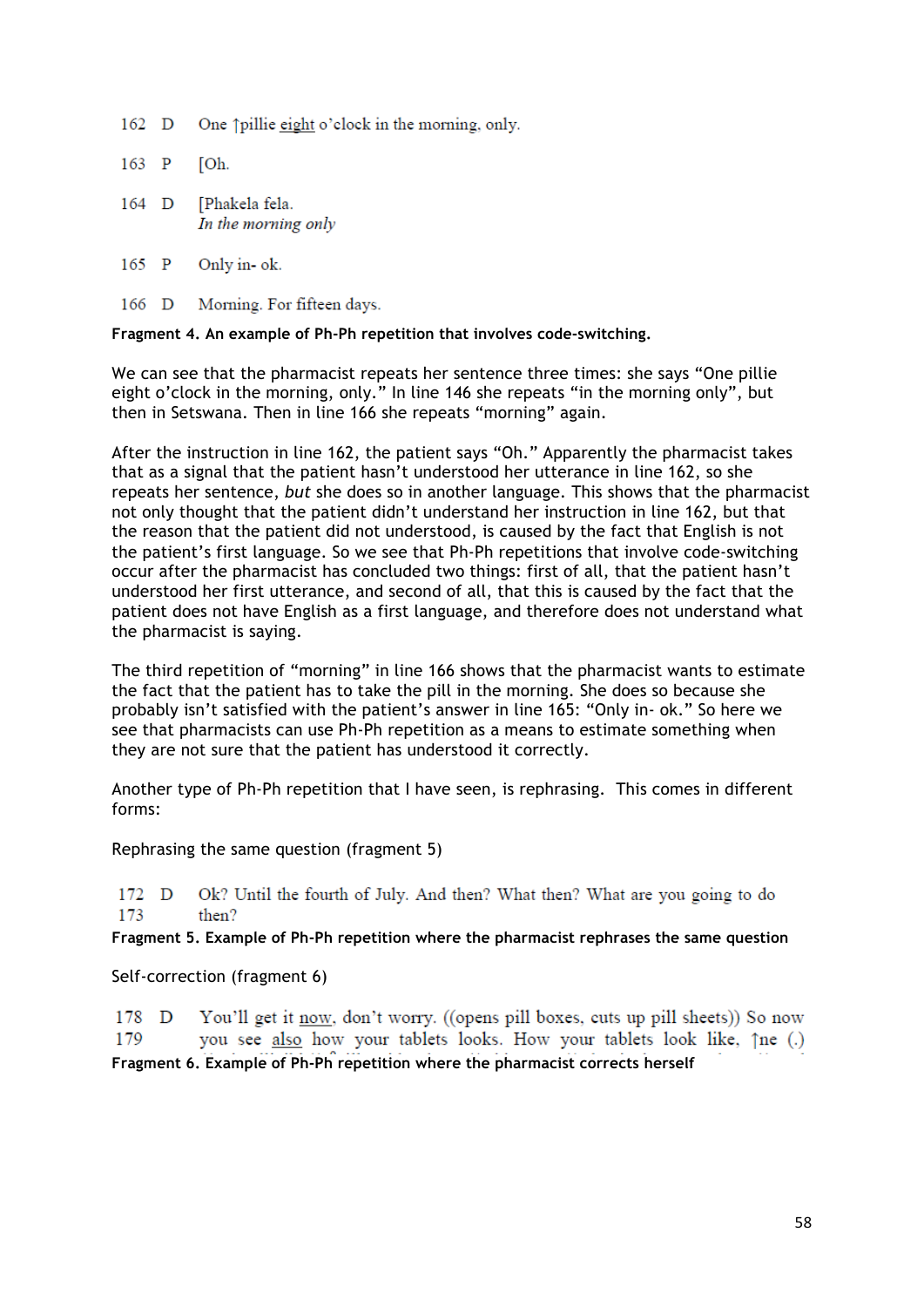Obtain certainty about something, e.g. if the patient really understood everything (fragment 7).

|  | 270 D Ok? You sharp now?                                                     |
|--|------------------------------------------------------------------------------|
|  | 271 P Yes.                                                                   |
|  | 272 D You sure?                                                              |
|  | 273 P Yes.                                                                   |
|  | 274 D I don't want you to leave here if you're not sure.                     |
|  | $275$ P $\Gamma$ m ok.                                                       |
|  | 276 D You're very sure?                                                      |
|  | 277 P Yes.                                                                   |
|  | 278 D Ok. Then I'm very happy, [1] ((reaches down to get a brown paper bag)) |

## **Fragment 7. Example of Ph-Ph repetition where the pharmacist tries to obtain certainty about something**

# **Pt-Ph repetition**

Pt-Ph repetition occurs when the patient repeats something that the pharmacist said. The first type of Pt-Ph repetition is shown in fragment 8.

- $120$  P I'm going to start to drink this one?
- 121 D Ev- all of  $\uparrow$ this
- 122 P  $\left( \text{all } \left[ \text{of this} \right) \right)$ .
- $123$  D [all of this. Ja. Let me try and explain differently. For the first fifteen days, 124  $\lceil \uparrow$ ne

#### **Fragment 8. Example of a Pt-Ph repetition**

Here, we see that the patient asks a question ("I'm going to start to drink this one?") and the pharmacist replies with "Ev- all of this". The patient repeats the pharmacists answer by saying "all of this". It is not really clear what the patient does by repeating the pharmacist's sentence: it could mean that she does not understand, and repeats the sentence to try and grasp the meaning of it. But, the fact that that there is a dot at the end of her utterance, shows that the pronounces it quite confident, and this could mean that she repeats the pharmacists sentence to show that she understood. However, the pharmacist repeats her sentence again in line 123 ("all of this"), and hereby shows that she understands the patients utterance in line 121 as a sign that the patient didn't understood her utterance in line 120. Her "let me try and explain differently" in line 123 estimates this assumption, that the pharmacist thinks that the patient hasn't understood it yet. So, Pt-Ph repetition can be a sign that the patient hasn't understood what the pharmacist said.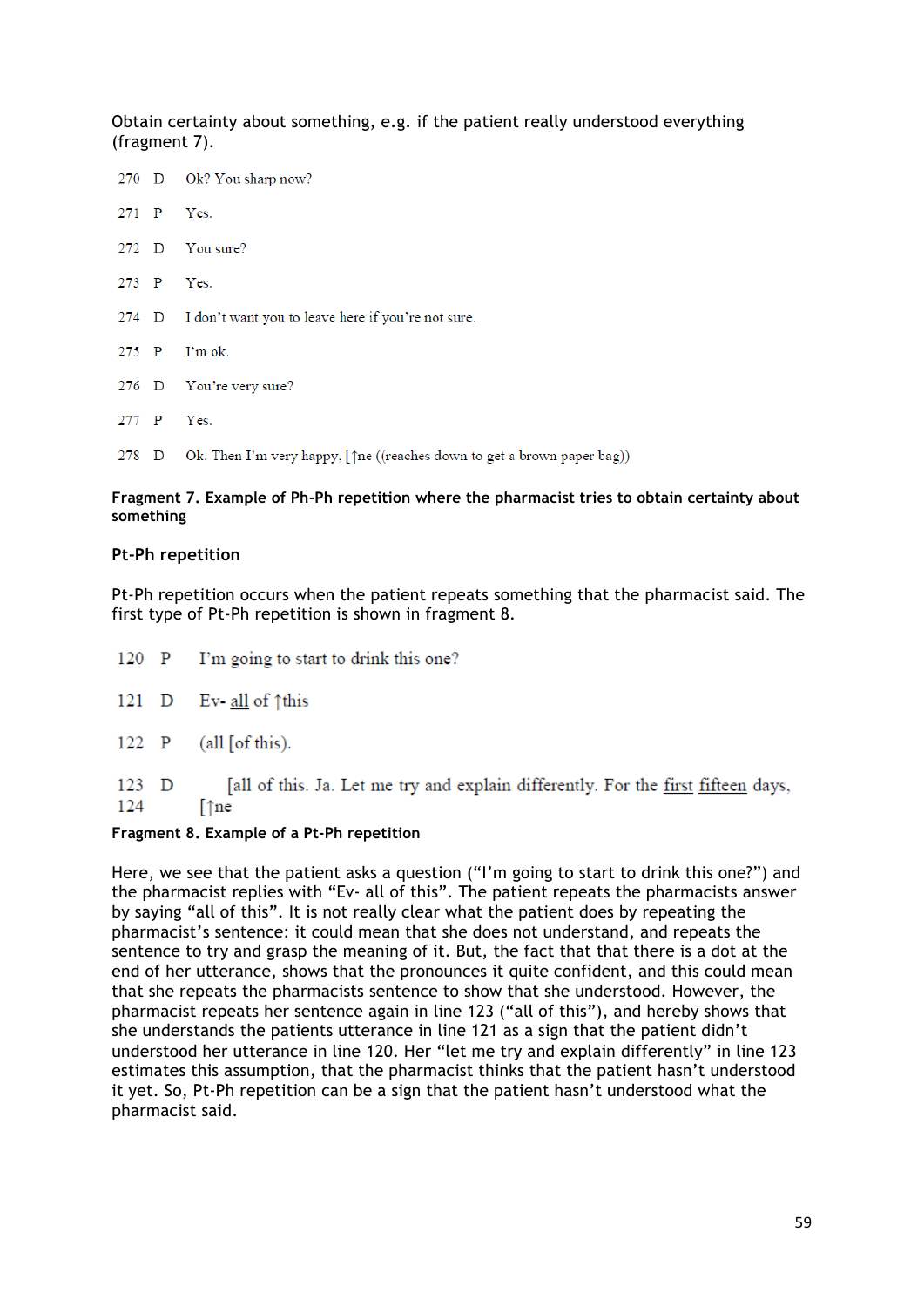Pt-Ph repetition can also be an expression of the patient to the pharmacist, saying: "that's right, you are correct". An example is shown in fragment 9.

- $231$  D And next morning you going to take them-
- $\mathbf{P}$ 232 [On the fifth
- $233$  D Of July.
- 234 P Of July.
- 235 D ↑Mm

**Fragment 9. Example of Pt-Ph repetition where the patient shows that the pharmacist is right.**

When looking at the intonation of the patient's utterance in line 232, we can see that there is no dot at the end of her utterance: this means that her utterance is not finished yet. However, there are no = marks so the pharmacist overtakes the turn and finishes the patient's sentence by saying "Of July". The patient repeats this in line 234 by saying "Of July." According to the dot at the end, her voice goes down and this means that the utterance "Of July." can be seen as a confirmation of the pharmacist's utterance in line 233. Therefore, this Pt-Ph repetition shows that it can mean that the patient is trying to show that the pharmacist is right about something.

#### **Pt-Pt repetition**

Pt-Pt repetition occurs when the patient repeats his or her own utterance. There are not many cases of Pt-Pt present in the dataset. In the transcript that I use for this case study, I have found one interesting Pt-Pt repetition. This is shown in fragment 10.

- $167$  P Alright. This is only (.) one (.) once a day?
- 168 D Ja.  $\uparrow$  (injama) eight o' $\uparrow$ clock=
- 169 P  $=$ mm. $=$
- 170 D =phakela fela. In the morning only
- $171$  P mm. Ja. Once a day.

#### **Fragment 10. Example of a Pt-Pt repetition.**

Here, the repetition occurs in line 171. In line 167, the patient asks a question: "This is only (.) one (.) once a day?" The pharmacist answers with "eight o'clock" and "In the morning only". Nevertheless, this is not a direct answer to the patient's question. Therefore, the patient draws her own conclusion, and concludes that she was correct and that she has to take this pill only once a day. This is also shown by the fact that the patient adds "Ja" before she repeats "Once a day". In conclusion, this fragment shows that Pt-Pt repetition can be a sign of the patient drawing his of her own conclusion from what the pharmacist just said.